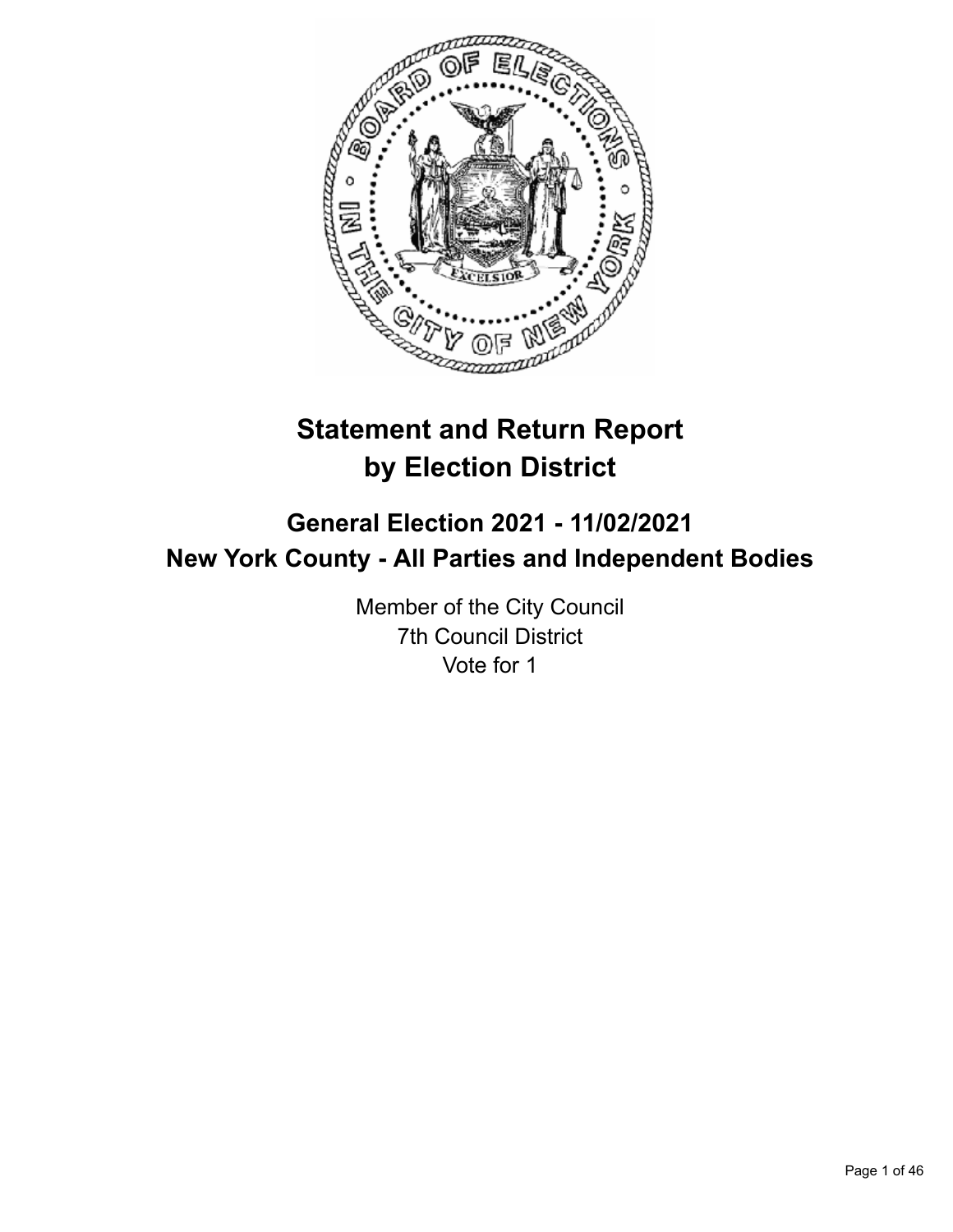

| PUBLIC COUNTER                                           | 20 |
|----------------------------------------------------------|----|
| <b>MANUALLY COUNTED EMERGENCY</b>                        | 0  |
| <b>ABSENTEE / MILITARY</b>                               | 5  |
| AFFIDAVIT                                                | 0  |
| <b>Total Ballots</b>                                     | 25 |
| Less - Inapplicable Federal/Special Presidential Ballots | 0  |
| <b>Total Applicable Ballots</b>                          | 25 |
| SHAUN ABREU (DEMOCRATIC)                                 | 21 |
| JOMO MANUAL WILLIAMS (BLACK LIVE MATTER)                 | 3  |
| CARMEN R. QUINONES (BLACK WOMEN LEAD)                    |    |
| <b>Total Votes</b>                                       | 25 |

#### **037/69**

| PUBLIC COUNTER                                           | 181 |
|----------------------------------------------------------|-----|
| <b>MANUALLY COUNTED EMERGENCY</b>                        | 0   |
| ABSENTEE / MILITARY                                      | 51  |
| <b>AFFIDAVIT</b>                                         | 1   |
| <b>Total Ballots</b>                                     | 233 |
| Less - Inapplicable Federal/Special Presidential Ballots | 0   |
| <b>Total Applicable Ballots</b>                          | 233 |
| SHAUN ABREU (DEMOCRATIC)                                 | 195 |
| JOMO MANUAL WILLIAMS (BLACK LIVE MATTER)                 |     |
| CARMEN R. QUINONES (BLACK WOMEN LEAD)                    | 9   |
| MARIE ORDONEZ (WRITE-IN)                                 | 1   |
| RUDOLPH GIULIANI (WRITE-IN)                              |     |
| <b>Total Votes</b>                                       | 207 |
| Unrecorded                                               | 26  |

| <b>PUBLIC COUNTER</b>                                    | 235 |
|----------------------------------------------------------|-----|
| MANUALLY COUNTED EMERGENCY                               | 0   |
| ABSENTEE / MILITARY                                      | 49  |
| AFFIDAVIT                                                | 1   |
| <b>Total Ballots</b>                                     | 285 |
| Less - Inapplicable Federal/Special Presidential Ballots | 0   |
| <b>Total Applicable Ballots</b>                          | 285 |
| SHAUN ABREU (DEMOCRATIC)                                 | 223 |
| JOMO MANUAL WILLIAMS (BLACK LIVE MATTER)                 |     |
| CARMEN R. QUINONES (BLACK WOMEN LEAD)                    | 14  |
| NIKKI HALEY (WRITE-IN)                                   | 1   |
| UNATTRIBUTABLE WRITE-IN (WRITE-IN)                       | 1   |
| <b>Total Votes</b>                                       | 240 |
| Unrecorded                                               | 45  |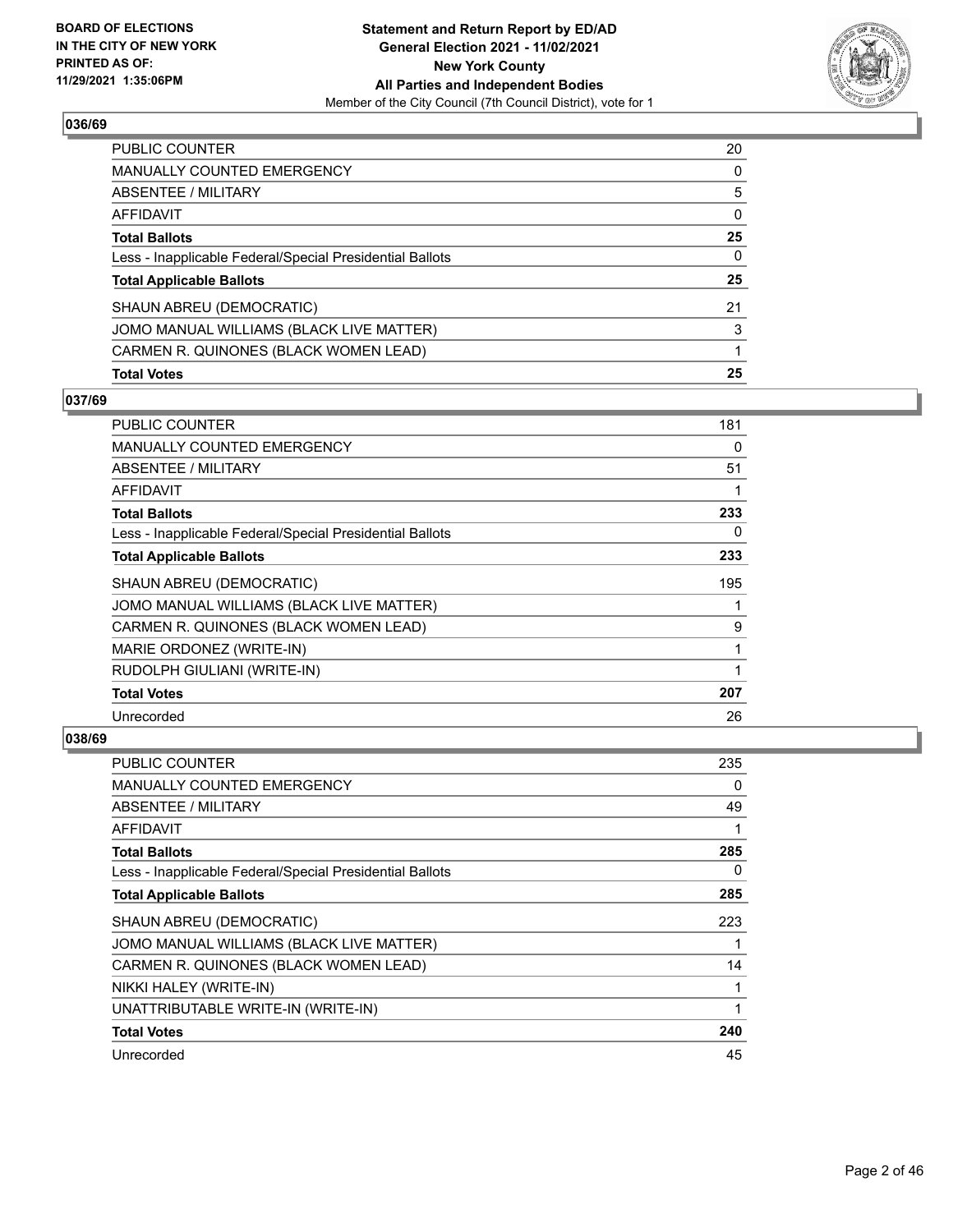

| <b>PUBLIC COUNTER</b>                                    | 303            |
|----------------------------------------------------------|----------------|
| <b>MANUALLY COUNTED EMERGENCY</b>                        | 0              |
| ABSENTEE / MILITARY                                      | 86             |
| <b>AFFIDAVIT</b>                                         | 0              |
| <b>Total Ballots</b>                                     | 389            |
| Less - Inapplicable Federal/Special Presidential Ballots | 0              |
| <b>Total Applicable Ballots</b>                          | 389            |
| SHAUN ABREU (DEMOCRATIC)                                 | 295            |
| JOMO MANUAL WILLIAMS (BLACK LIVE MATTER)                 | 8              |
| CARMEN R. QUINONES (BLACK WOMEN LEAD)                    | 19             |
| DAN COHEN (WRITE-IN)                                     | 2              |
| DANIEL COHEN (WRITE-IN)                                  | 1              |
| ERIC OZAWA (WRITE-IN)                                    | 1              |
| UNATTRIBUTABLE WRITE-IN (WRITE-IN)                       | $\overline{2}$ |
| <b>Total Votes</b>                                       | 328            |
| Unrecorded                                               | 61             |

| <b>PUBLIC COUNTER</b>                                    | 444 |
|----------------------------------------------------------|-----|
| MANUALLY COUNTED EMERGENCY                               | 0   |
| ABSENTEE / MILITARY                                      | 157 |
| <b>AFFIDAVIT</b>                                         | 3   |
| <b>Total Ballots</b>                                     | 604 |
| Less - Inapplicable Federal/Special Presidential Ballots | 0   |
| <b>Total Applicable Ballots</b>                          | 604 |
| SHAUN ABREU (DEMOCRATIC)                                 | 478 |
| JOMO MANUAL WILLIAMS (BLACK LIVE MATTER)                 | 9   |
| CARMEN R. QUINONES (BLACK WOMEN LEAD)                    | 22  |
| AVI SAMATH (WRITE-IN)                                    | 1   |
| DANIEL COHEN (WRITE-IN)                                  | 1   |
| DENIS HAYWARD (WRITE-IN)                                 | 1   |
| <b>Total Votes</b>                                       | 512 |
| Unrecorded                                               | 92  |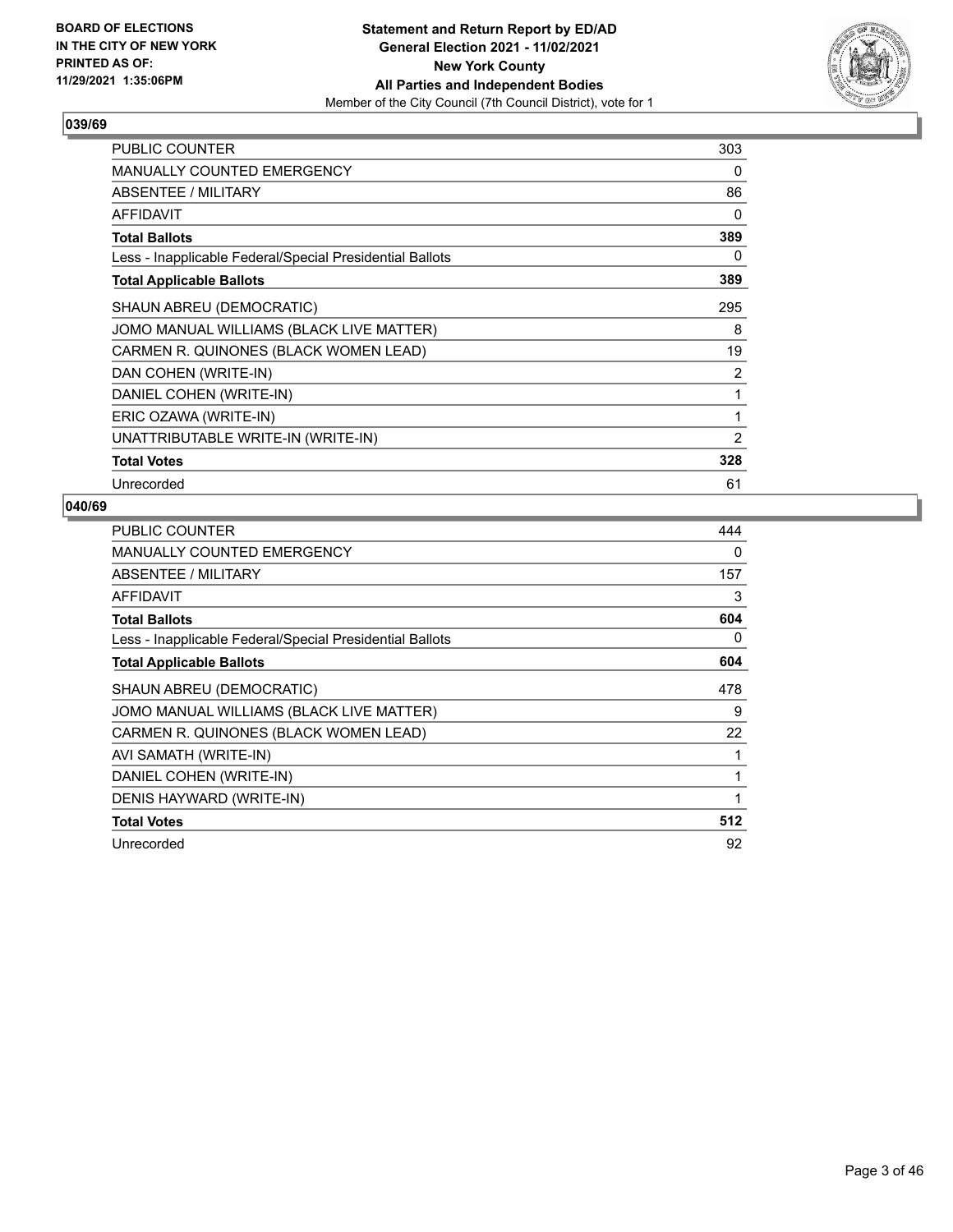

| <b>PUBLIC COUNTER</b>                                    | 173 |
|----------------------------------------------------------|-----|
| <b>MANUALLY COUNTED EMERGENCY</b>                        | 0   |
| ABSENTEE / MILITARY                                      | 47  |
| <b>AFFIDAVIT</b>                                         | 0   |
| <b>Total Ballots</b>                                     | 220 |
| Less - Inapplicable Federal/Special Presidential Ballots | 0   |
| <b>Total Applicable Ballots</b>                          | 220 |
| SHAUN ABREU (DEMOCRATIC)                                 | 189 |
| JOMO MANUAL WILLIAMS (BLACK LIVE MATTER)                 | 0   |
| CARMEN R. QUINONES (BLACK WOMEN LEAD)                    | 5   |
| CURTIS A. SLIWA (WRITE-IN)                               |     |
| <b>Total Votes</b>                                       | 195 |
| Unrecorded                                               | 25  |

## **042/69**

| <b>PUBLIC COUNTER</b>                                    | 268      |
|----------------------------------------------------------|----------|
| <b>MANUALLY COUNTED EMERGENCY</b>                        | 0        |
| ABSENTEE / MILITARY                                      | 76       |
| <b>AFFIDAVIT</b>                                         | 4        |
| <b>Total Ballots</b>                                     | 348      |
| Less - Inapplicable Federal/Special Presidential Ballots | $\Omega$ |
| <b>Total Applicable Ballots</b>                          | 348      |
| SHAUN ABREU (DEMOCRATIC)                                 | 283      |
| JOMO MANUAL WILLIAMS (BLACK LIVE MATTER)                 | 4        |
| CARMEN R. QUINONES (BLACK WOMEN LEAD)                    | 13       |
| <b>Total Votes</b>                                       | 300      |
| Unrecorded                                               | 48       |

| <b>PUBLIC COUNTER</b>                                    | 310 |
|----------------------------------------------------------|-----|
| MANUALLY COUNTED EMERGENCY                               | 0   |
| ABSENTEE / MILITARY                                      | 70  |
| AFFIDAVIT                                                | 3   |
| <b>Total Ballots</b>                                     | 383 |
| Less - Inapplicable Federal/Special Presidential Ballots | 0   |
| <b>Total Applicable Ballots</b>                          | 383 |
| SHAUN ABREU (DEMOCRATIC)                                 | 319 |
| JOMO MANUAL WILLIAMS (BLACK LIVE MATTER)                 | 8   |
| CARMEN R. QUINONES (BLACK WOMEN LEAD)                    | 13  |
| DANIEL COHEN (WRITE-IN)                                  | 1   |
| <b>Total Votes</b>                                       | 341 |
| Unrecorded                                               | 42  |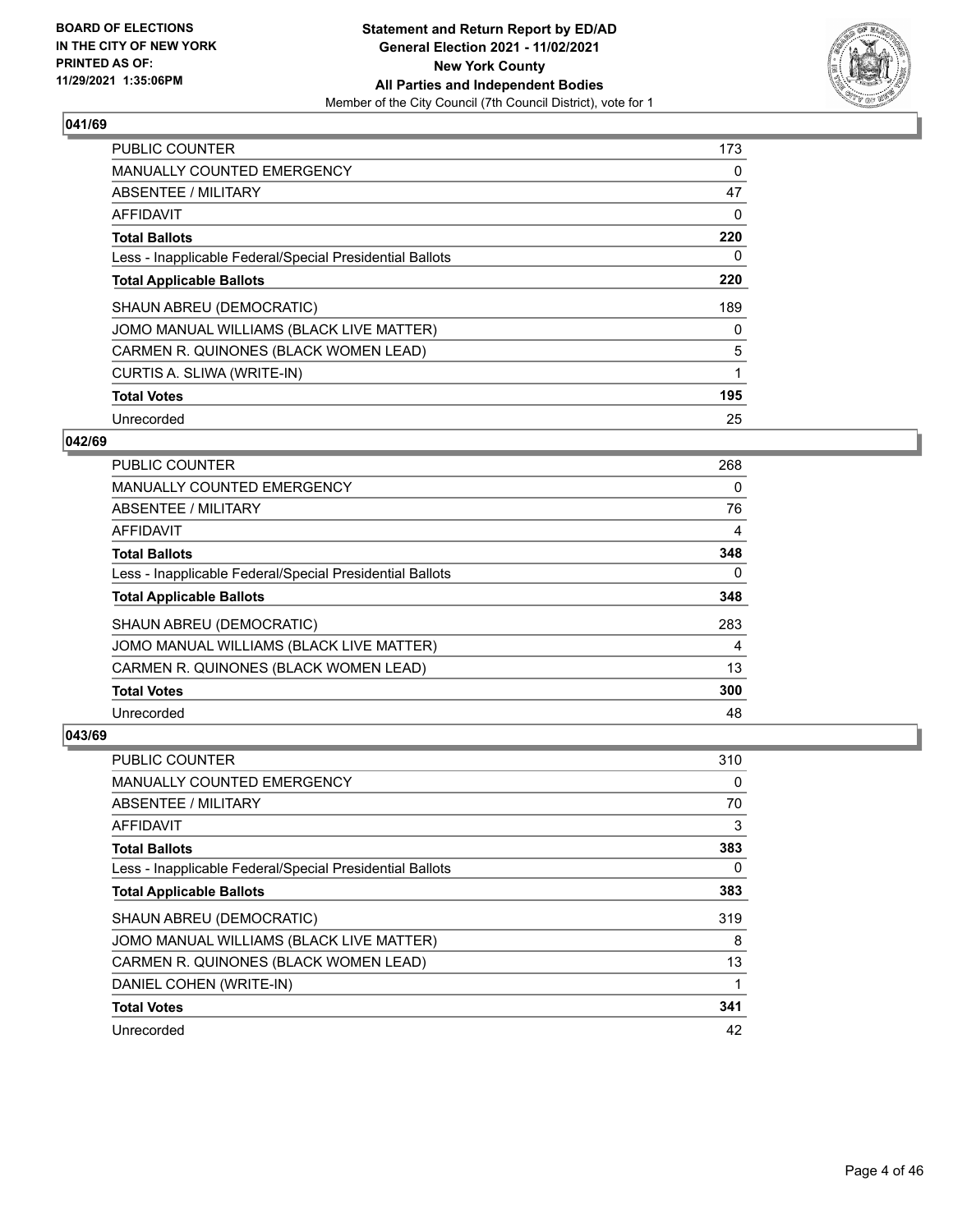

| <b>PUBLIC COUNTER</b>                                    | 289 |
|----------------------------------------------------------|-----|
| <b>MANUALLY COUNTED EMERGENCY</b>                        | 0   |
| <b>ABSENTEE / MILITARY</b>                               | 59  |
| <b>AFFIDAVIT</b>                                         | 3   |
| <b>Total Ballots</b>                                     | 351 |
| Less - Inapplicable Federal/Special Presidential Ballots | 0   |
| <b>Total Applicable Ballots</b>                          | 351 |
| SHAUN ABREU (DEMOCRATIC)                                 | 277 |
| JOMO MANUAL WILLIAMS (BLACK LIVE MATTER)                 | 2   |
| CARMEN R. QUINONES (BLACK WOMEN LEAD)                    | 19  |
| EDWARD KNIERIM (WRITE-IN)                                | 1   |
| MARIA ORDONEZ (WRITE-IN)                                 | 2   |
| PHIL KIM (WRITE-IN)                                      | 1   |
| UNATTRIBUTABLE WRITE-IN (WRITE-IN)                       | 1   |
| VALERIE GREEN (WRITE-IN)                                 | 1   |
| <b>Total Votes</b>                                       | 304 |
| Unrecorded                                               | 47  |

## **052/69**

| <b>PUBLIC COUNTER</b>                                    | 253 |
|----------------------------------------------------------|-----|
| <b>MANUALLY COUNTED EMERGENCY</b>                        | 0   |
| ABSENTEE / MILITARY                                      | 40  |
| <b>AFFIDAVIT</b>                                         |     |
| <b>Total Ballots</b>                                     | 294 |
| Less - Inapplicable Federal/Special Presidential Ballots | 0   |
| <b>Total Applicable Ballots</b>                          | 294 |
| SHAUN ABREU (DEMOCRATIC)                                 | 230 |
| JOMO MANUAL WILLIAMS (BLACK LIVE MATTER)                 | 3   |
| CARMEN R. QUINONES (BLACK WOMEN LEAD)                    | 25  |
| CURTIS A. SLIWA (WRITE-IN)                               | 1   |
| <b>Total Votes</b>                                       | 259 |
| Unrecorded                                               | 35  |

| PUBLIC COUNTER                                           | 139 |
|----------------------------------------------------------|-----|
| <b>MANUALLY COUNTED EMERGENCY</b>                        | 0   |
| ABSENTEE / MILITARY                                      | 11  |
| AFFIDAVIT                                                |     |
| <b>Total Ballots</b>                                     | 151 |
| Less - Inapplicable Federal/Special Presidential Ballots | 0   |
| <b>Total Applicable Ballots</b>                          | 151 |
| SHAUN ABREU (DEMOCRATIC)                                 | 72  |
| JOMO MANUAL WILLIAMS (BLACK LIVE MATTER)                 | 4   |
| CARMEN R. QUINONES (BLACK WOMEN LEAD)                    | 50  |
| <b>Total Votes</b>                                       | 126 |
| Unrecorded                                               | 25  |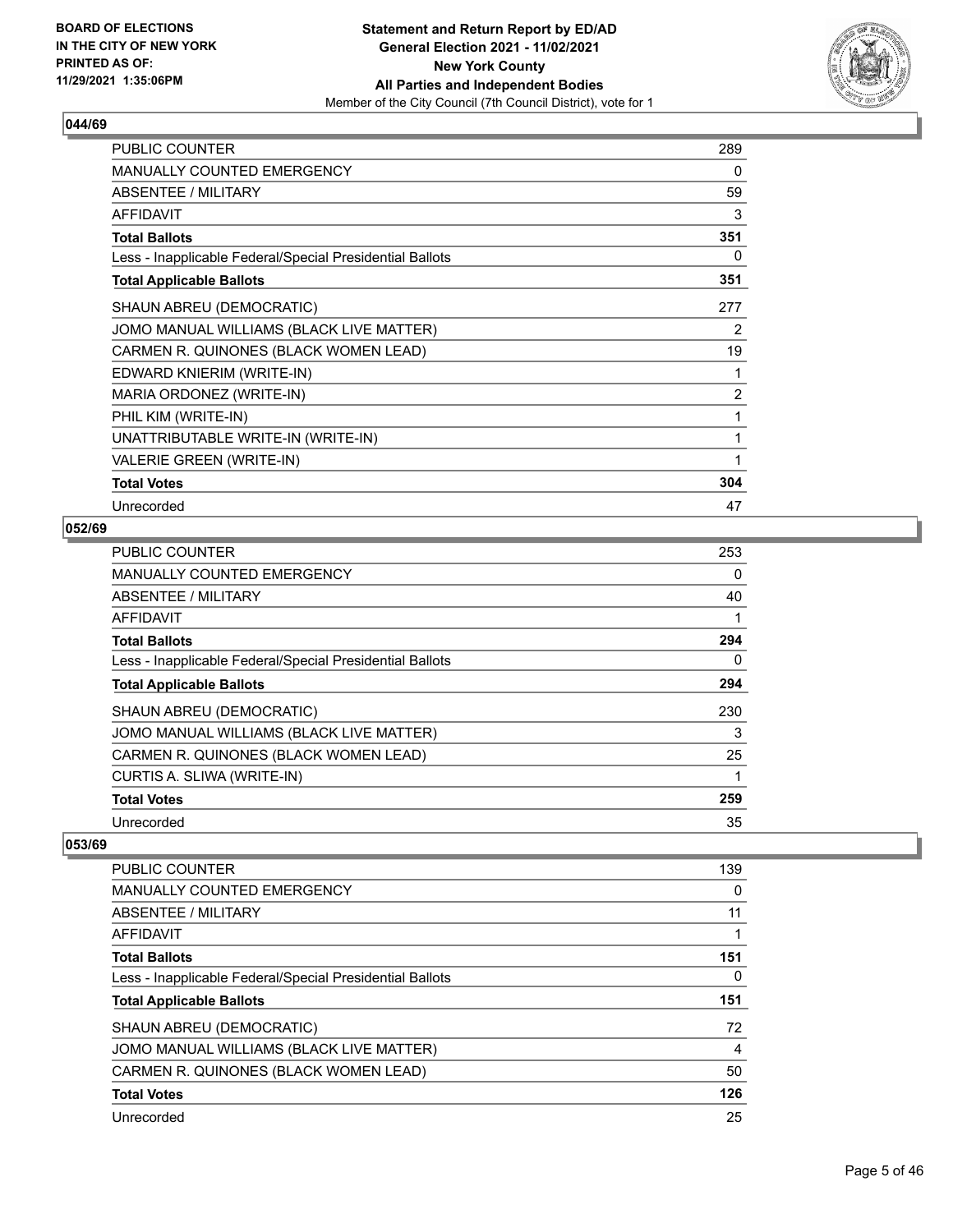

| <b>PUBLIC COUNTER</b>                                    | 203 |
|----------------------------------------------------------|-----|
| MANUALLY COUNTED EMERGENCY                               | 0   |
| ABSENTEE / MILITARY                                      | 31  |
| AFFIDAVIT                                                | 1   |
| <b>Total Ballots</b>                                     | 235 |
| Less - Inapplicable Federal/Special Presidential Ballots | 0   |
| <b>Total Applicable Ballots</b>                          | 235 |
| SHAUN ABREU (DEMOCRATIC)                                 | 169 |
| JOMO MANUAL WILLIAMS (BLACK LIVE MATTER)                 | 4   |
| CARMEN R. QUINONES (BLACK WOMEN LEAD)                    | 25  |
| MARSHA KEVELSON (WRITE-IN)                               | 1   |
| THEODORE AERTZEL (WRITE-IN)                              | 1   |
| UNATTRIBUTABLE WRITE-IN (WRITE-IN)                       | 1   |
| <b>Total Votes</b>                                       | 201 |
| Unrecorded                                               | 34  |

## **055/69**

| PUBLIC COUNTER                                           | 266               |
|----------------------------------------------------------|-------------------|
| <b>MANUALLY COUNTED EMERGENCY</b>                        | 0                 |
| <b>ABSENTEE / MILITARY</b>                               | 36                |
| <b>AFFIDAVIT</b>                                         | 3                 |
| <b>Total Ballots</b>                                     | 305               |
| Less - Inapplicable Federal/Special Presidential Ballots | 0                 |
| <b>Total Applicable Ballots</b>                          | 305               |
| SHAUN ABREU (DEMOCRATIC)                                 | 236               |
| JOMO MANUAL WILLIAMS (BLACK LIVE MATTER)                 | $12 \overline{ }$ |
| CARMEN R. QUINONES (BLACK WOMEN LEAD)                    | 23                |
| <b>Total Votes</b>                                       | 271               |
| Unrecorded                                               | 34                |

| PUBLIC COUNTER                                           | 107      |
|----------------------------------------------------------|----------|
| MANUALLY COUNTED EMERGENCY                               | 0        |
| <b>ABSENTEE / MILITARY</b>                               | 18       |
| AFFIDAVIT                                                | $\Omega$ |
| <b>Total Ballots</b>                                     | 125      |
| Less - Inapplicable Federal/Special Presidential Ballots | $\Omega$ |
| <b>Total Applicable Ballots</b>                          | 125      |
| SHAUN ABREU (DEMOCRATIC)                                 | 68       |
| JOMO MANUAL WILLIAMS (BLACK LIVE MATTER)                 | 3        |
| CARMEN R. QUINONES (BLACK WOMEN LEAD)                    | 28       |
| UNCOUNTED WRITE-IN PER STATUTE (WRITE-IN)                |          |
| <b>Total Votes</b>                                       | 100      |
| Unrecorded                                               | 25       |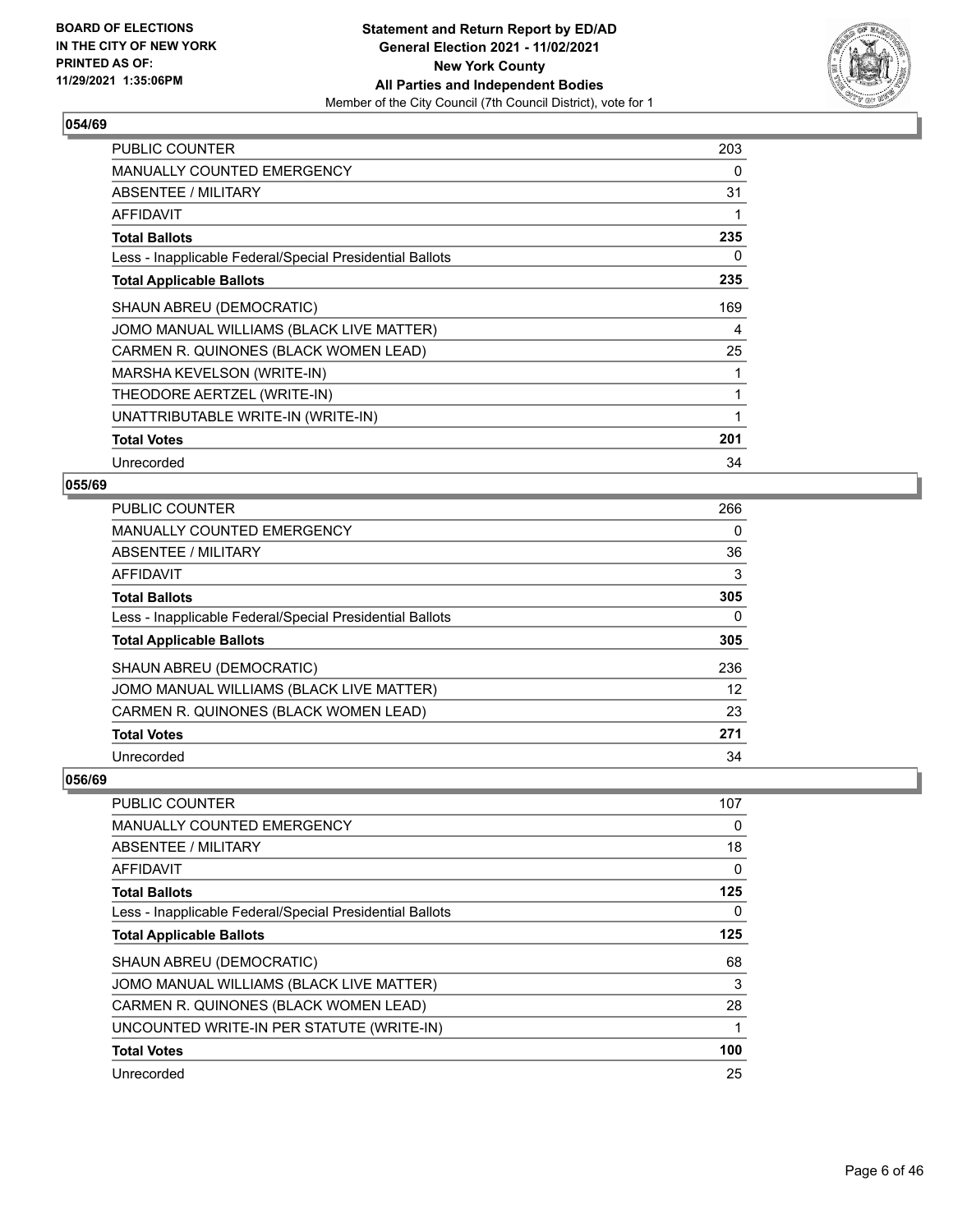

| <b>PUBLIC COUNTER</b>                                    | 171 |
|----------------------------------------------------------|-----|
| <b>MANUALLY COUNTED EMERGENCY</b>                        | 0   |
| ABSENTEE / MILITARY                                      | 5   |
| AFFIDAVIT                                                | 2   |
| <b>Total Ballots</b>                                     | 178 |
| Less - Inapplicable Federal/Special Presidential Ballots | 0   |
| <b>Total Applicable Ballots</b>                          | 178 |
| SHAUN ABREU (DEMOCRATIC)                                 | 110 |
| JOMO MANUAL WILLIAMS (BLACK LIVE MATTER)                 | 8   |
| CARMEN R. QUINONES (BLACK WOMEN LEAD)                    | 41  |
| <b>Total Votes</b>                                       | 159 |
| Unrecorded                                               | 19  |

#### **058/69**

| <b>PUBLIC COUNTER</b>                                    | 182      |
|----------------------------------------------------------|----------|
| MANUALLY COUNTED EMERGENCY                               | $\Omega$ |
| ABSENTEE / MILITARY                                      | 24       |
| AFFIDAVIT                                                | 3        |
| <b>Total Ballots</b>                                     | 209      |
| Less - Inapplicable Federal/Special Presidential Ballots | 0        |
| <b>Total Applicable Ballots</b>                          | 209      |
| SHAUN ABREU (DEMOCRATIC)                                 | 165      |
| JOMO MANUAL WILLIAMS (BLACK LIVE MATTER)                 | 4        |
| CARMEN R. QUINONES (BLACK WOMEN LEAD)                    | 17       |
| BERNIE SANDERS (WRITE-IN)                                | 2        |
| <b>Total Votes</b>                                       | 188      |
| Unrecorded                                               | 21       |

| <b>PUBLIC COUNTER</b>                                    | 98    |
|----------------------------------------------------------|-------|
| <b>MANUALLY COUNTED EMERGENCY</b>                        | 0     |
| ABSENTEE / MILITARY                                      | 12    |
| AFFIDAVIT                                                | 2     |
| <b>Total Ballots</b>                                     | 112   |
| Less - Inapplicable Federal/Special Presidential Ballots | 0     |
| <b>Total Applicable Ballots</b>                          | $112$ |
| SHAUN ABREU (DEMOCRATIC)                                 | 89    |
| JOMO MANUAL WILLIAMS (BLACK LIVE MATTER)                 | 2     |
| CARMEN R. QUINONES (BLACK WOMEN LEAD)                    | 7     |
| ALEX GOODMAN (WRITE-IN)                                  | 1     |
| UNATTRIBUTABLE WRITE-IN (WRITE-IN)                       |       |
| <b>Total Votes</b>                                       | 100   |
| Unrecorded                                               | 12    |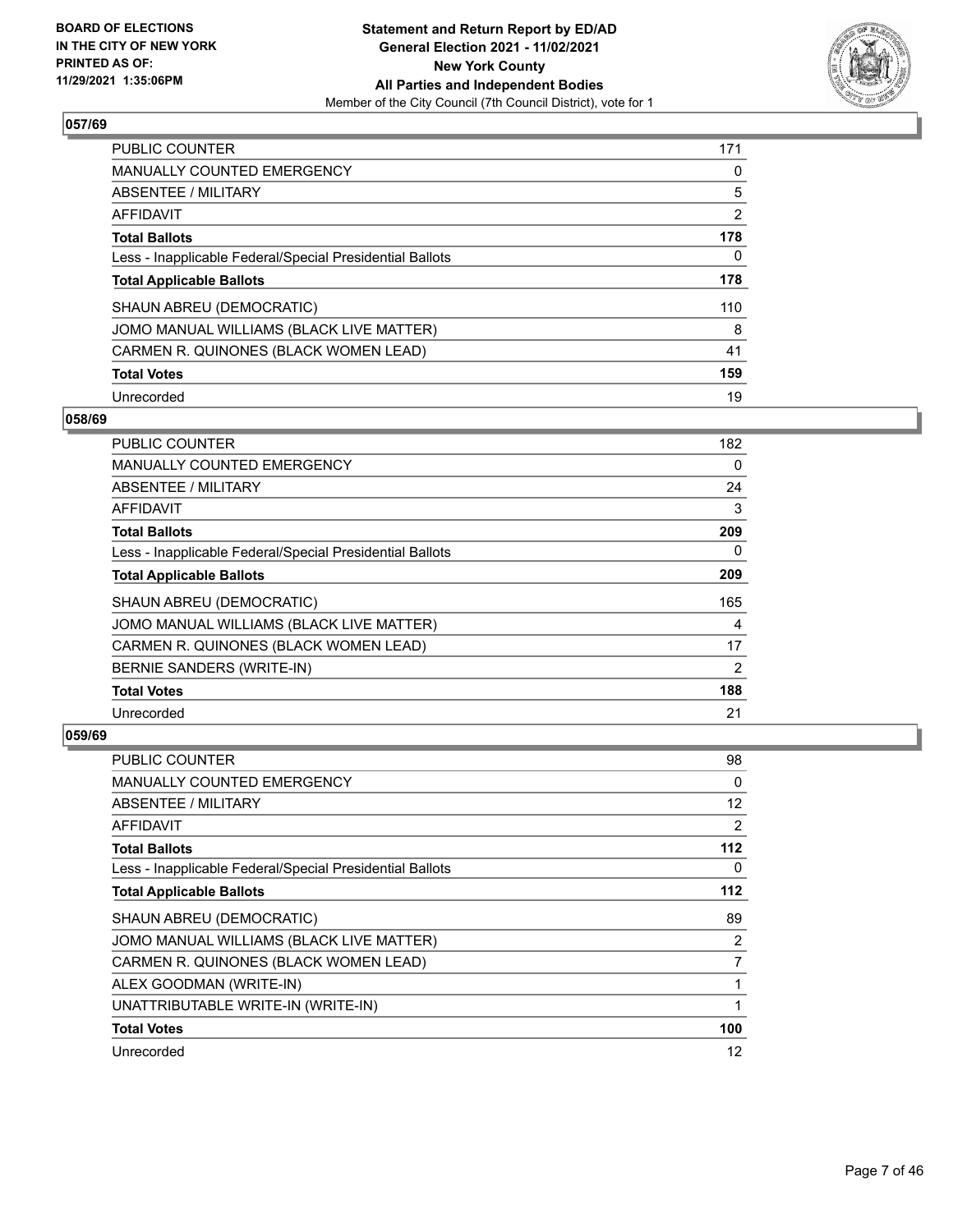

| <b>PUBLIC COUNTER</b>                                    | 109 |
|----------------------------------------------------------|-----|
| <b>MANUALLY COUNTED EMERGENCY</b>                        | 0   |
| ABSENTEE / MILITARY                                      | 6   |
| AFFIDAVIT                                                |     |
| <b>Total Ballots</b>                                     | 116 |
| Less - Inapplicable Federal/Special Presidential Ballots | 0   |
| <b>Total Applicable Ballots</b>                          | 116 |
| SHAUN ABREU (DEMOCRATIC)                                 | 94  |
| JOMO MANUAL WILLIAMS (BLACK LIVE MATTER)                 | 3   |
| CARMEN R. QUINONES (BLACK WOMEN LEAD)                    | 10  |
| <b>Total Votes</b>                                       | 107 |
| Unrecorded                                               | 9   |

#### **067/69**

| <b>PUBLIC COUNTER</b>                                    | 198 |
|----------------------------------------------------------|-----|
| <b>MANUALLY COUNTED EMERGENCY</b>                        | 0   |
| <b>ABSENTEE / MILITARY</b>                               | 14  |
| AFFIDAVIT                                                | 3   |
| <b>Total Ballots</b>                                     | 215 |
| Less - Inapplicable Federal/Special Presidential Ballots | 0   |
| <b>Total Applicable Ballots</b>                          | 215 |
| SHAUN ABREU (DEMOCRATIC)                                 | 147 |
| JOMO MANUAL WILLIAMS (BLACK LIVE MATTER)                 | 4   |
| CARMEN R. QUINONES (BLACK WOMEN LEAD)                    | 30  |
| BEZALEL PITTINSKY (WRITE-IN)                             | 1   |
| MAUD MARON (WRITE-IN)                                    | 1   |
| RENEE V. MORALES (WRITE-IN)                              | 1   |
| <b>Total Votes</b>                                       | 184 |
| Unrecorded                                               | 31  |

| PUBLIC COUNTER                                           | 139      |
|----------------------------------------------------------|----------|
| MANUALLY COUNTED EMERGENCY                               | $\Omega$ |
| ABSENTEE / MILITARY                                      | 14       |
| AFFIDAVIT                                                |          |
| <b>Total Ballots</b>                                     | 154      |
| Less - Inapplicable Federal/Special Presidential Ballots | $\Omega$ |
| <b>Total Applicable Ballots</b>                          | 154      |
| SHAUN ABREU (DEMOCRATIC)                                 | 108      |
| JOMO MANUAL WILLIAMS (BLACK LIVE MATTER)                 | 4        |
| CARMEN R. QUINONES (BLACK WOMEN LEAD)                    | 18       |
| APRIL PETERSON (WRITE-IN)                                |          |
| <b>Total Votes</b>                                       | 131      |
| Unrecorded                                               | 23       |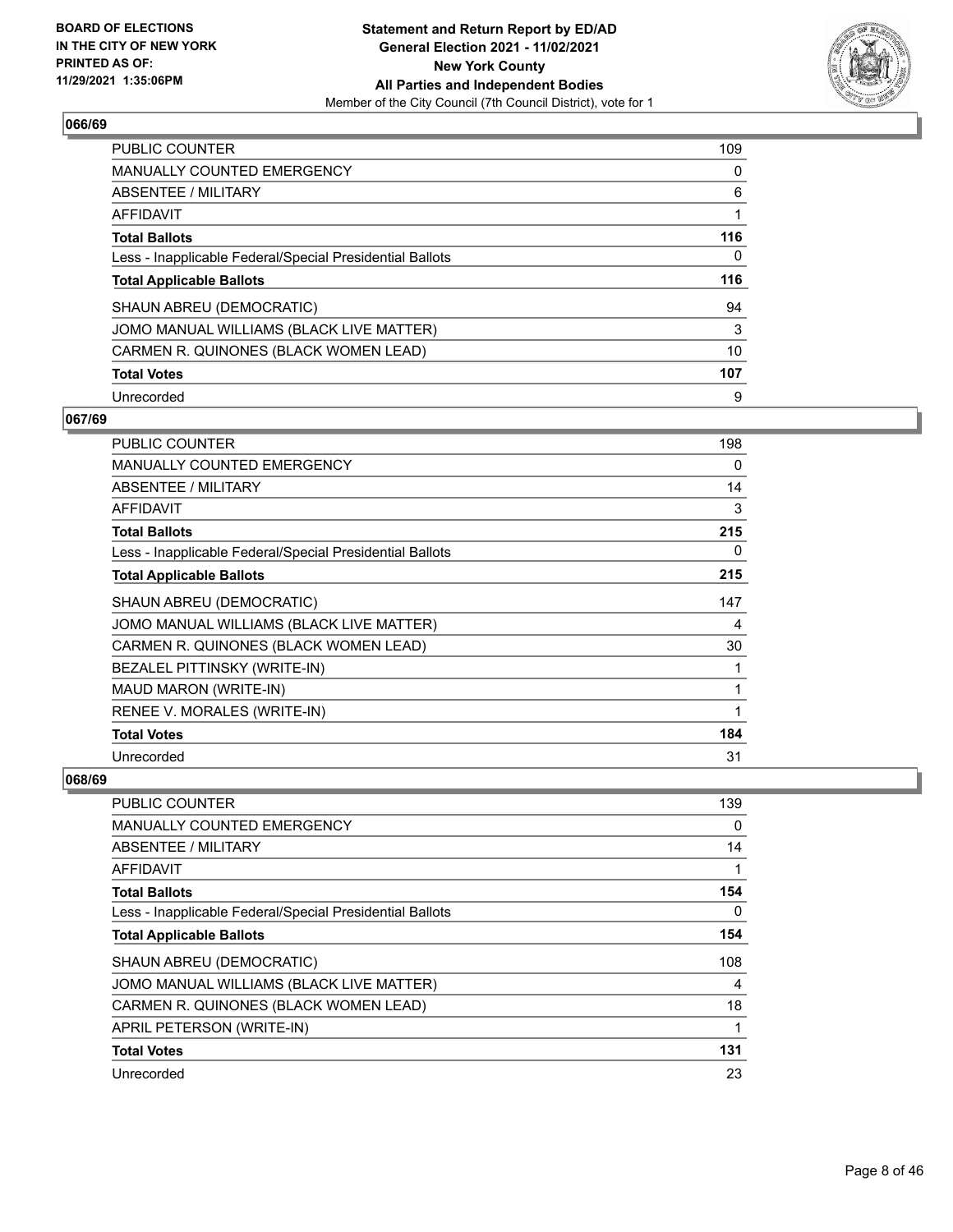

| <b>PUBLIC COUNTER</b>                                    | 330      |
|----------------------------------------------------------|----------|
| <b>MANUALLY COUNTED EMERGENCY</b>                        | $\Omega$ |
| ABSENTEE / MILITARY                                      | 78       |
| AFFIDAVIT                                                |          |
| <b>Total Ballots</b>                                     | 409      |
| Less - Inapplicable Federal/Special Presidential Ballots | 0        |
| <b>Total Applicable Ballots</b>                          | 409      |
| SHAUN ABREU (DEMOCRATIC)                                 | 328      |
| JOMO MANUAL WILLIAMS (BLACK LIVE MATTER)                 | 5        |
| CARMEN R. QUINONES (BLACK WOMEN LEAD)                    | 22       |
| <b>Total Votes</b>                                       | 355      |
| Unrecorded                                               | 54       |

#### **070/69**

| <b>PUBLIC COUNTER</b>                                    | 68       |
|----------------------------------------------------------|----------|
| <b>MANUALLY COUNTED EMERGENCY</b>                        | 0        |
| ABSENTEE / MILITARY                                      | 68       |
| <b>AFFIDAVIT</b>                                         | 0        |
| <b>Total Ballots</b>                                     | 136      |
| Less - Inapplicable Federal/Special Presidential Ballots | $\Omega$ |
| <b>Total Applicable Ballots</b>                          | 136      |
| SHAUN ABREU (DEMOCRATIC)                                 | 101      |
| JOMO MANUAL WILLIAMS (BLACK LIVE MATTER)                 | 6        |
| CARMEN R. QUINONES (BLACK WOMEN LEAD)                    | 13       |
| UNATTRIBUTABLE WRITE-IN (WRITE-IN)                       | 1        |
| <b>Total Votes</b>                                       | 121      |
| Unrecorded                                               | 15       |

| PUBLIC COUNTER                                           | 108 |
|----------------------------------------------------------|-----|
| <b>MANUALLY COUNTED EMERGENCY</b>                        | 0   |
| ABSENTEE / MILITARY                                      | 14  |
| AFFIDAVIT                                                |     |
| <b>Total Ballots</b>                                     | 123 |
| Less - Inapplicable Federal/Special Presidential Ballots | 0   |
| <b>Total Applicable Ballots</b>                          | 123 |
| SHAUN ABREU (DEMOCRATIC)                                 | 92  |
| JOMO MANUAL WILLIAMS (BLACK LIVE MATTER)                 | 2   |
| CARMEN R. QUINONES (BLACK WOMEN LEAD)                    | 10  |
| DONALD TRUMP JR. (WRITE-IN)                              | 1   |
| <b>Total Votes</b>                                       | 105 |
| Unrecorded                                               | 18  |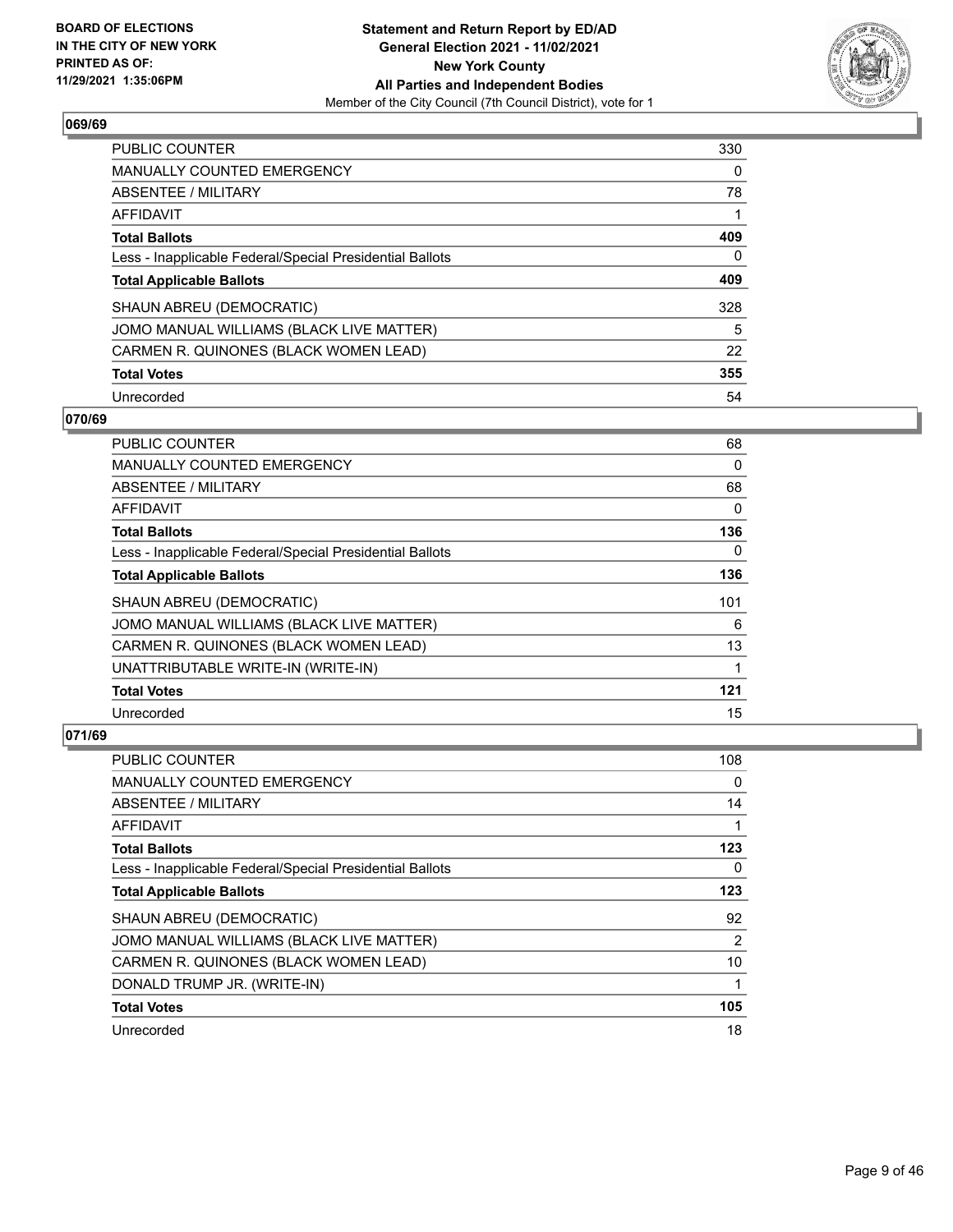

| <b>PUBLIC COUNTER</b>                                    | 337 |
|----------------------------------------------------------|-----|
| <b>MANUALLY COUNTED EMERGENCY</b>                        | 0   |
| ABSENTEE / MILITARY                                      | 48  |
| AFFIDAVIT                                                |     |
| <b>Total Ballots</b>                                     | 386 |
| Less - Inapplicable Federal/Special Presidential Ballots | 0   |
| <b>Total Applicable Ballots</b>                          | 386 |
| SHAUN ABREU (DEMOCRATIC)                                 | 344 |
| JOMO MANUAL WILLIAMS (BLACK LIVE MATTER)                 | 6   |
| CARMEN R. QUINONES (BLACK WOMEN LEAD)                    | 9   |
| <b>Total Votes</b>                                       | 359 |
|                                                          |     |

#### **074/69**

| <b>PUBLIC COUNTER</b>                                    | 204            |
|----------------------------------------------------------|----------------|
| <b>MANUALLY COUNTED EMERGENCY</b>                        | 0              |
| ABSENTEE / MILITARY                                      | 23             |
| <b>AFFIDAVIT</b>                                         | 4              |
| <b>Total Ballots</b>                                     | 231            |
| Less - Inapplicable Federal/Special Presidential Ballots | 0              |
| <b>Total Applicable Ballots</b>                          | 231            |
| SHAUN ABREU (DEMOCRATIC)                                 | 173            |
| JOMO MANUAL WILLIAMS (BLACK LIVE MATTER)                 | $\overline{2}$ |
| CARMEN R. QUINONES (BLACK WOMEN LEAD)                    | 21             |
| <b>Total Votes</b>                                       | 196            |
| Unrecorded                                               | 35             |

| <b>PUBLIC COUNTER</b>                                    | 190      |
|----------------------------------------------------------|----------|
| <b>MANUALLY COUNTED EMERGENCY</b>                        | $\Omega$ |
| ABSENTEE / MILITARY                                      | 24       |
| <b>AFFIDAVIT</b>                                         |          |
| <b>Total Ballots</b>                                     | 215      |
| Less - Inapplicable Federal/Special Presidential Ballots | 0        |
| <b>Total Applicable Ballots</b>                          | 215      |
| SHAUN ABREU (DEMOCRATIC)                                 | 164      |
| JOMO MANUAL WILLIAMS (BLACK LIVE MATTER)                 | 6        |
| CARMEN R. QUINONES (BLACK WOMEN LEAD)                    | 22       |
| <b>Total Votes</b>                                       | 192      |
| Unrecorded                                               | 23       |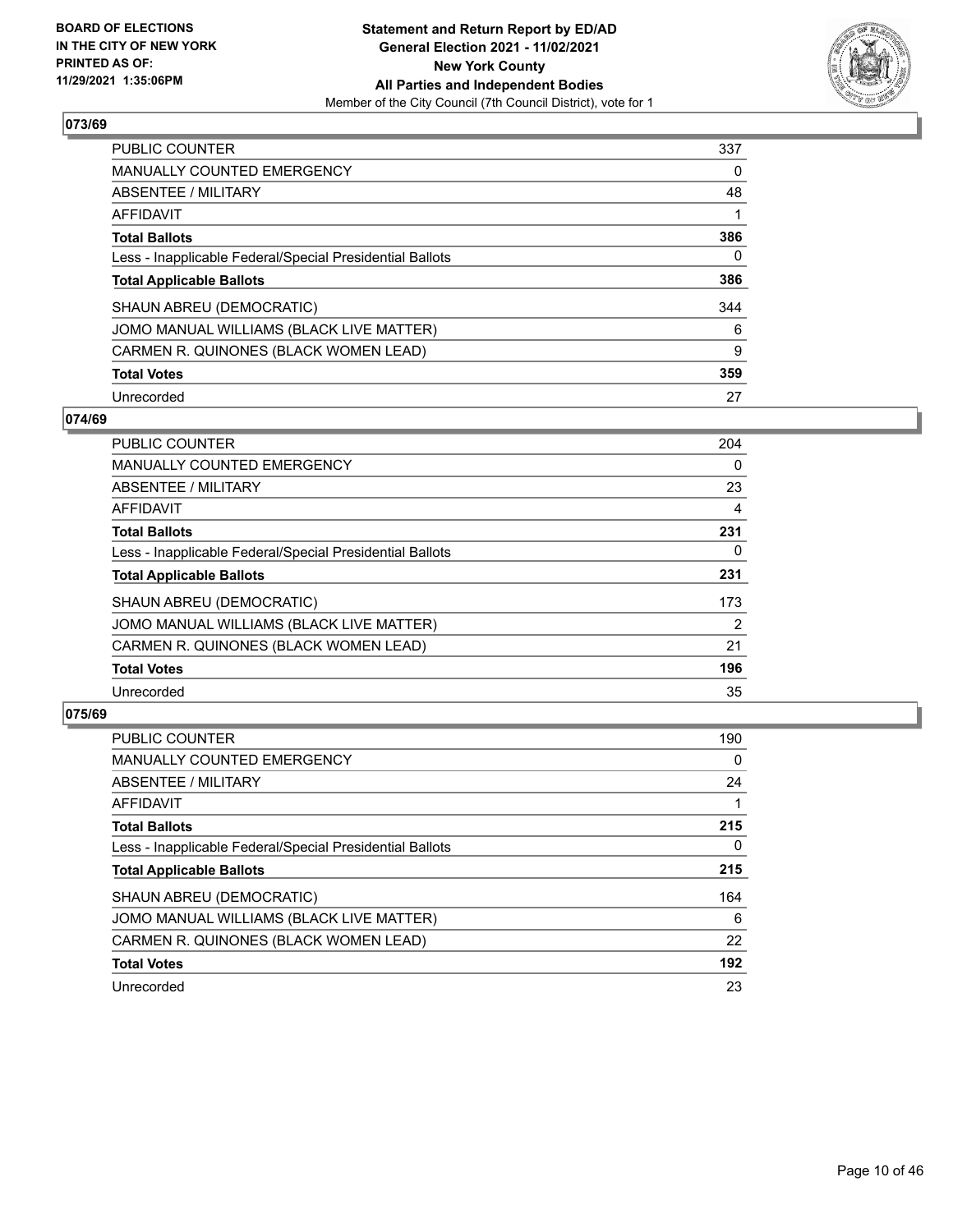

| <b>PUBLIC COUNTER</b>                                    | 146 |
|----------------------------------------------------------|-----|
| <b>MANUALLY COUNTED EMERGENCY</b>                        | 0   |
| ABSENTEE / MILITARY                                      | 7   |
| <b>AFFIDAVIT</b>                                         |     |
| <b>Total Ballots</b>                                     | 154 |
| Less - Inapplicable Federal/Special Presidential Ballots | 0   |
| <b>Total Applicable Ballots</b>                          | 154 |
| SHAUN ABREU (DEMOCRATIC)                                 | 109 |
| JOMO MANUAL WILLIAMS (BLACK LIVE MATTER)                 | 5   |
| CARMEN R. QUINONES (BLACK WOMEN LEAD)                    | 21  |
| UNATTRIBUTABLE WRITE-IN (WRITE-IN)                       |     |
| <b>Total Votes</b>                                       | 136 |
| Unrecorded                                               | 18  |

# **077/69**

| <b>PUBLIC COUNTER</b>                                    | 309      |
|----------------------------------------------------------|----------|
| <b>MANUALLY COUNTED EMERGENCY</b>                        | 0        |
| ABSENTEE / MILITARY                                      | 30       |
| AFFIDAVIT                                                | $\Omega$ |
| <b>Total Ballots</b>                                     | 339      |
| Less - Inapplicable Federal/Special Presidential Ballots | 0        |
| <b>Total Applicable Ballots</b>                          | 339      |
| SHAUN ABREU (DEMOCRATIC)                                 | 289      |
| JOMO MANUAL WILLIAMS (BLACK LIVE MATTER)                 | 8        |
| CARMEN R. QUINONES (BLACK WOMEN LEAD)                    | 13       |
| CURTIS A. SLIWA (WRITE-IN)                               |          |
| <b>Total Votes</b>                                       | 311      |
| Unrecorded                                               | 28       |

| <b>PUBLIC COUNTER</b>                                    | 208           |
|----------------------------------------------------------|---------------|
| <b>MANUALLY COUNTED EMERGENCY</b>                        | 0             |
| ABSENTEE / MILITARY                                      | 18            |
| AFFIDAVIT                                                | $\mathcal{P}$ |
| <b>Total Ballots</b>                                     | 228           |
| Less - Inapplicable Federal/Special Presidential Ballots | 0             |
| <b>Total Applicable Ballots</b>                          | 228           |
| SHAUN ABREU (DEMOCRATIC)                                 | 190           |
| JOMO MANUAL WILLIAMS (BLACK LIVE MATTER)                 | 3             |
| CARMEN R. QUINONES (BLACK WOMEN LEAD)                    | 18            |
| KATHRYN GARCIA (WRITE-IN)                                |               |
| UNATTRIBUTABLE WRITE-IN (WRITE-IN)                       | 1             |
| <b>Total Votes</b>                                       | 213           |
| Unrecorded                                               | 15            |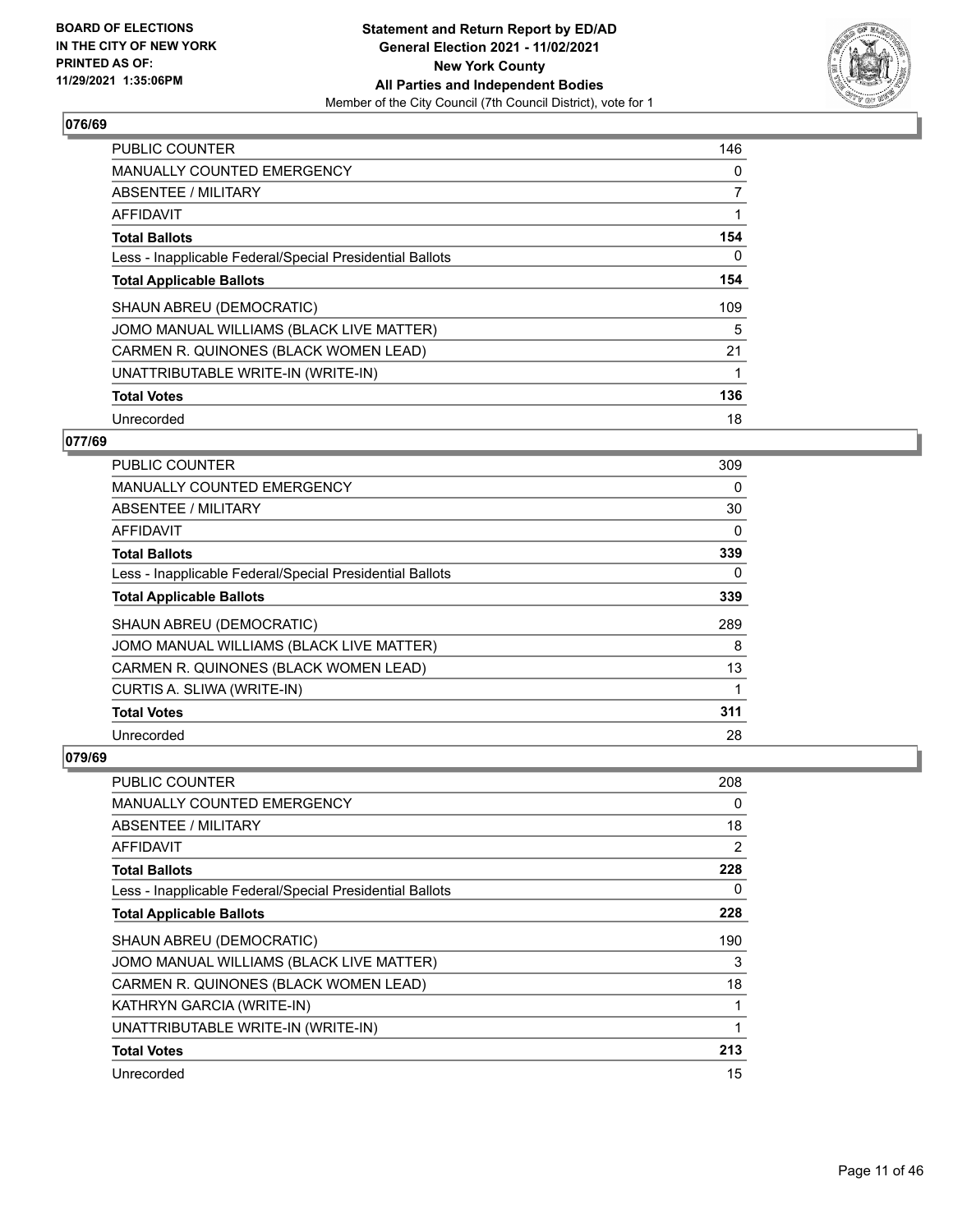

| <b>PUBLIC COUNTER</b>                                    | 126 |
|----------------------------------------------------------|-----|
| <b>MANUALLY COUNTED EMERGENCY</b>                        | 0   |
| ABSENTEE / MILITARY                                      | 11  |
| <b>AFFIDAVIT</b>                                         | 2   |
| <b>Total Ballots</b>                                     | 139 |
| Less - Inapplicable Federal/Special Presidential Ballots | 0   |
| <b>Total Applicable Ballots</b>                          | 139 |
| SHAUN ABREU (DEMOCRATIC)                                 | 108 |
| JOMO MANUAL WILLIAMS (BLACK LIVE MATTER)                 | 6   |
| CARMEN R. QUINONES (BLACK WOMEN LEAD)                    | 12  |
| <b>BRIAN FELICETTA (WRITE-IN)</b>                        |     |
| <b>Total Votes</b>                                       | 127 |
| Unrecorded                                               | 12  |

## **081/69**

| <b>PUBLIC COUNTER</b>                                    | 343      |
|----------------------------------------------------------|----------|
| MANUALLY COUNTED EMERGENCY                               | $\Omega$ |
| ABSENTEE / MILITARY                                      | 30       |
| AFFIDAVIT                                                |          |
| <b>Total Ballots</b>                                     | 374      |
| Less - Inapplicable Federal/Special Presidential Ballots | 0        |
| <b>Total Applicable Ballots</b>                          | 374      |
| SHAUN ABREU (DEMOCRATIC)                                 | 308      |
| JOMO MANUAL WILLIAMS (BLACK LIVE MATTER)                 | 11       |
| CARMEN R. QUINONES (BLACK WOMEN LEAD)                    | 18       |
| UNATTRIBUTABLE WRITE-IN (WRITE-IN)                       |          |
| <b>Total Votes</b>                                       | 338      |
| Unrecorded                                               | 36       |

| <b>PUBLIC COUNTER</b>                                    | 244            |
|----------------------------------------------------------|----------------|
| MANUALLY COUNTED EMERGENCY                               | 0              |
| ABSENTEE / MILITARY                                      | 18             |
| AFFIDAVIT                                                | $\overline{2}$ |
| <b>Total Ballots</b>                                     | 264            |
| Less - Inapplicable Federal/Special Presidential Ballots | 0              |
| <b>Total Applicable Ballots</b>                          | 264            |
| SHAUN ABREU (DEMOCRATIC)                                 | 199            |
| JOMO MANUAL WILLIAMS (BLACK LIVE MATTER)                 | 11             |
| CARMEN R. QUINONES (BLACK WOMEN LEAD)                    | 20             |
| <b>Total Votes</b>                                       | 230            |
| Unrecorded                                               | 34             |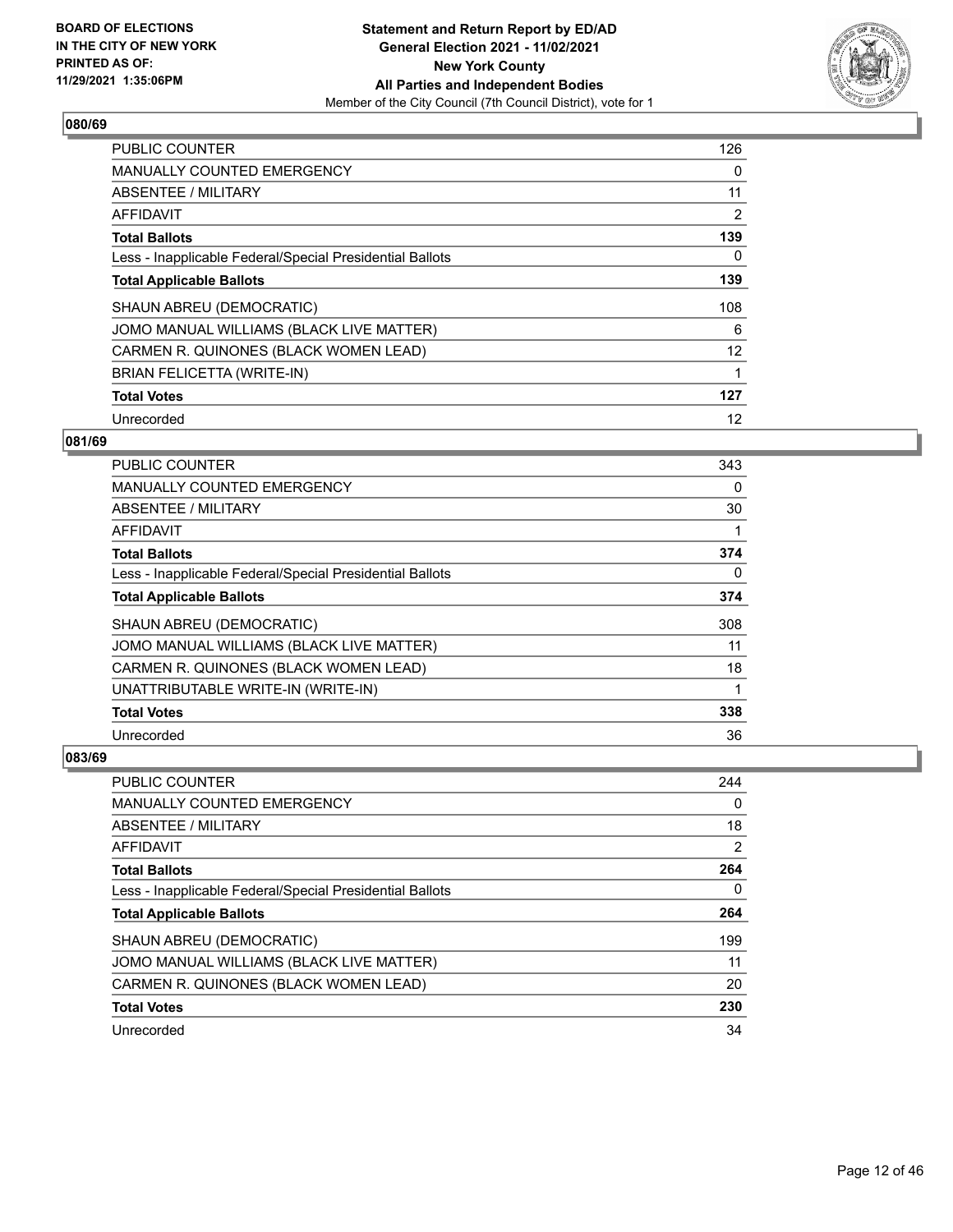

| <b>PUBLIC COUNTER</b>                                    | 227 |
|----------------------------------------------------------|-----|
| <b>MANUALLY COUNTED EMERGENCY</b>                        | 0   |
| ABSENTEE / MILITARY                                      | 12  |
| <b>AFFIDAVIT</b>                                         |     |
| <b>Total Ballots</b>                                     | 240 |
| Less - Inapplicable Federal/Special Presidential Ballots | 0   |
| <b>Total Applicable Ballots</b>                          | 240 |
| SHAUN ABREU (DEMOCRATIC)                                 | 195 |
| JOMO MANUAL WILLIAMS (BLACK LIVE MATTER)                 | 5   |
| CARMEN R. QUINONES (BLACK WOMEN LEAD)                    | 15  |
| CATHERINE ROJAS (WRITE-IN)                               | 1   |
| <b>Total Votes</b>                                       | 216 |
| Unrecorded                                               | 24  |

## **085/69**

| <b>PUBLIC COUNTER</b>                                    | 183 |
|----------------------------------------------------------|-----|
| MANUALLY COUNTED EMERGENCY                               | 0   |
| ABSENTEE / MILITARY                                      | 32  |
| AFFIDAVIT                                                | 0   |
| <b>Total Ballots</b>                                     | 215 |
| Less - Inapplicable Federal/Special Presidential Ballots | 0   |
| <b>Total Applicable Ballots</b>                          | 215 |
| SHAUN ABREU (DEMOCRATIC)                                 | 198 |
| JOMO MANUAL WILLIAMS (BLACK LIVE MATTER)                 | 3   |
| CARMEN R. QUINONES (BLACK WOMEN LEAD)                    | 5   |
| DANIEL R. DAVIDSON (WRITE-IN)                            |     |
| <b>Total Votes</b>                                       | 207 |
| Unrecorded                                               | 8   |

| PUBLIC COUNTER                                           | 385 |
|----------------------------------------------------------|-----|
| MANUALLY COUNTED EMERGENCY                               | 0   |
| ABSENTEE / MILITARY                                      | 65  |
| AFFIDAVIT                                                |     |
| <b>Total Ballots</b>                                     | 451 |
| Less - Inapplicable Federal/Special Presidential Ballots | 0   |
| <b>Total Applicable Ballots</b>                          | 451 |
| SHAUN ABREU (DEMOCRATIC)                                 | 395 |
| JOMO MANUAL WILLIAMS (BLACK LIVE MATTER)                 | 8   |
| CARMEN R. QUINONES (BLACK WOMEN LEAD)                    | 11  |
| UNATTRIBUTABLE WRITE-IN (WRITE-IN)                       | 1   |
| <b>Total Votes</b>                                       | 415 |
| Unrecorded                                               | 36  |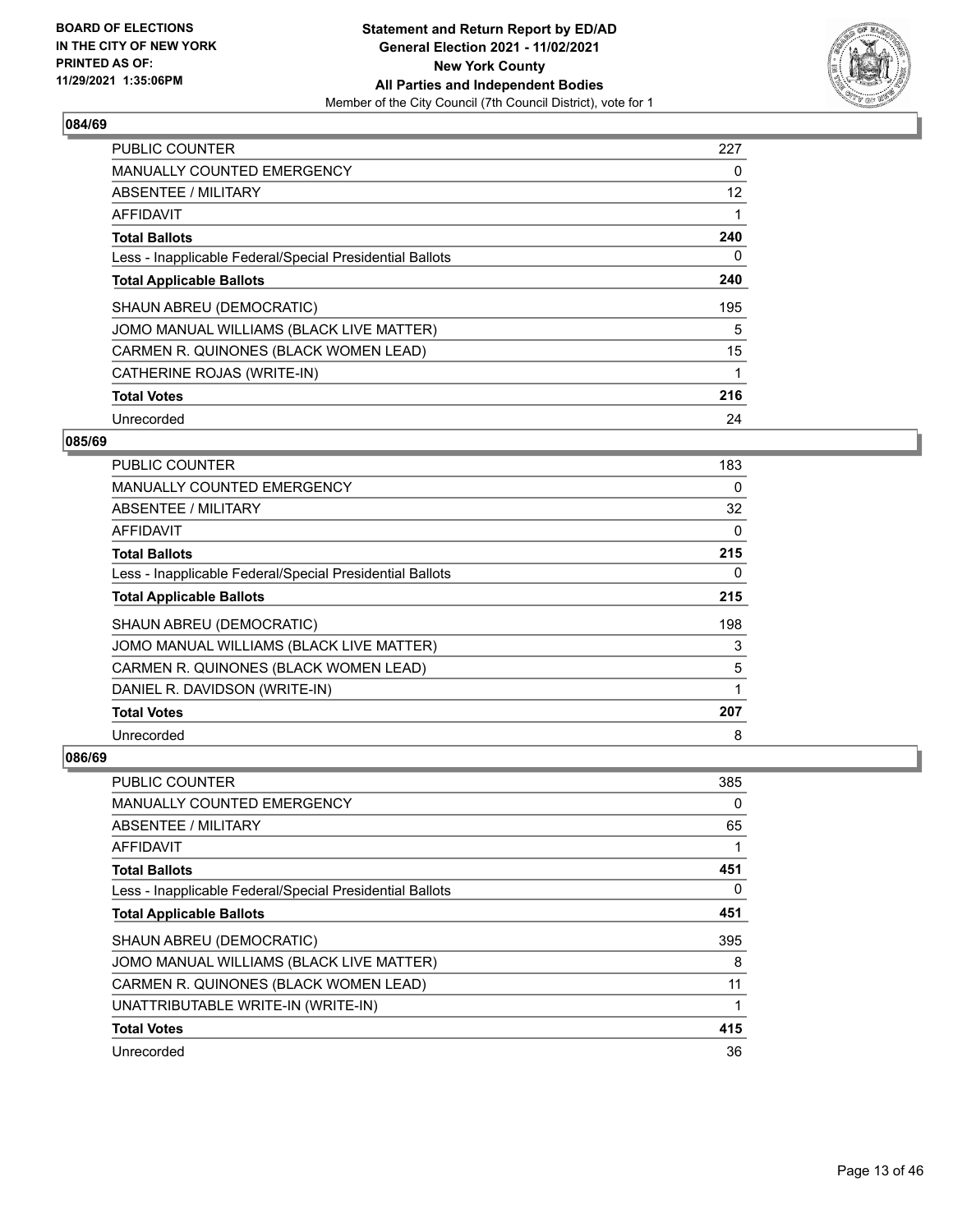

| PUBLIC COUNTER                                           | 304 |
|----------------------------------------------------------|-----|
| <b>MANUALLY COUNTED EMERGENCY</b>                        | 0   |
| ABSENTEE / MILITARY                                      | 61  |
| AFFIDAVIT                                                | 2   |
| <b>Total Ballots</b>                                     | 367 |
| Less - Inapplicable Federal/Special Presidential Ballots | 0   |
| <b>Total Applicable Ballots</b>                          | 367 |
| SHAUN ABREU (DEMOCRATIC)                                 | 301 |
| JOMO MANUAL WILLIAMS (BLACK LIVE MATTER)                 | 7   |
| CARMEN R. QUINONES (BLACK WOMEN LEAD)                    | 13  |
| ALEX BALDWIN (WRITE-IN)                                  | 1   |
| MICHAEL LEWYN (WRITE-IN)                                 | 1   |
| <b>Total Votes</b>                                       | 323 |
| Unrecorded                                               | 44  |

## **088/69**

| <b>PUBLIC COUNTER</b>                                    | 68 |
|----------------------------------------------------------|----|
| <b>MANUALLY COUNTED EMERGENCY</b>                        | 0  |
| ABSENTEE / MILITARY                                      | 4  |
| AFFIDAVIT                                                | 0  |
| <b>Total Ballots</b>                                     | 72 |
| Less - Inapplicable Federal/Special Presidential Ballots | 0  |
| <b>Total Applicable Ballots</b>                          | 72 |
| SHAUN ABREU (DEMOCRATIC)                                 | 66 |
| JOMO MANUAL WILLIAMS (BLACK LIVE MATTER)                 |    |
| CARMEN R. QUINONES (BLACK WOMEN LEAD)                    | 0  |
| LEN GUTMAN (WRITE-IN)                                    |    |
| <b>Total Votes</b>                                       | 68 |
| Unrecorded                                               | 4  |

| PUBLIC COUNTER                                           | 181 |
|----------------------------------------------------------|-----|
| <b>MANUALLY COUNTED EMERGENCY</b>                        | 0   |
| ABSENTEE / MILITARY                                      | 11  |
| AFFIDAVIT                                                | 0   |
| <b>Total Ballots</b>                                     | 192 |
| Less - Inapplicable Federal/Special Presidential Ballots | 0   |
| <b>Total Applicable Ballots</b>                          | 192 |
| SHAUN ABREU (DEMOCRATIC)                                 | 137 |
| JOMO MANUAL WILLIAMS (BLACK LIVE MATTER)                 | 4   |
| CARMEN R. QUINONES (BLACK WOMEN LEAD)                    | 10  |
| <b>Total Votes</b>                                       | 151 |
| Unrecorded                                               | 41  |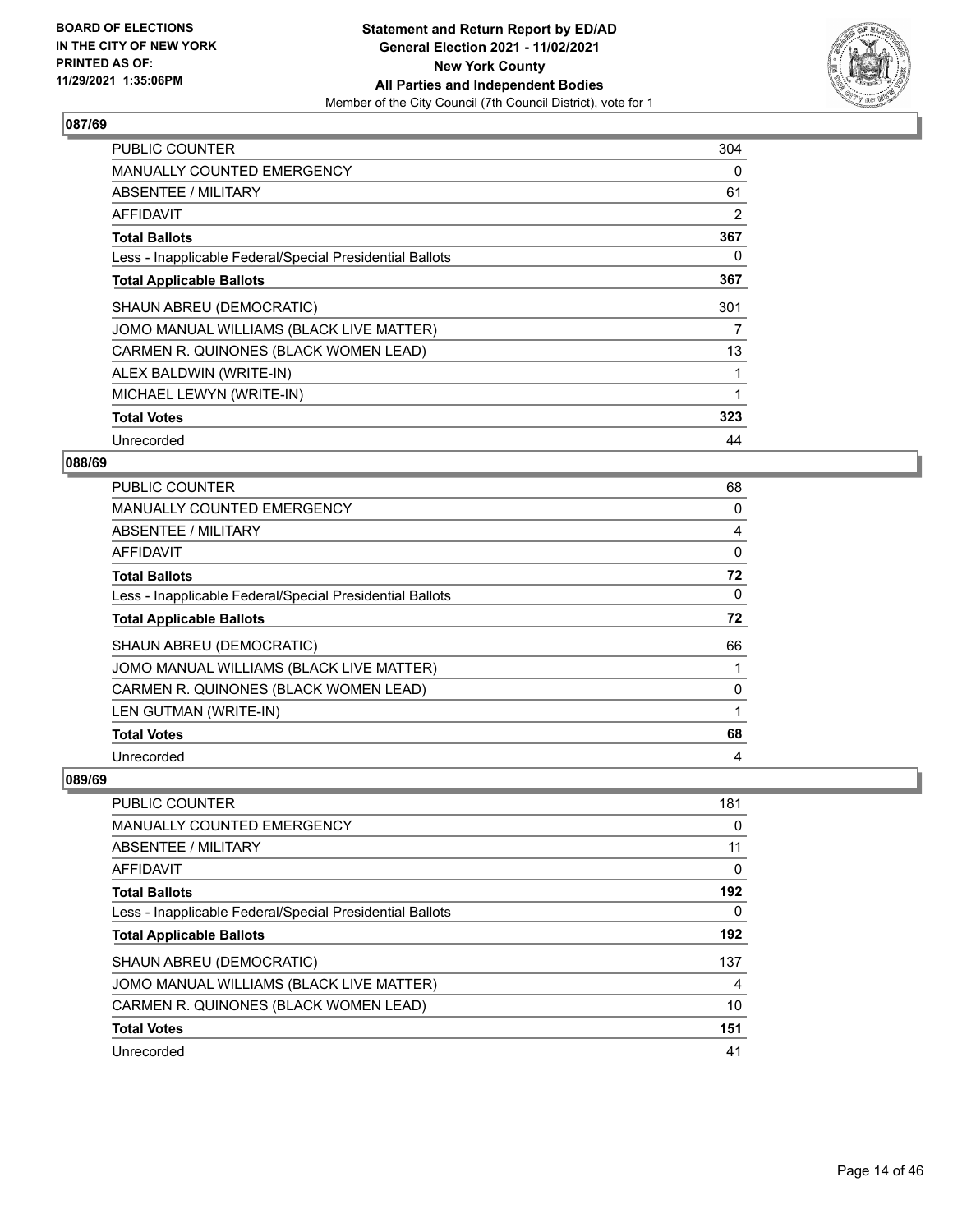

| <b>PUBLIC COUNTER</b>                                    | 347 |
|----------------------------------------------------------|-----|
| MANUALLY COUNTED EMERGENCY                               | 0   |
| ABSENTEE / MILITARY                                      | 57  |
| AFFIDAVIT                                                | 2   |
| <b>Total Ballots</b>                                     | 406 |
| Less - Inapplicable Federal/Special Presidential Ballots | 0   |
| <b>Total Applicable Ballots</b>                          | 406 |
| SHAUN ABREU (DEMOCRATIC)                                 | 333 |
| JOMO MANUAL WILLIAMS (BLACK LIVE MATTER)                 | 9   |
| CARMEN R. QUINONES (BLACK WOMEN LEAD)                    | 11  |
| DANIEL COHEN (WRITE-IN)                                  | 1   |
| MARIA ORDONEZ (WRITE-IN)                                 | 2   |
| MARTI ALLEN-CUMMINGS (WRITE-IN)                          | 2   |
| <b>Total Votes</b>                                       | 358 |
| Unrecorded                                               | 48  |

## **091/69**

| <b>PUBLIC COUNTER</b>                                    | 161      |
|----------------------------------------------------------|----------|
| MANUALLY COUNTED EMERGENCY                               | 0        |
| ABSENTEE / MILITARY                                      | 44       |
| AFFIDAVIT                                                | $\Omega$ |
| <b>Total Ballots</b>                                     | 205      |
| Less - Inapplicable Federal/Special Presidential Ballots | 0        |
| <b>Total Applicable Ballots</b>                          | 205      |
| SHAUN ABREU (DEMOCRATIC)                                 | 158      |
| JOMO MANUAL WILLIAMS (BLACK LIVE MATTER)                 | 6        |
| CARMEN R. QUINONES (BLACK WOMEN LEAD)                    | 6        |
| ANDREW YANG (WRITE-IN)                                   | 1        |
| CURTIS A. SLIWA (WRITE-IN)                               | 1        |
| UNATTRIBUTABLE WRITE-IN (WRITE-IN)                       | 2        |
| <b>Total Votes</b>                                       | 174      |
| Unrecorded                                               | 31       |

| <b>PUBLIC COUNTER</b>                                    | 268 |
|----------------------------------------------------------|-----|
| <b>MANUALLY COUNTED EMERGENCY</b>                        | 0   |
| ABSENTEE / MILITARY                                      | 39  |
| AFFIDAVIT                                                | 2   |
| <b>Total Ballots</b>                                     | 309 |
| Less - Inapplicable Federal/Special Presidential Ballots | 0   |
| <b>Total Applicable Ballots</b>                          | 309 |
| SHAUN ABREU (DEMOCRATIC)                                 | 268 |
| JOMO MANUAL WILLIAMS (BLACK LIVE MATTER)                 | 4   |
| CARMEN R. QUINONES (BLACK WOMEN LEAD)                    | 12  |
| LAURA FRIEDMAN (WRITE-IN)                                |     |
| <b>Total Votes</b>                                       | 285 |
| Unrecorded                                               | 24  |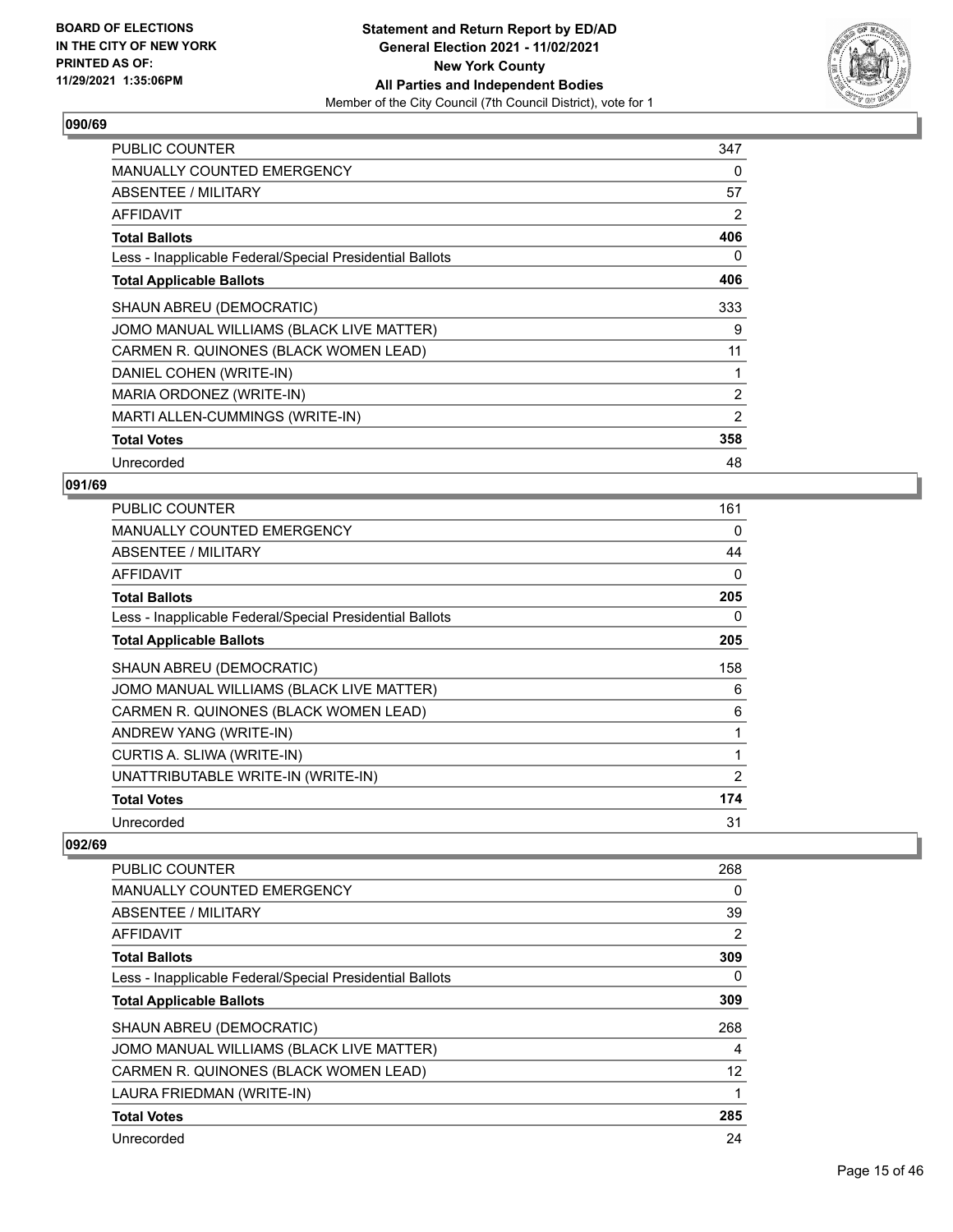

| <b>PUBLIC COUNTER</b>                                    | 398 |
|----------------------------------------------------------|-----|
| <b>MANUALLY COUNTED EMERGENCY</b>                        | 0   |
| ABSENTEE / MILITARY                                      | 77  |
| AFFIDAVIT                                                |     |
| <b>Total Ballots</b>                                     | 476 |
| Less - Inapplicable Federal/Special Presidential Ballots | 0   |
|                                                          | 476 |
| <b>Total Applicable Ballots</b>                          |     |
| SHAUN ABREU (DEMOCRATIC)                                 | 404 |
| JOMO MANUAL WILLIAMS (BLACK LIVE MATTER)                 | 4   |
| CARMEN R. QUINONES (BLACK WOMEN LEAD)                    | 13  |
| <b>Total Votes</b>                                       | 421 |

#### **094/69**

| <b>PUBLIC COUNTER</b>                                    | 104      |
|----------------------------------------------------------|----------|
| <b>MANUALLY COUNTED EMERGENCY</b>                        | 0        |
| ABSENTEE / MILITARY                                      | 27       |
| <b>AFFIDAVIT</b>                                         |          |
| <b>Total Ballots</b>                                     | 132      |
| Less - Inapplicable Federal/Special Presidential Ballots | $\Omega$ |
| <b>Total Applicable Ballots</b>                          | 132      |
| SHAUN ABREU (DEMOCRATIC)                                 | 103      |
| JOMO MANUAL WILLIAMS (BLACK LIVE MATTER)                 |          |
| CARMEN R. QUINONES (BLACK WOMEN LEAD)                    | 12       |
| <b>Total Votes</b>                                       | 116      |
| Unrecorded                                               | 16       |

| <b>PUBLIC COUNTER</b>                                    | 289 |
|----------------------------------------------------------|-----|
| MANUALLY COUNTED EMERGENCY                               | 0   |
| ABSENTEE / MILITARY                                      | 50  |
| AFFIDAVIT                                                | 2   |
| <b>Total Ballots</b>                                     | 341 |
| Less - Inapplicable Federal/Special Presidential Ballots | 0   |
| <b>Total Applicable Ballots</b>                          | 341 |
| SHAUN ABREU (DEMOCRATIC)                                 | 290 |
| JOMO MANUAL WILLIAMS (BLACK LIVE MATTER)                 | 2   |
| CARMEN R. QUINONES (BLACK WOMEN LEAD)                    | 11  |
| UNATTRIBUTABLE WRITE-IN (WRITE-IN)                       |     |
| <b>Total Votes</b>                                       | 304 |
| Unrecorded                                               | 37  |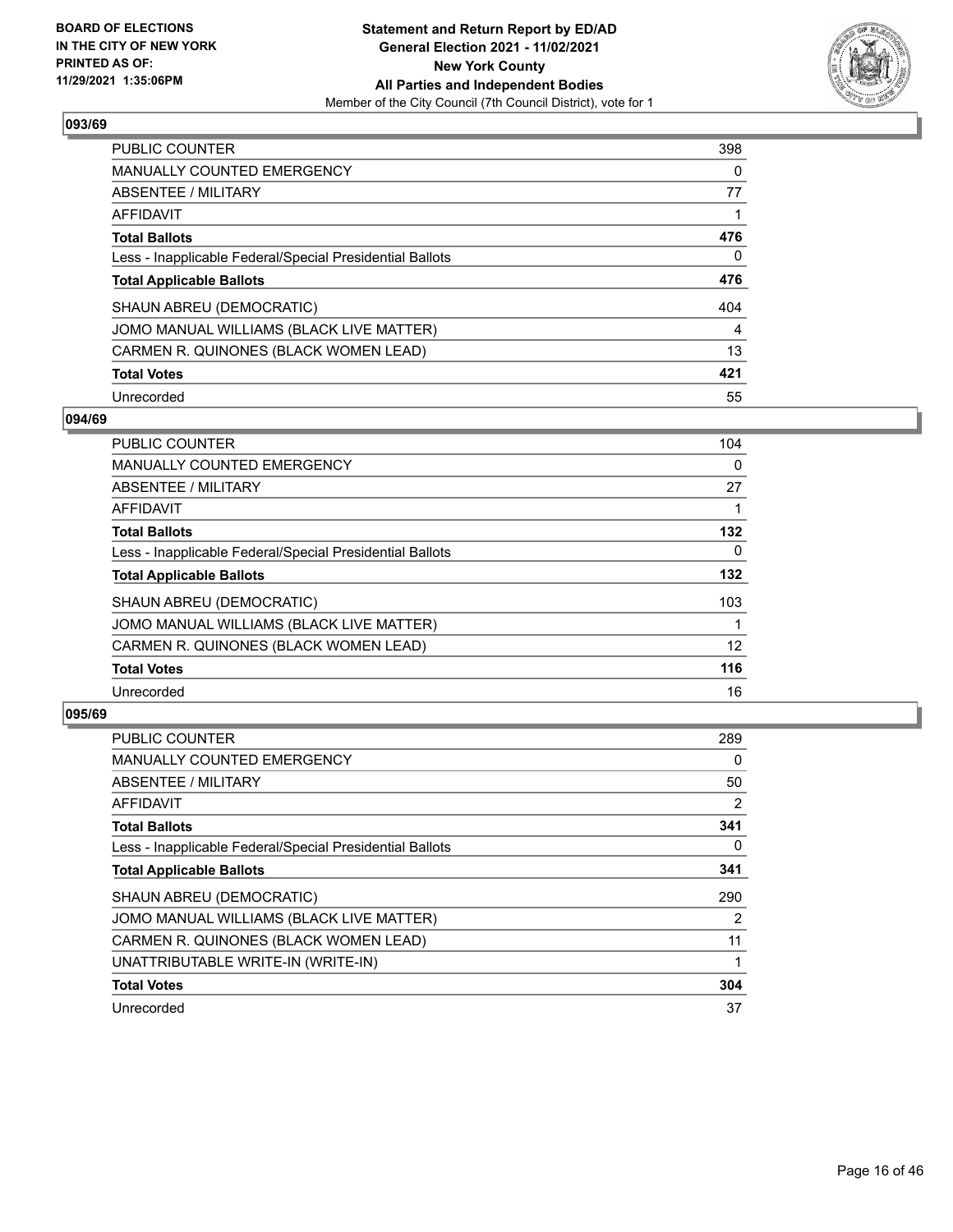

| PUBLIC COUNTER                                           | 16 |
|----------------------------------------------------------|----|
| <b>MANUALLY COUNTED EMERGENCY</b>                        | 0  |
| ABSENTEE / MILITARY                                      |    |
| AFFIDAVIT                                                | 0  |
| <b>Total Ballots</b>                                     | 17 |
| Less - Inapplicable Federal/Special Presidential Ballots | 0  |
| <b>Total Applicable Ballots</b>                          | 17 |
| SHAUN ABREU (DEMOCRATIC)                                 | 11 |
| JOMO MANUAL WILLIAMS (BLACK LIVE MATTER)                 | 2  |
| CARMEN R. QUINONES (BLACK WOMEN LEAD)                    | 3  |
| <b>Total Votes</b>                                       | 16 |
| Unrecorded                                               | 1  |

#### **097/69**

| <b>PUBLIC COUNTER</b>                                    | 149 |
|----------------------------------------------------------|-----|
| <b>MANUALLY COUNTED EMERGENCY</b>                        | 0   |
| ABSENTEE / MILITARY                                      | 15  |
| AFFIDAVIT                                                | 3   |
| <b>Total Ballots</b>                                     | 167 |
| Less - Inapplicable Federal/Special Presidential Ballots | 0   |
| <b>Total Applicable Ballots</b>                          | 167 |
| SHAUN ABREU (DEMOCRATIC)                                 | 136 |
| JOMO MANUAL WILLIAMS (BLACK LIVE MATTER)                 | 3   |
| CARMEN R. QUINONES (BLACK WOMEN LEAD)                    | 13  |
| MICHAEL LEWYN (WRITE-IN)                                 | 1   |
| UNATTRIBUTABLE WRITE-IN (WRITE-IN)                       | 1   |
| <b>Total Votes</b>                                       | 154 |
| Unrecorded                                               | 13  |

| <b>PUBLIC COUNTER</b>                                    | 251 |
|----------------------------------------------------------|-----|
| MANUALLY COUNTED EMERGENCY                               | 0   |
| ABSENTEE / MILITARY                                      | 31  |
| AFFIDAVIT                                                | 2   |
| <b>Total Ballots</b>                                     | 284 |
| Less - Inapplicable Federal/Special Presidential Ballots | 0   |
| <b>Total Applicable Ballots</b>                          | 284 |
| SHAUN ABREU (DEMOCRATIC)                                 | 232 |
| JOMO MANUAL WILLIAMS (BLACK LIVE MATTER)                 |     |
| CARMEN R. QUINONES (BLACK WOMEN LEAD)                    | 18  |
| <b>Total Votes</b>                                       | 257 |
| Unrecorded                                               | 27  |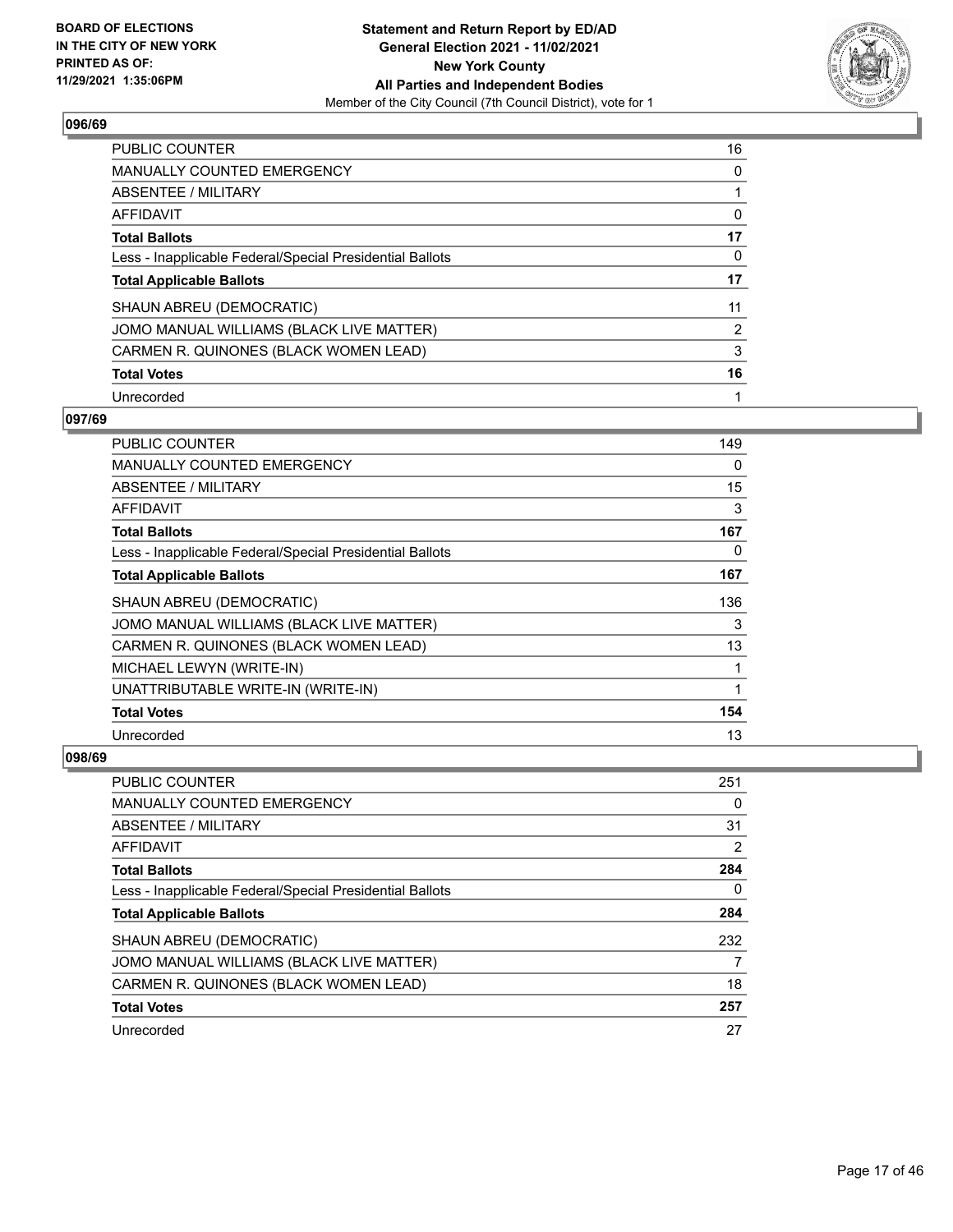

| PUBLIC COUNTER                                           | 411 |
|----------------------------------------------------------|-----|
| <b>MANUALLY COUNTED EMERGENCY</b>                        | 0   |
| <b>ABSENTEE / MILITARY</b>                               | 80  |
| AFFIDAVIT                                                | 5   |
| <b>Total Ballots</b>                                     | 496 |
| Less - Inapplicable Federal/Special Presidential Ballots | 0   |
| <b>Total Applicable Ballots</b>                          | 496 |
| SHAUN ABREU (DEMOCRATIC)                                 | 387 |
| JOMO MANUAL WILLIAMS (BLACK LIVE MATTER)                 | 8   |
| CARMEN R. QUINONES (BLACK WOMEN LEAD)                    | 23  |
| MARIA ORDONEZ (WRITE-IN)                                 | 2   |
| UNATTRIBUTABLE WRITE-IN (WRITE-IN)                       | 1   |
| <b>Total Votes</b>                                       | 421 |
| Unrecorded                                               | 75  |

## **100/69**

| <b>PUBLIC COUNTER</b>                                    | 219      |
|----------------------------------------------------------|----------|
| <b>MANUALLY COUNTED EMERGENCY</b>                        | 0        |
| ABSENTEE / MILITARY                                      | 31       |
| <b>AFFIDAVIT</b>                                         | 0        |
| <b>Total Ballots</b>                                     | 250      |
| Less - Inapplicable Federal/Special Presidential Ballots | $\Omega$ |
| <b>Total Applicable Ballots</b>                          | 250      |
| SHAUN ABREU (DEMOCRATIC)                                 | 199      |
| JOMO MANUAL WILLIAMS (BLACK LIVE MATTER)                 | 4        |
| CARMEN R. QUINONES (BLACK WOMEN LEAD)                    | 14       |
| <b>Total Votes</b>                                       | 217      |
| Unrecorded                                               | 33       |

| <b>PUBLIC COUNTER</b>                                    | 170 |
|----------------------------------------------------------|-----|
| <b>MANUALLY COUNTED EMERGENCY</b>                        | 0   |
| ABSENTEE / MILITARY                                      | 6   |
| AFFIDAVIT                                                | 0   |
| <b>Total Ballots</b>                                     | 176 |
| Less - Inapplicable Federal/Special Presidential Ballots | 0   |
| <b>Total Applicable Ballots</b>                          | 176 |
| SHAUN ABREU (DEMOCRATIC)                                 | 119 |
| JOMO MANUAL WILLIAMS (BLACK LIVE MATTER)                 |     |
| CARMEN R. QUINONES (BLACK WOMEN LEAD)                    | 12  |
|                                                          |     |
| <b>Total Votes</b>                                       | 138 |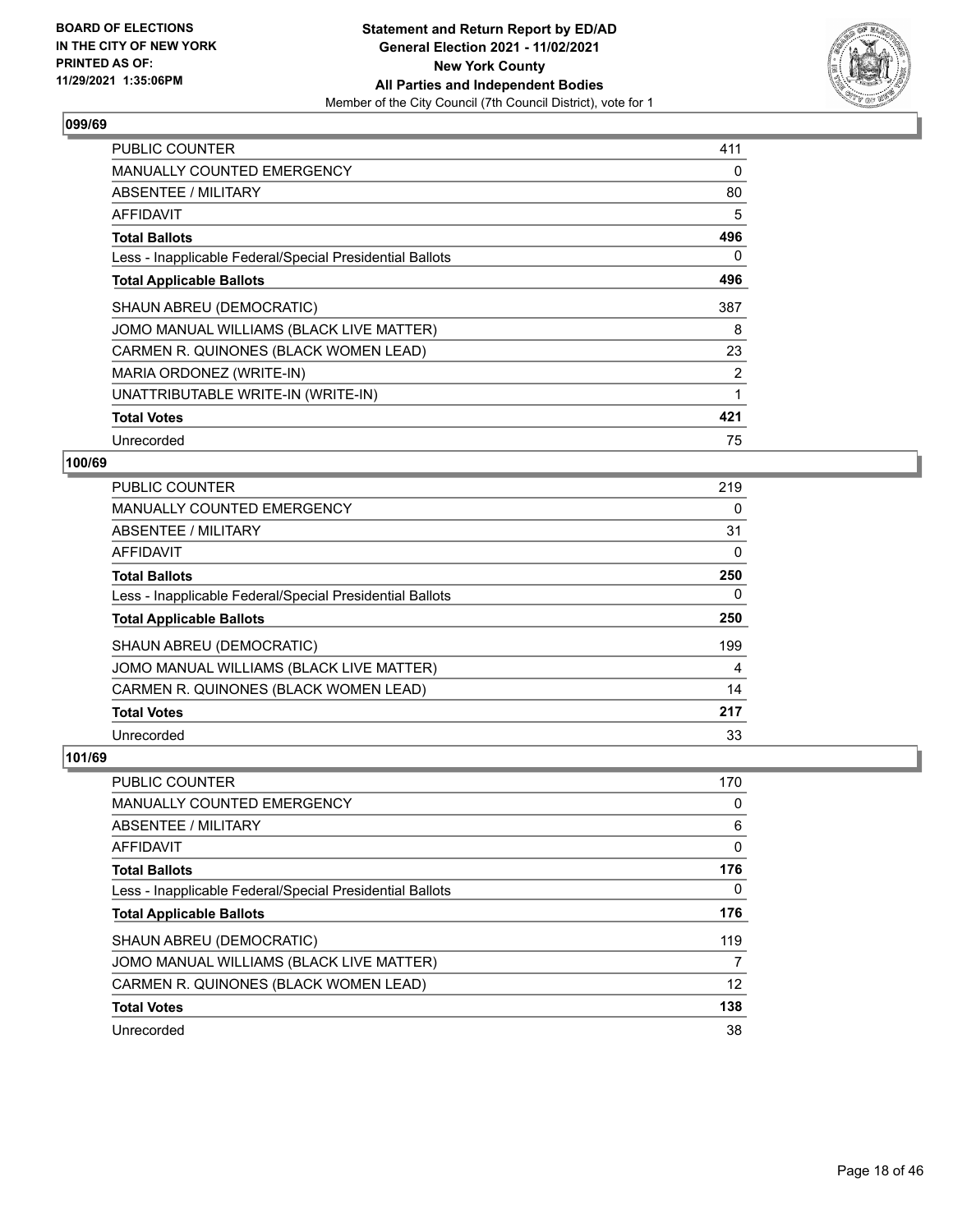

| PUBLIC COUNTER                                           | 159 |
|----------------------------------------------------------|-----|
| <b>MANUALLY COUNTED EMERGENCY</b>                        | 0   |
| ABSENTEE / MILITARY                                      | 7   |
| <b>AFFIDAVIT</b>                                         |     |
| <b>Total Ballots</b>                                     | 167 |
| Less - Inapplicable Federal/Special Presidential Ballots | 0   |
| <b>Total Applicable Ballots</b>                          | 167 |
| SHAUN ABREU (DEMOCRATIC)                                 | 127 |
| JOMO MANUAL WILLIAMS (BLACK LIVE MATTER)                 | 2   |
| CARMEN R. QUINONES (BLACK WOMEN LEAD)                    | 15  |
| <b>Total Votes</b>                                       | 144 |
| Unrecorded                                               | 23  |

# **107/69 COMBINED into: 096/69**

#### **108/69**

| <b>PUBLIC COUNTER</b>                                    | 225      |
|----------------------------------------------------------|----------|
| <b>MANUALLY COUNTED EMERGENCY</b>                        | $\Omega$ |
| ABSENTEE / MILITARY                                      | 32       |
| AFFIDAVIT                                                | $\Omega$ |
| <b>Total Ballots</b>                                     | 257      |
| Less - Inapplicable Federal/Special Presidential Ballots | $\Omega$ |
| <b>Total Applicable Ballots</b>                          | 257      |
| SHAUN ABREU (DEMOCRATIC)                                 | 210      |
| JOMO MANUAL WILLIAMS (BLACK LIVE MATTER)                 | 12       |
| CARMEN R. QUINONES (BLACK WOMEN LEAD)                    | 4        |
| <b>Total Votes</b>                                       | 226      |
| Unrecorded                                               | 31       |

| <b>PUBLIC COUNTER</b>                                    | 124      |
|----------------------------------------------------------|----------|
| <b>MANUALLY COUNTED EMERGENCY</b>                        | $\Omega$ |
| ABSENTEE / MILITARY                                      | 14       |
| <b>AFFIDAVIT</b>                                         |          |
| <b>Total Ballots</b>                                     | 139      |
| Less - Inapplicable Federal/Special Presidential Ballots | 0        |
| <b>Total Applicable Ballots</b>                          | 139      |
| SHAUN ABREU (DEMOCRATIC)                                 | 106      |
| JOMO MANUAL WILLIAMS (BLACK LIVE MATTER)                 | 5        |
| CARMEN R. QUINONES (BLACK WOMEN LEAD)                    | 11       |
| <b>Total Votes</b>                                       | 122      |
| Unrecorded                                               | 17       |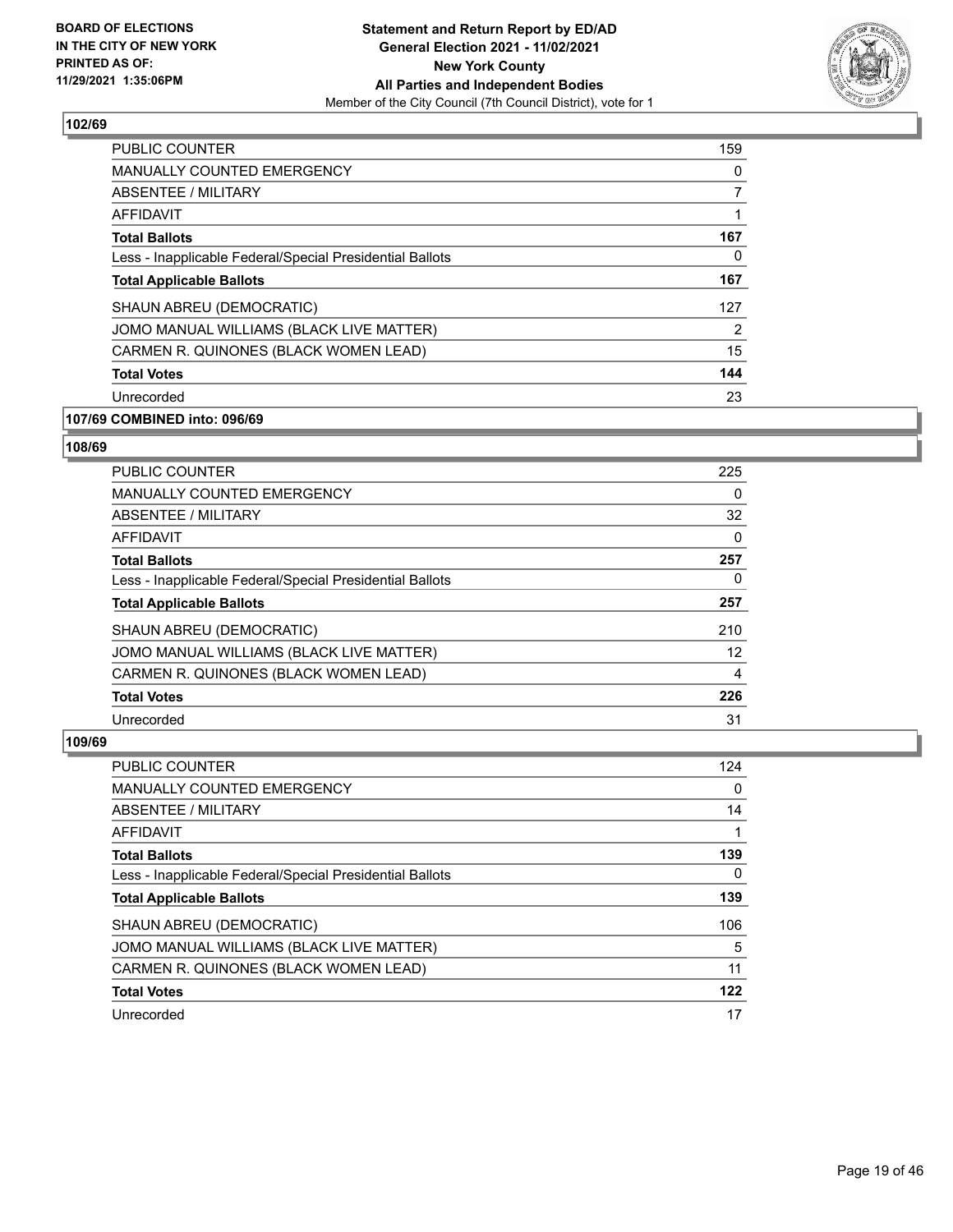

| <b>PUBLIC COUNTER</b>                                    | 61 |
|----------------------------------------------------------|----|
| <b>MANUALLY COUNTED EMERGENCY</b>                        | 0  |
| ABSENTEE / MILITARY                                      | 4  |
| AFFIDAVIT                                                | 0  |
| <b>Total Ballots</b>                                     | 65 |
| Less - Inapplicable Federal/Special Presidential Ballots | 0  |
| <b>Total Applicable Ballots</b>                          | 65 |
| SHAUN ABREU (DEMOCRATIC)                                 | 44 |
| JOMO MANUAL WILLIAMS (BLACK LIVE MATTER)                 | 2  |
| CARMEN R. QUINONES (BLACK WOMEN LEAD)                    | 12 |
| <b>Total Votes</b>                                       | 58 |
| Unrecorded                                               | 7  |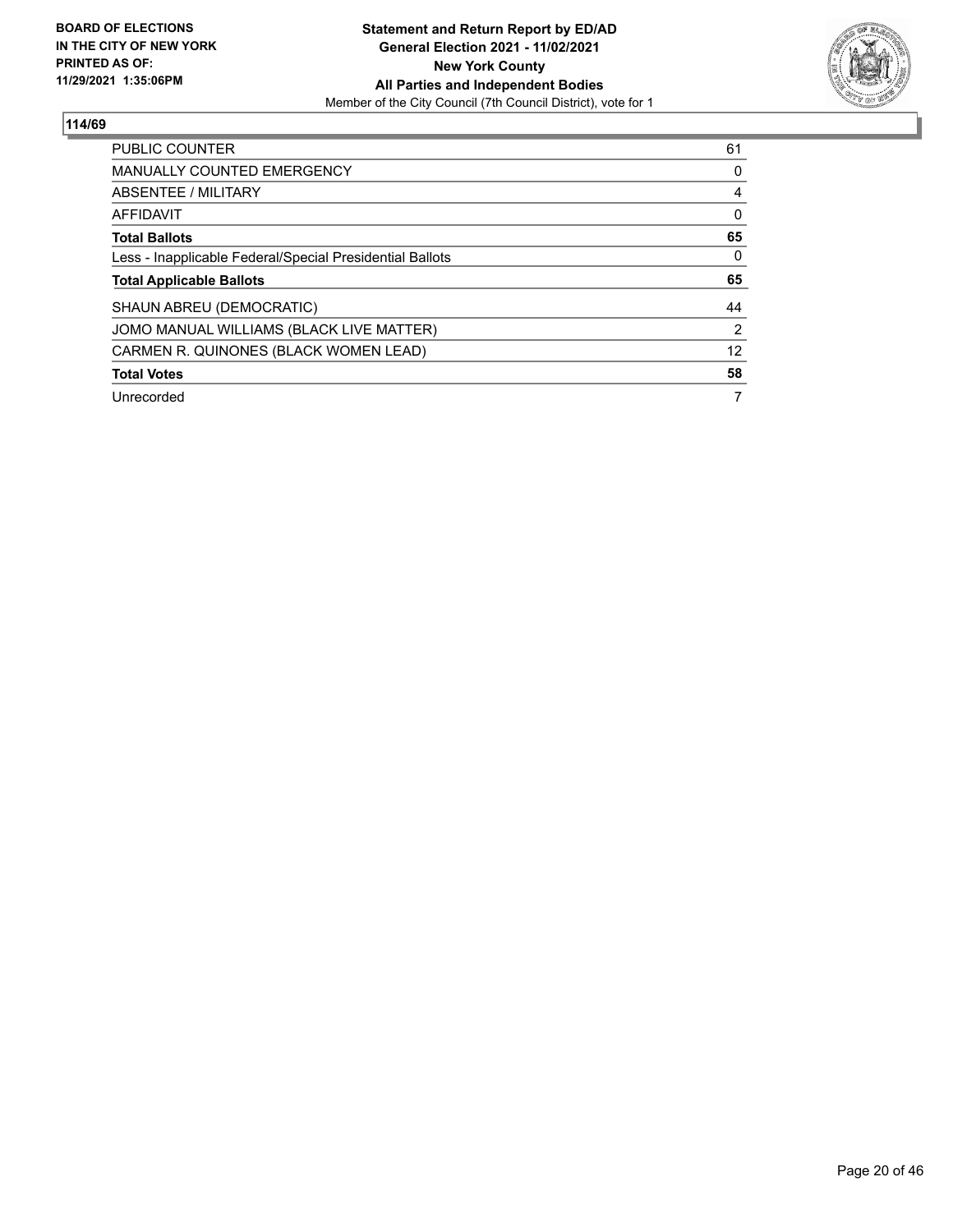

| PUBLIC COUNTER                                           | 20 |
|----------------------------------------------------------|----|
| <b>MANUALLY COUNTED EMERGENCY</b>                        | 0  |
| ABSENTEE / MILITARY                                      |    |
| AFFIDAVIT                                                | 0  |
| <b>Total Ballots</b>                                     | 27 |
| Less - Inapplicable Federal/Special Presidential Ballots | 0  |
| <b>Total Applicable Ballots</b>                          | 27 |
| SHAUN ABREU (DEMOCRATIC)                                 | 19 |
| JOMO MANUAL WILLIAMS (BLACK LIVE MATTER)                 |    |
| CARMEN R. QUINONES (BLACK WOMEN LEAD)                    | 2  |
| <b>Total Votes</b>                                       | 22 |
| Unrecorded                                               | 5  |

#### **065/70**

| <b>PUBLIC COUNTER</b>                                    | 202      |
|----------------------------------------------------------|----------|
| <b>MANUALLY COUNTED EMERGENCY</b>                        | 0        |
| ABSENTEE / MILITARY                                      | 38       |
| <b>AFFIDAVIT</b>                                         | $\Omega$ |
| <b>Total Ballots</b>                                     | 240      |
| Less - Inapplicable Federal/Special Presidential Ballots | 0        |
| <b>Total Applicable Ballots</b>                          | 240      |
| SHAUN ABREU (DEMOCRATIC)                                 | 199      |
| JOMO MANUAL WILLIAMS (BLACK LIVE MATTER)                 | 7        |
| CARMEN R. QUINONES (BLACK WOMEN LEAD)                    | 12       |
| <b>Total Votes</b>                                       | 218      |
| Unrecorded                                               | 22       |

| PUBLIC COUNTER                                           | 88             |
|----------------------------------------------------------|----------------|
| <b>MANUALLY COUNTED EMERGENCY</b>                        | $\Omega$       |
| ABSENTEE / MILITARY                                      | 16             |
| AFFIDAVIT                                                | $\overline{2}$ |
| <b>Total Ballots</b>                                     | 106            |
| Less - Inapplicable Federal/Special Presidential Ballots | $\Omega$       |
| <b>Total Applicable Ballots</b>                          | 106            |
| SHAUN ABREU (DEMOCRATIC)                                 | 90             |
| JOMO MANUAL WILLIAMS (BLACK LIVE MATTER)                 | $\overline{2}$ |
| CARMEN R. QUINONES (BLACK WOMEN LEAD)                    | 8              |
| <b>Total Votes</b>                                       | 100            |
| Unrecorded                                               | 6              |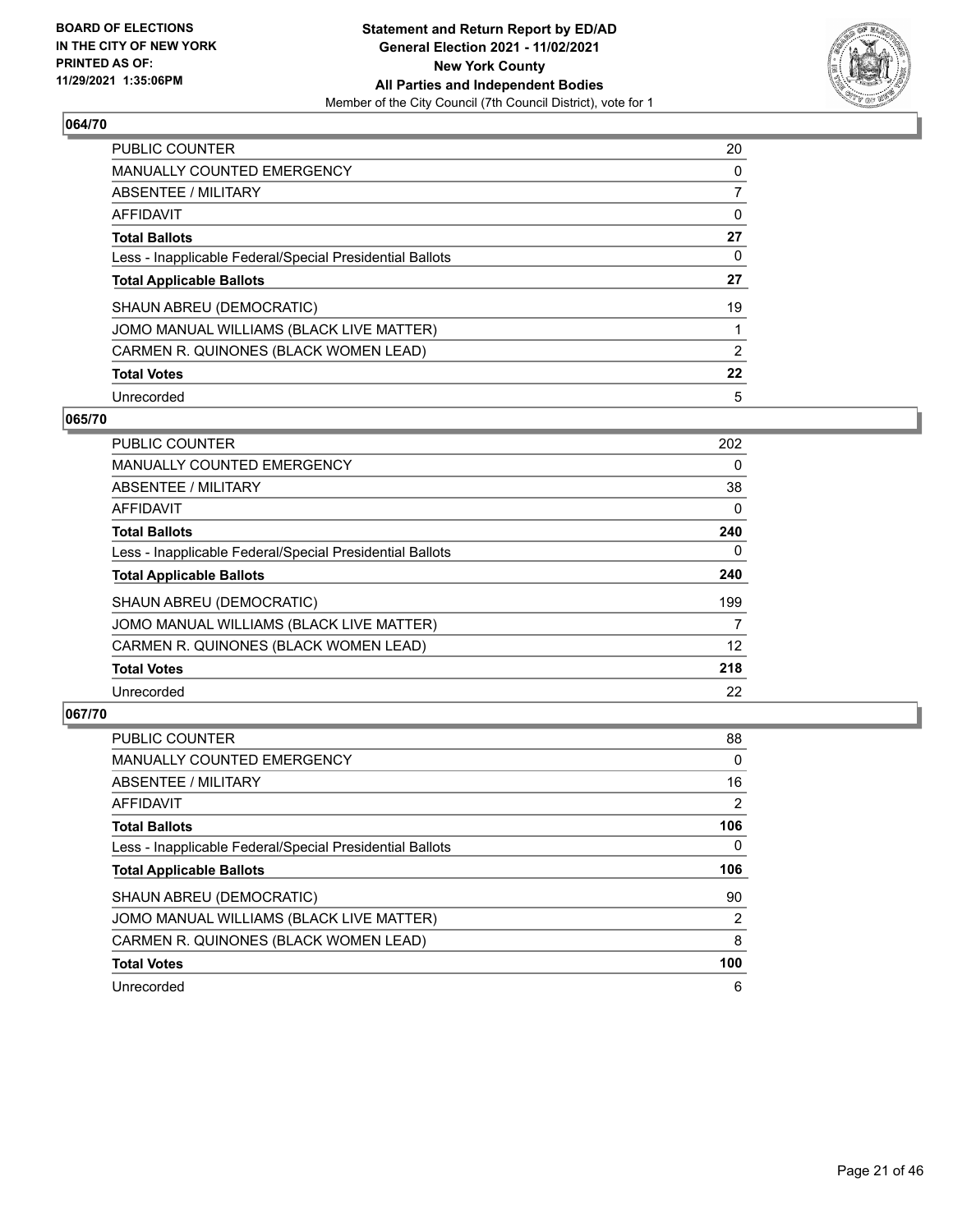

| <b>PUBLIC COUNTER</b>                                    | 220 |
|----------------------------------------------------------|-----|
| <b>MANUALLY COUNTED EMERGENCY</b>                        | 0   |
| ABSENTEE / MILITARY                                      | 19  |
| <b>AFFIDAVIT</b>                                         | 0   |
| <b>Total Ballots</b>                                     | 239 |
| Less - Inapplicable Federal/Special Presidential Ballots | 0   |
| <b>Total Applicable Ballots</b>                          | 239 |
| SHAUN ABREU (DEMOCRATIC)                                 | 199 |
| JOMO MANUAL WILLIAMS (BLACK LIVE MATTER)                 | 7   |
| CARMEN R. QUINONES (BLACK WOMEN LEAD)                    | 14  |
| MARC MOLINARA (WRITE-IN)                                 | 1   |
| RUDOLPH GIULIANI (WRITE-IN)                              | 1   |
| UNATTRIBUTABLE WRITE-IN (WRITE-IN)                       | 1   |
| <b>Total Votes</b>                                       | 223 |
| Unrecorded                                               | 16  |

## **070/70**

| PUBLIC COUNTER                                           | 50 |
|----------------------------------------------------------|----|
| <b>MANUALLY COUNTED EMERGENCY</b>                        | 0  |
| ABSENTEE / MILITARY                                      | 6  |
| AFFIDAVIT                                                | 2  |
| <b>Total Ballots</b>                                     | 58 |
| Less - Inapplicable Federal/Special Presidential Ballots | 0  |
| <b>Total Applicable Ballots</b>                          | 58 |
| SHAUN ABREU (DEMOCRATIC)                                 | 45 |
| JOMO MANUAL WILLIAMS (BLACK LIVE MATTER)                 |    |
| CARMEN R. QUINONES (BLACK WOMEN LEAD)                    | 6  |
| <b>Total Votes</b>                                       | 52 |
| Unrecorded                                               | 6  |

| <b>PUBLIC COUNTER</b>                                    | 192 |
|----------------------------------------------------------|-----|
| MANUALLY COUNTED EMERGENCY                               | 0   |
| ABSENTEE / MILITARY                                      | 8   |
| AFFIDAVIT                                                | 4   |
| <b>Total Ballots</b>                                     | 204 |
| Less - Inapplicable Federal/Special Presidential Ballots | 0   |
| <b>Total Applicable Ballots</b>                          | 204 |
| SHAUN ABREU (DEMOCRATIC)                                 | 150 |
| JOMO MANUAL WILLIAMS (BLACK LIVE MATTER)                 | 9   |
| CARMEN R. QUINONES (BLACK WOMEN LEAD)                    | 13  |
| LUIS TEJADA (WRITE-IN)                                   | 1   |
| MARIA ORDONEZ (WRITE-IN)                                 | 3   |
| <b>Total Votes</b>                                       | 176 |
| Unrecorded                                               | 28  |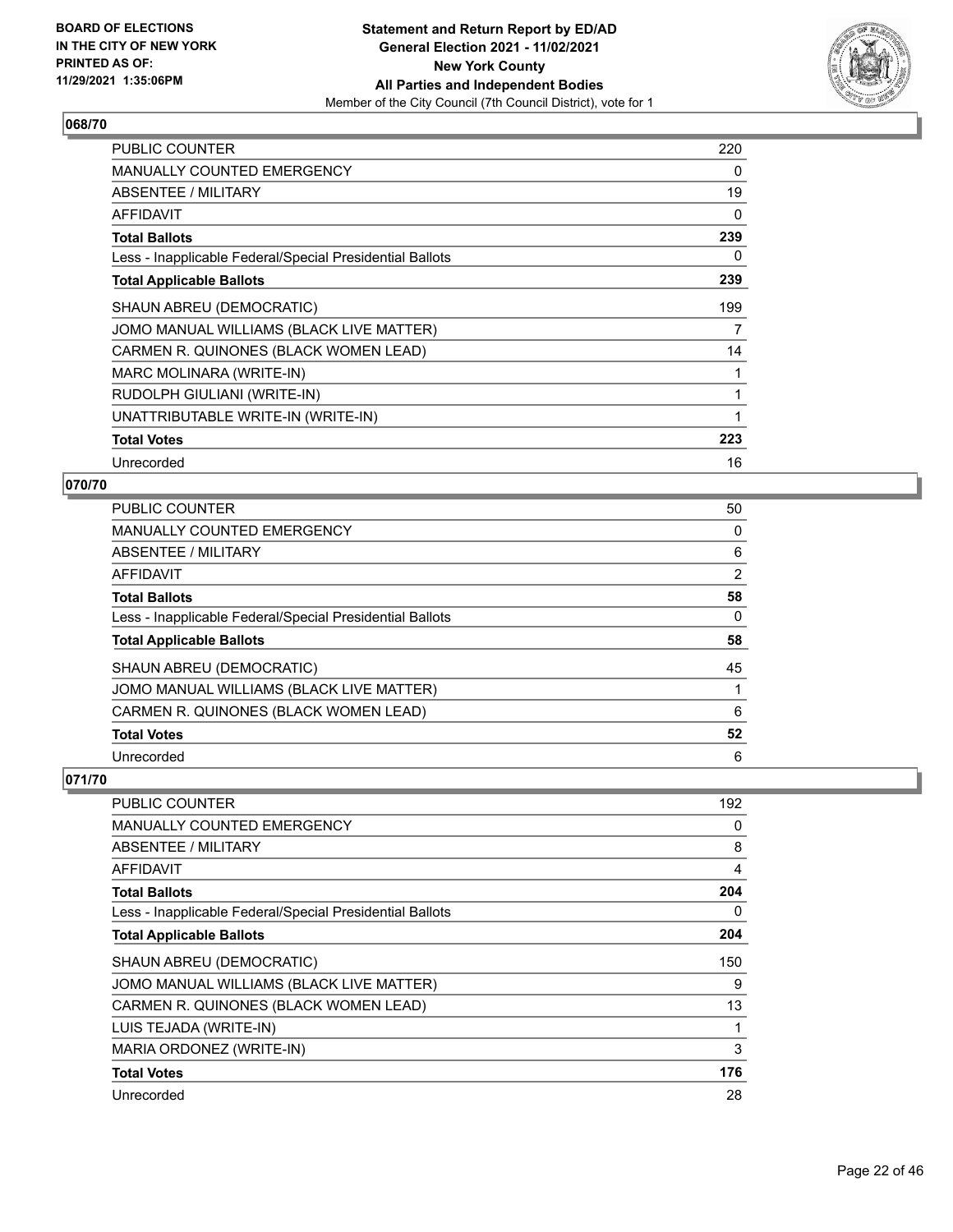

| PUBLIC COUNTER                                           | 175 |
|----------------------------------------------------------|-----|
| <b>MANUALLY COUNTED EMERGENCY</b>                        | 0   |
| <b>ABSENTEE / MILITARY</b>                               | 8   |
| AFFIDAVIT                                                | 0   |
| <b>Total Ballots</b>                                     | 183 |
| Less - Inapplicable Federal/Special Presidential Ballots | 0   |
| <b>Total Applicable Ballots</b>                          | 183 |
| SHAUN ABREU (DEMOCRATIC)                                 | 143 |
| JOMO MANUAL WILLIAMS (BLACK LIVE MATTER)                 | 9   |
| CARMEN R. QUINONES (BLACK WOMEN LEAD)                    | 10  |
| LEONORA MORAN (WRITE-IN)                                 | 1   |
| UNATTRIBUTABLE WRITE-IN (WRITE-IN)                       | 1   |
|                                                          |     |
| <b>Total Votes</b>                                       | 164 |

## **073/70**

| <b>PUBLIC COUNTER</b>                                    | 216            |
|----------------------------------------------------------|----------------|
| MANUALLY COUNTED EMERGENCY                               | $\Omega$       |
| ABSENTEE / MILITARY                                      | 13             |
| AFFIDAVIT                                                | $\overline{2}$ |
| <b>Total Ballots</b>                                     | 231            |
| Less - Inapplicable Federal/Special Presidential Ballots | 0              |
| <b>Total Applicable Ballots</b>                          | 231            |
| SHAUN ABREU (DEMOCRATIC)                                 | 165            |
| JOMO MANUAL WILLIAMS (BLACK LIVE MATTER)                 | 13             |
| CARMEN R. QUINONES (BLACK WOMEN LEAD)                    | 15             |
| <b>Total Votes</b>                                       | 193            |
| Unrecorded                                               | 38             |

| <b>PUBLIC COUNTER</b>                                    | 186 |
|----------------------------------------------------------|-----|
| <b>MANUALLY COUNTED EMERGENCY</b>                        | 0   |
| ABSENTEE / MILITARY                                      | 17  |
| AFFIDAVIT                                                |     |
| <b>Total Ballots</b>                                     | 204 |
| Less - Inapplicable Federal/Special Presidential Ballots | 0   |
| <b>Total Applicable Ballots</b>                          | 204 |
| SHAUN ABREU (DEMOCRATIC)                                 | 130 |
| JOMO MANUAL WILLIAMS (BLACK LIVE MATTER)                 | 12  |
| CARMEN R. QUINONES (BLACK WOMEN LEAD)                    | 23  |
| <b>Total Votes</b>                                       | 165 |
| Unrecorded                                               | 39  |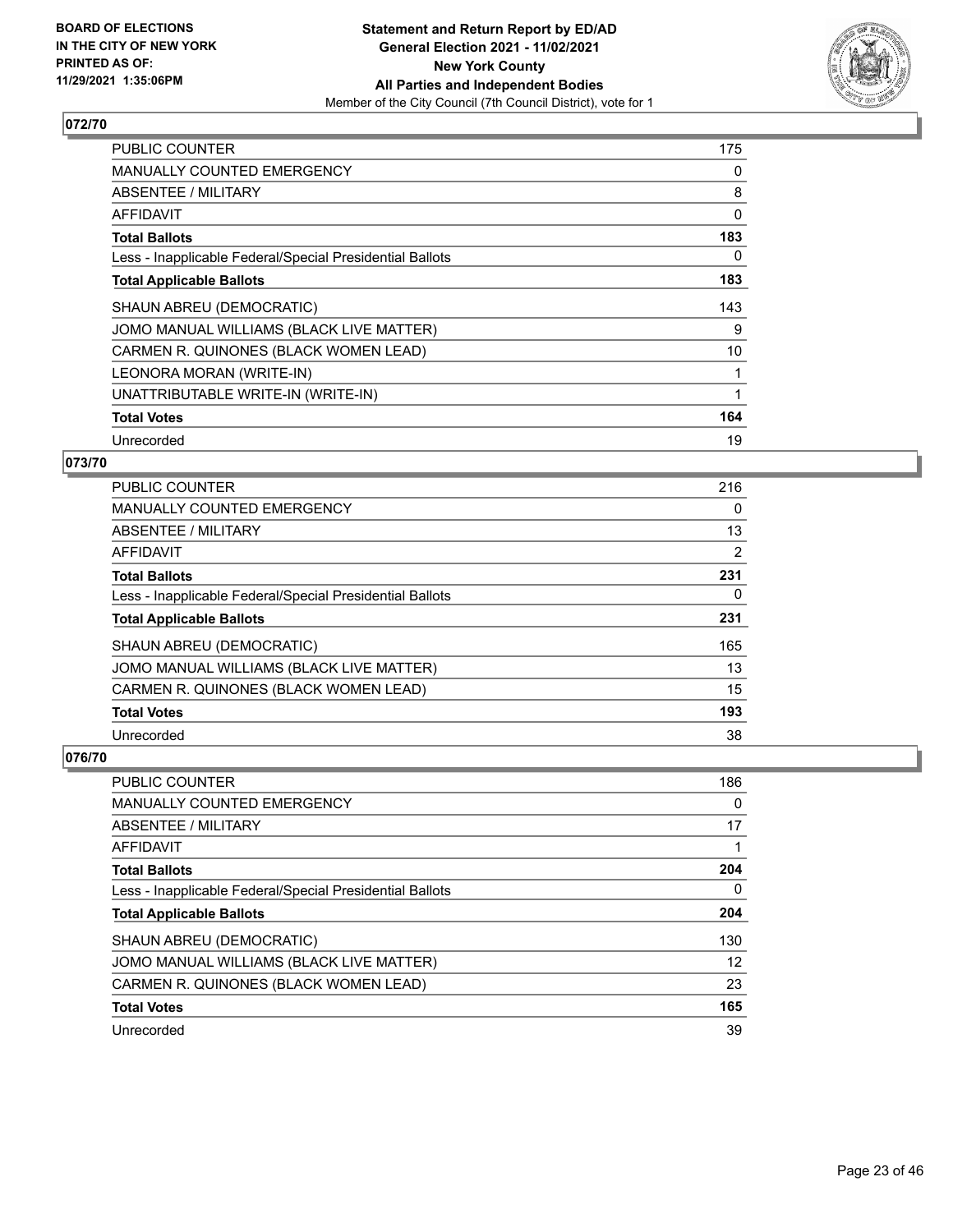

| <b>PUBLIC COUNTER</b>                                    | 129 |
|----------------------------------------------------------|-----|
| <b>MANUALLY COUNTED EMERGENCY</b>                        | 0   |
| ABSENTEE / MILITARY                                      | 7   |
| <b>AFFIDAVIT</b>                                         |     |
| <b>Total Ballots</b>                                     | 137 |
| Less - Inapplicable Federal/Special Presidential Ballots | 0   |
| <b>Total Applicable Ballots</b>                          | 137 |
| SHAUN ABREU (DEMOCRATIC)                                 | 90  |
| JOMO MANUAL WILLIAMS (BLACK LIVE MATTER)                 | 8   |
| CARMEN R. QUINONES (BLACK WOMEN LEAD)                    | 8   |
| UNATTRIBUTABLE WRITE-IN (WRITE-IN)                       | 1   |
| <b>Total Votes</b>                                       | 107 |
| Unrecorded                                               | 30  |

## **078/70**

| <b>PUBLIC COUNTER</b>                                    | 111      |
|----------------------------------------------------------|----------|
| <b>MANUALLY COUNTED EMERGENCY</b>                        | 0        |
| ABSENTEE / MILITARY                                      | 4        |
| <b>AFFIDAVIT</b>                                         |          |
| <b>Total Ballots</b>                                     | 116      |
| Less - Inapplicable Federal/Special Presidential Ballots | $\Omega$ |
| <b>Total Applicable Ballots</b>                          | 116      |
| SHAUN ABREU (DEMOCRATIC)                                 | 85       |
| JOMO MANUAL WILLIAMS (BLACK LIVE MATTER)                 | 5        |
| CARMEN R. QUINONES (BLACK WOMEN LEAD)                    | 13       |
| <b>Total Votes</b>                                       | 103      |
| Unrecorded                                               | 13       |

| <b>PUBLIC COUNTER</b>                                    | 91       |
|----------------------------------------------------------|----------|
| MANUALLY COUNTED EMERGENCY                               | 0        |
| ABSENTEE / MILITARY                                      | 3        |
| AFFIDAVIT                                                | 0        |
| <b>Total Ballots</b>                                     | 94       |
| Less - Inapplicable Federal/Special Presidential Ballots | $\Omega$ |
| <b>Total Applicable Ballots</b>                          | 94       |
| SHAUN ABREU (DEMOCRATIC)                                 | 68       |
| JOMO MANUAL WILLIAMS (BLACK LIVE MATTER)                 | 5        |
| CARMEN R. QUINONES (BLACK WOMEN LEAD)                    | 10       |
| COREY ORTEGA (WRITE-IN)                                  |          |
| <b>Total Votes</b>                                       | 84       |
| Unrecorded                                               | 10       |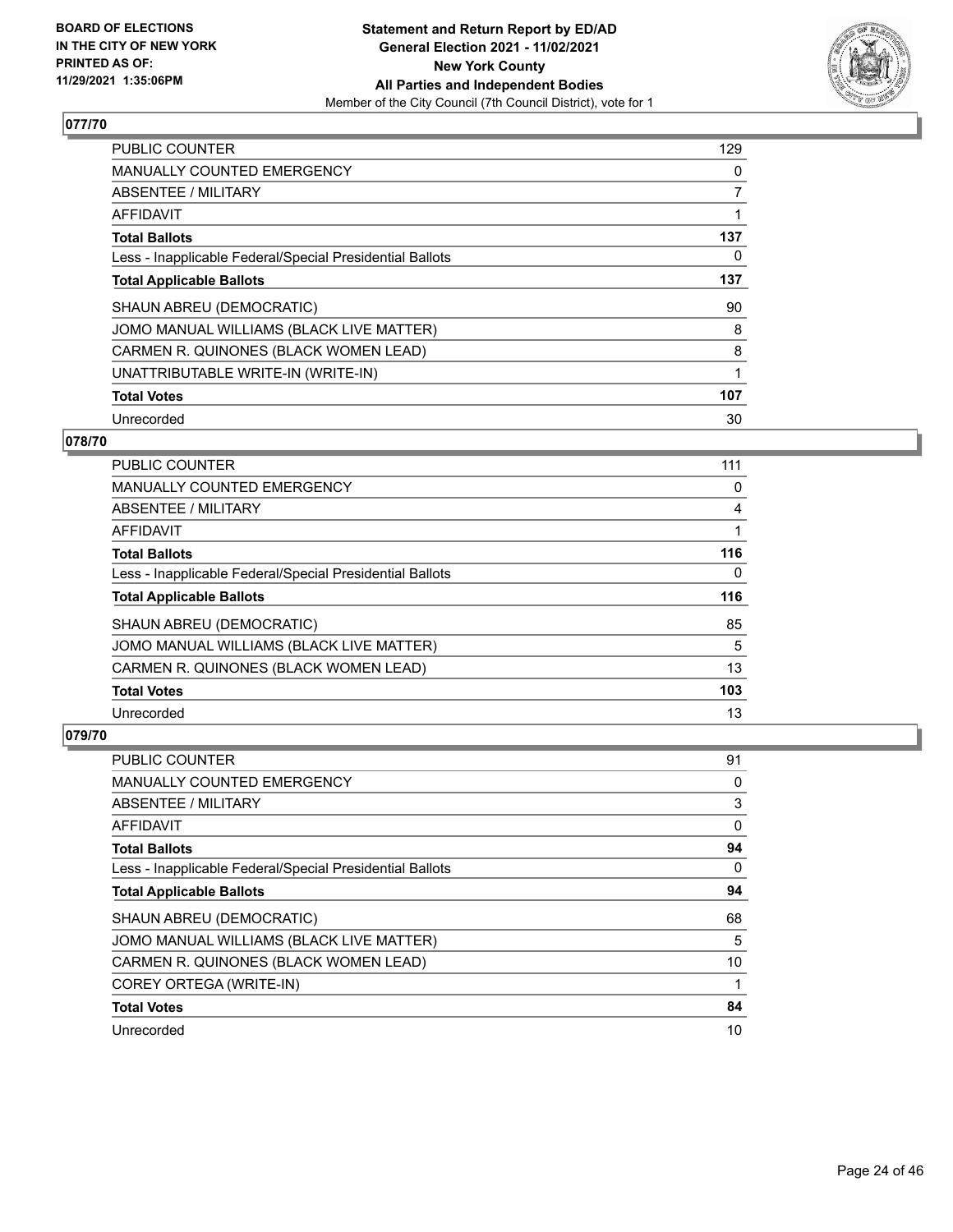

| <b>PUBLIC COUNTER</b>                                    | 151 |
|----------------------------------------------------------|-----|
| <b>MANUALLY COUNTED EMERGENCY</b>                        | 0   |
| ABSENTEE / MILITARY                                      | 3   |
| <b>AFFIDAVIT</b>                                         |     |
| <b>Total Ballots</b>                                     | 155 |
| Less - Inapplicable Federal/Special Presidential Ballots | 0   |
| <b>Total Applicable Ballots</b>                          | 155 |
| SHAUN ABREU (DEMOCRATIC)                                 | 114 |
| JOMO MANUAL WILLIAMS (BLACK LIVE MATTER)                 | 2   |
| CARMEN R. QUINONES (BLACK WOMEN LEAD)                    | 11  |
| THOMAS KENNIFF (WRITE-IN)                                |     |
| <b>Total Votes</b>                                       | 128 |
| Unrecorded                                               | 27  |

## **081/70**

| <b>PUBLIC COUNTER</b>                                    | 138      |
|----------------------------------------------------------|----------|
| <b>MANUALLY COUNTED EMERGENCY</b>                        | 0        |
| ABSENTEE / MILITARY                                      | 8        |
| AFFIDAVIT                                                | $\Omega$ |
| <b>Total Ballots</b>                                     | 146      |
| Less - Inapplicable Federal/Special Presidential Ballots | $\Omega$ |
| <b>Total Applicable Ballots</b>                          | 146      |
| SHAUN ABREU (DEMOCRATIC)                                 | 109      |
| JOMO MANUAL WILLIAMS (BLACK LIVE MATTER)                 | 5        |
| CARMEN R. QUINONES (BLACK WOMEN LEAD)                    | 11       |
| <b>Total Votes</b>                                       | 125      |
| Unrecorded                                               | 21       |

| PUBLIC COUNTER                                           | 107 |
|----------------------------------------------------------|-----|
| <b>MANUALLY COUNTED EMERGENCY</b>                        | 0   |
| ABSENTEE / MILITARY                                      | 10  |
| AFFIDAVIT                                                | 2   |
| <b>Total Ballots</b>                                     | 119 |
| Less - Inapplicable Federal/Special Presidential Ballots | 0   |
| <b>Total Applicable Ballots</b>                          | 119 |
| SHAUN ABREU (DEMOCRATIC)                                 | 89  |
| JOMO MANUAL WILLIAMS (BLACK LIVE MATTER)                 |     |
| CARMEN R. QUINONES (BLACK WOMEN LEAD)                    | 13  |
| <b>Total Votes</b>                                       | 103 |
| Unrecorded                                               | 16  |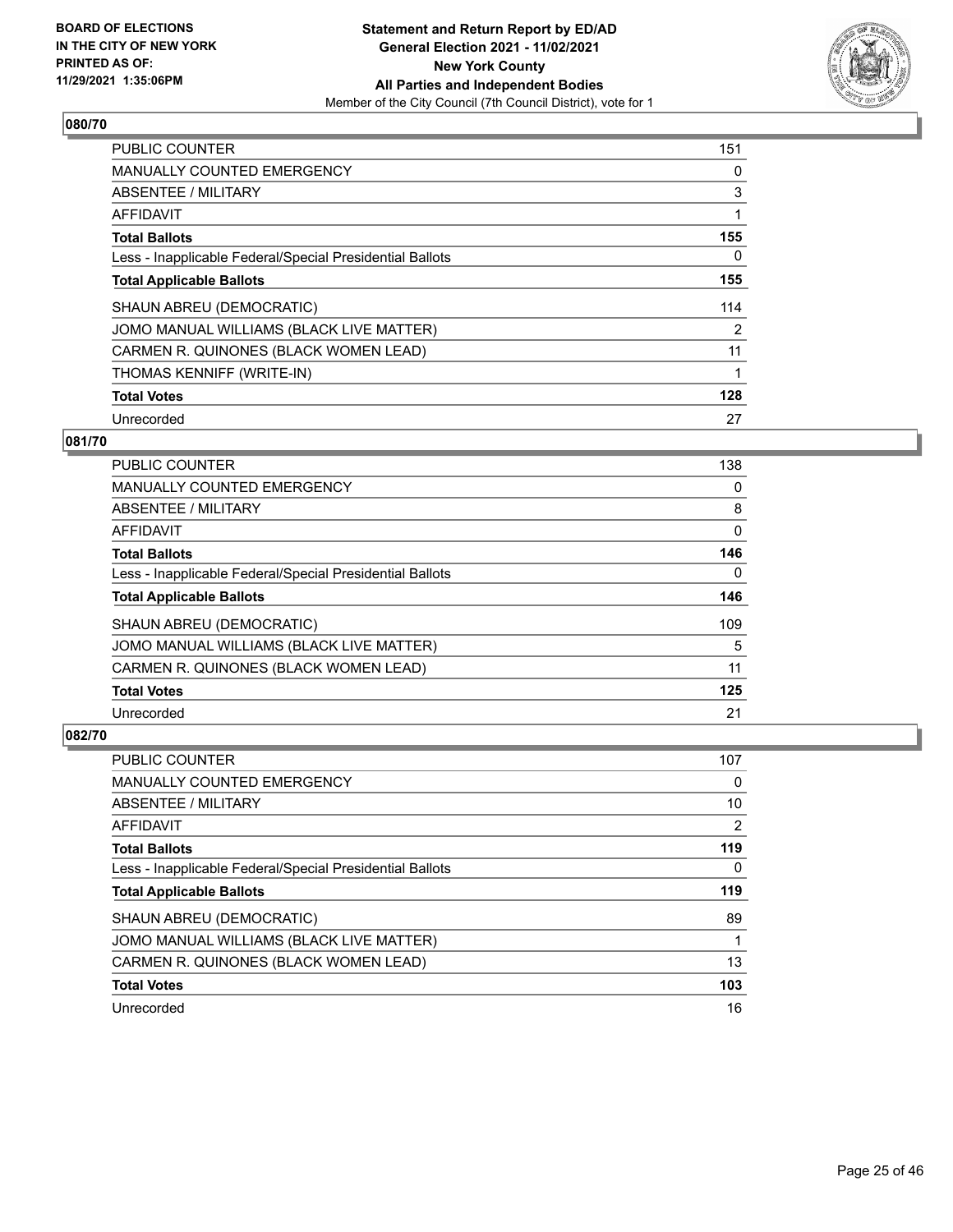

| <b>PUBLIC COUNTER</b>                                    | 96  |
|----------------------------------------------------------|-----|
| <b>MANUALLY COUNTED EMERGENCY</b>                        | 0   |
| ABSENTEE / MILITARY                                      | 9   |
| <b>AFFIDAVIT</b>                                         | 0   |
| <b>Total Ballots</b>                                     | 105 |
| Less - Inapplicable Federal/Special Presidential Ballots | 0   |
| <b>Total Applicable Ballots</b>                          | 105 |
| SHAUN ABREU (DEMOCRATIC)                                 | 84  |
| JOMO MANUAL WILLIAMS (BLACK LIVE MATTER)                 | 2   |
| CARMEN R. QUINONES (BLACK WOMEN LEAD)                    | 7   |
| APRIL TYLER (WRITE-IN)                                   |     |
| <b>Total Votes</b>                                       | 94  |
| Unrecorded                                               | 11  |

## **084/70**

| <b>PUBLIC COUNTER</b>                                    | 149      |
|----------------------------------------------------------|----------|
| <b>MANUALLY COUNTED EMERGENCY</b>                        | 0        |
| ABSENTEE / MILITARY                                      | 5        |
| AFFIDAVIT                                                |          |
| <b>Total Ballots</b>                                     | 155      |
| Less - Inapplicable Federal/Special Presidential Ballots | $\Omega$ |
| <b>Total Applicable Ballots</b>                          | 155      |
| SHAUN ABREU (DEMOCRATIC)                                 | 118      |
| JOMO MANUAL WILLIAMS (BLACK LIVE MATTER)                 | 6        |
| CARMEN R. QUINONES (BLACK WOMEN LEAD)                    | 14       |
| <b>Total Votes</b>                                       | 138      |
| Unrecorded                                               | 17       |

| <b>PUBLIC COUNTER</b>                                    | 342 |
|----------------------------------------------------------|-----|
| <b>MANUALLY COUNTED EMERGENCY</b>                        | 0   |
| ABSENTEE / MILITARY                                      | 16  |
| AFFIDAVIT                                                | 3   |
| <b>Total Ballots</b>                                     | 361 |
| Less - Inapplicable Federal/Special Presidential Ballots | 0   |
| <b>Total Applicable Ballots</b>                          | 361 |
| SHAUN ABREU (DEMOCRATIC)                                 | 282 |
| JOMO MANUAL WILLIAMS (BLACK LIVE MATTER)                 | 16  |
| CARMEN R. QUINONES (BLACK WOMEN LEAD)                    | 21  |
| ALI CANTY (WRITE-IN)                                     | 1   |
| LUIS TEJADA (WRITE-IN)                                   | 1   |
| SHEILA WRIGHT (WRITE-IN)                                 | 1   |
| <b>Total Votes</b>                                       | 322 |
| Unrecorded                                               | 39  |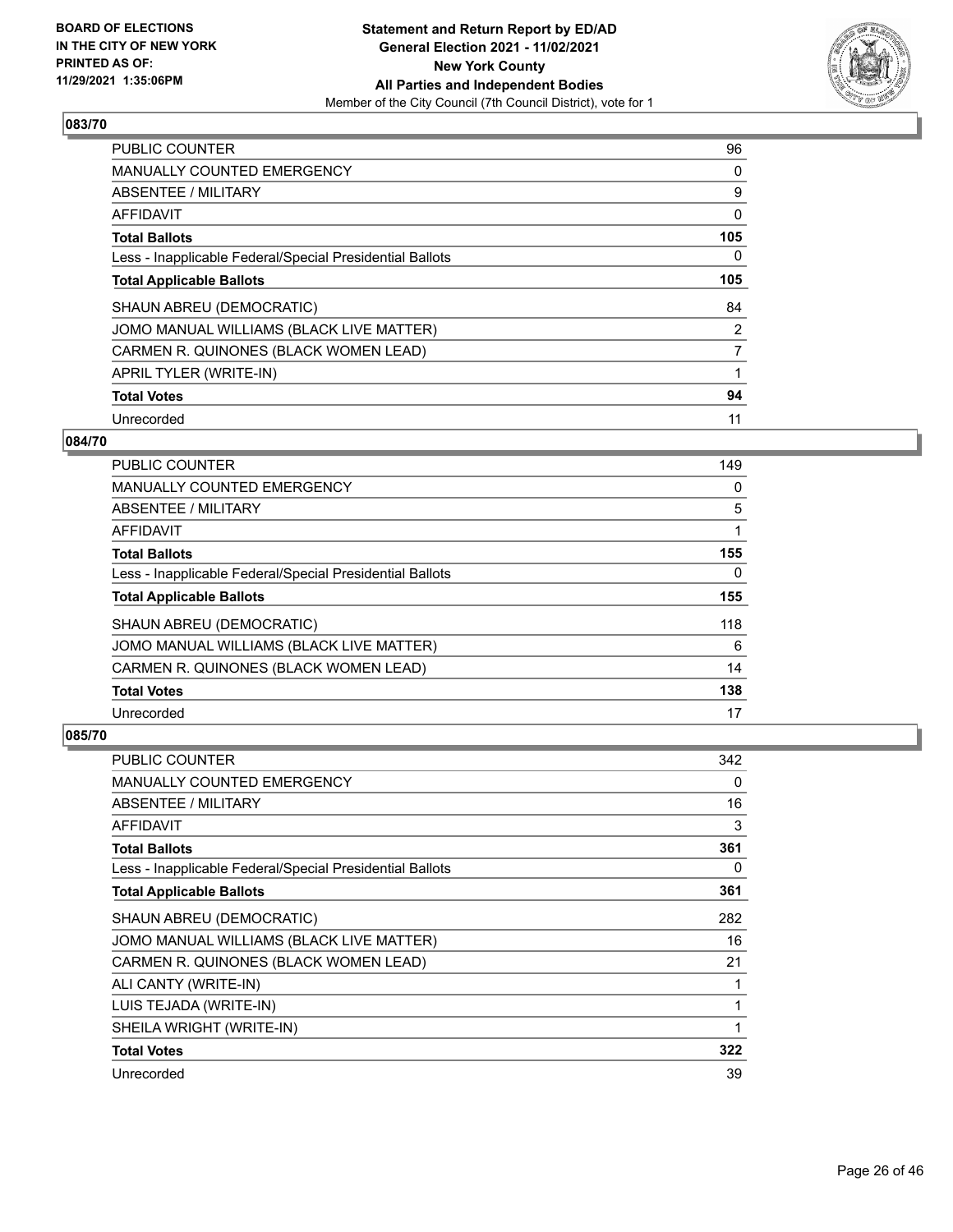

| <b>PUBLIC COUNTER</b>                                    | 180 |
|----------------------------------------------------------|-----|
| <b>MANUALLY COUNTED EMERGENCY</b>                        | 0   |
| ABSENTEE / MILITARY                                      | 12  |
| AFFIDAVIT                                                | 0   |
| <b>Total Ballots</b>                                     | 192 |
| Less - Inapplicable Federal/Special Presidential Ballots | 0   |
| <b>Total Applicable Ballots</b>                          | 192 |
| SHAUN ABREU (DEMOCRATIC)                                 | 159 |
| JOMO MANUAL WILLIAMS (BLACK LIVE MATTER)                 | 5   |
| CARMEN R. QUINONES (BLACK WOMEN LEAD)                    | 9   |
| <b>Total Votes</b>                                       | 173 |
| Unrecorded                                               | 19  |

#### **087/70**

| <b>PUBLIC COUNTER</b>                                    | 115 |
|----------------------------------------------------------|-----|
| MANUALLY COUNTED EMERGENCY                               | 0   |
| ABSENTEE / MILITARY                                      | 6   |
| AFFIDAVIT                                                | 1   |
| <b>Total Ballots</b>                                     | 122 |
| Less - Inapplicable Federal/Special Presidential Ballots | 0   |
| <b>Total Applicable Ballots</b>                          | 122 |
| SHAUN ABREU (DEMOCRATIC)                                 | 90  |
| JOMO MANUAL WILLIAMS (BLACK LIVE MATTER)                 | 7   |
| CARMEN R. QUINONES (BLACK WOMEN LEAD)                    | 8   |
| UNATTRIBUTABLE WRITE-IN (WRITE-IN)                       | 1   |
| <b>Total Votes</b>                                       | 106 |
| Unrecorded                                               | 16  |

| <b>PUBLIC COUNTER</b>                                    | 165 |
|----------------------------------------------------------|-----|
| MANUALLY COUNTED EMERGENCY                               | 0   |
| ABSENTEE / MILITARY                                      | 17  |
| AFFIDAVIT                                                | 0   |
| <b>Total Ballots</b>                                     | 182 |
| Less - Inapplicable Federal/Special Presidential Ballots | 0   |
| <b>Total Applicable Ballots</b>                          | 182 |
| SHAUN ABREU (DEMOCRATIC)                                 | 145 |
| JOMO MANUAL WILLIAMS (BLACK LIVE MATTER)                 | 6   |
| CARMEN R. QUINONES (BLACK WOMEN LEAD)                    | 10  |
| MARTI ALLEN-CUMMINGS (WRITE-IN)                          |     |
| <b>Total Votes</b>                                       | 162 |
| Unrecorded                                               | 20  |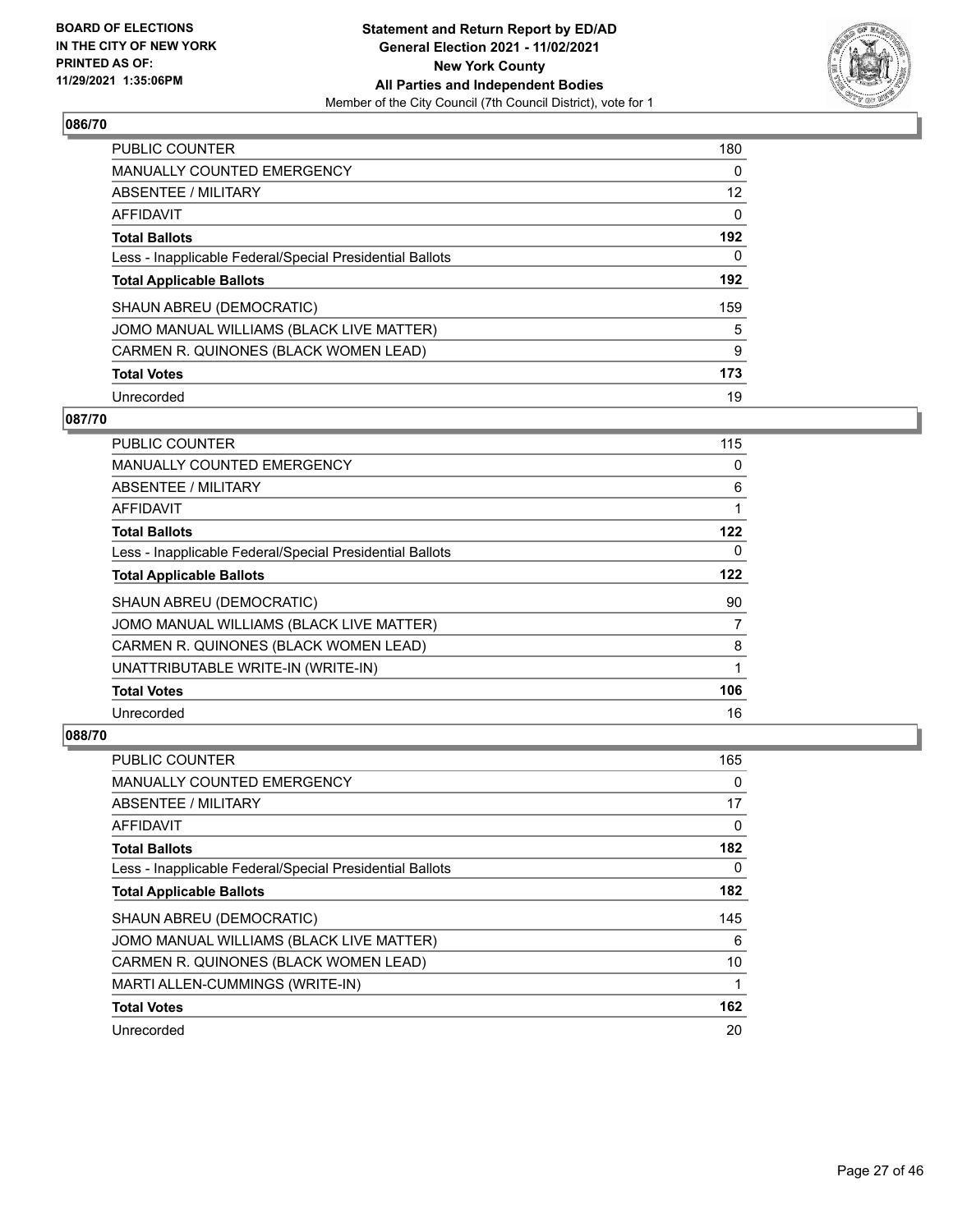

| <b>PUBLIC COUNTER</b>                                    | 165 |
|----------------------------------------------------------|-----|
| <b>MANUALLY COUNTED EMERGENCY</b>                        | 0   |
| ABSENTEE / MILITARY                                      | 53  |
| AFFIDAVIT                                                | 3   |
| <b>Total Ballots</b>                                     | 221 |
| Less - Inapplicable Federal/Special Presidential Ballots | 0   |
| <b>Total Applicable Ballots</b>                          | 221 |
| SHAUN ABREU (DEMOCRATIC)                                 | 172 |
| JOMO MANUAL WILLIAMS (BLACK LIVE MATTER)                 | 11  |
| CARMEN R. QUINONES (BLACK WOMEN LEAD)                    | 10  |
| MARTI ALLEN-CUMMINGS (WRITE-IN)                          | 1   |
| <b>Total Votes</b>                                       | 194 |
| Unrecorded                                               | 27  |

**094/70 COMBINED into: 109/70**

**096/70 COMBINED into: 109/70**

**097/70 COMBINED into: 109/70**

#### **099/70**

| <b>PUBLIC COUNTER</b>                                    | 104            |
|----------------------------------------------------------|----------------|
| <b>MANUALLY COUNTED EMERGENCY</b>                        | 0              |
| ABSENTEE / MILITARY                                      | 2              |
| AFFIDAVIT                                                | 0              |
| <b>Total Ballots</b>                                     | 106            |
| Less - Inapplicable Federal/Special Presidential Ballots | 0              |
| <b>Total Applicable Ballots</b>                          | 106            |
| SHAUN ABREU (DEMOCRATIC)                                 | 86             |
| JOMO MANUAL WILLIAMS (BLACK LIVE MATTER)                 | $\overline{2}$ |
| CARMEN R. QUINONES (BLACK WOMEN LEAD)                    | 5              |
| COREY ORTEGA (WRITE-IN)                                  |                |
| <b>Total Votes</b>                                       | 94             |
| Unrecorded                                               | 12             |

| <b>PUBLIC COUNTER</b>                                    | 117 |
|----------------------------------------------------------|-----|
| <b>MANUALLY COUNTED EMERGENCY</b>                        | 0   |
| ABSENTEE / MILITARY                                      | 11  |
| AFFIDAVIT                                                | 0   |
| <b>Total Ballots</b>                                     | 128 |
| Less - Inapplicable Federal/Special Presidential Ballots | 0   |
| <b>Total Applicable Ballots</b>                          | 128 |
| SHAUN ABREU (DEMOCRATIC)                                 | 104 |
| JOMO MANUAL WILLIAMS (BLACK LIVE MATTER)                 |     |
| CARMEN R. QUINONES (BLACK WOMEN LEAD)                    | 4   |
| DAVID HANZAL (WRITE-IN)                                  |     |
| <b>Total Votes</b>                                       | 110 |
| Unrecorded                                               | 18  |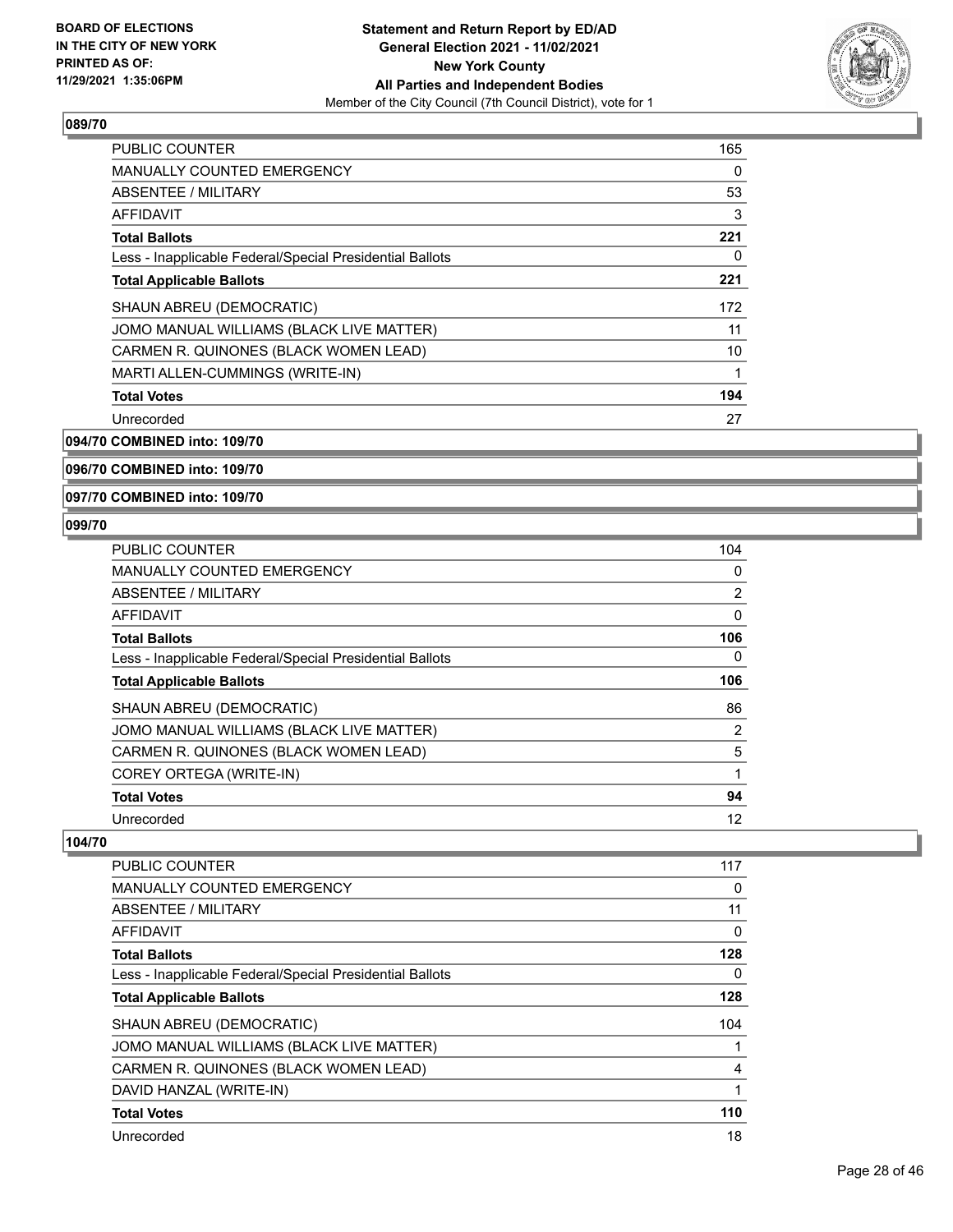

| <b>PUBLIC COUNTER</b>                                    | 80 |
|----------------------------------------------------------|----|
| <b>MANUALLY COUNTED EMERGENCY</b>                        | 0  |
| ABSENTEE / MILITARY                                      |    |
| AFFIDAVIT                                                | 0  |
| <b>Total Ballots</b>                                     | 87 |
| Less - Inapplicable Federal/Special Presidential Ballots | 0  |
| <b>Total Applicable Ballots</b>                          | 87 |
| SHAUN ABREU (DEMOCRATIC)                                 | 76 |
| JOMO MANUAL WILLIAMS (BLACK LIVE MATTER)                 |    |
| CARMEN R. QUINONES (BLACK WOMEN LEAD)                    | 2  |
| <b>Total Votes</b>                                       | 79 |
| Unrecorded                                               | 8  |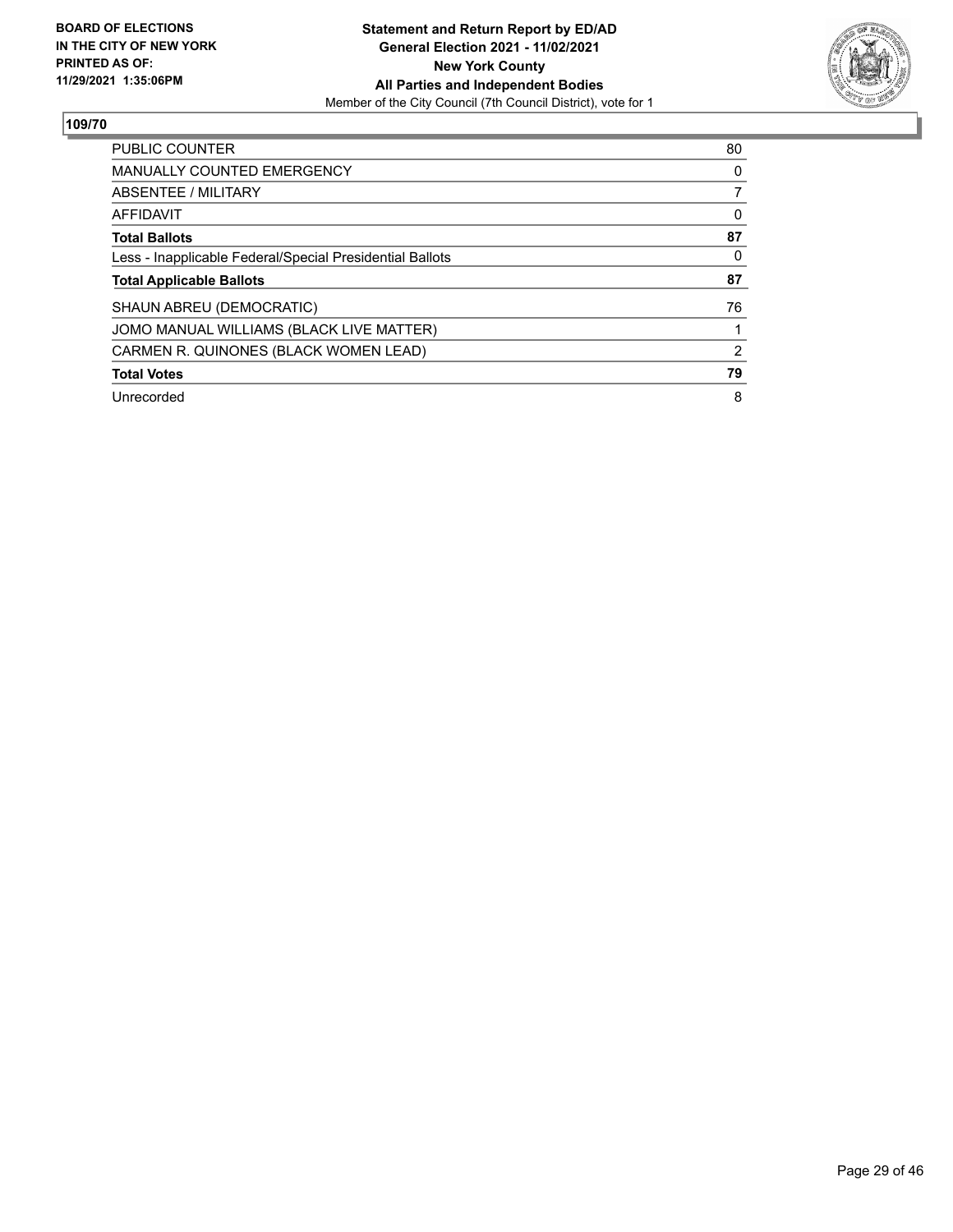

| <b>PUBLIC COUNTER</b>                                    | 186 |
|----------------------------------------------------------|-----|
| <b>MANUALLY COUNTED EMERGENCY</b>                        | 0   |
| ABSENTEE / MILITARY                                      | 4   |
| AFFIDAVIT                                                | 0   |
| <b>Total Ballots</b>                                     | 190 |
| Less - Inapplicable Federal/Special Presidential Ballots | 0   |
| <b>Total Applicable Ballots</b>                          | 190 |
| SHAUN ABREU (DEMOCRATIC)                                 | 157 |
| JOMO MANUAL WILLIAMS (BLACK LIVE MATTER)                 | 5   |
| CARMEN R. QUINONES (BLACK WOMEN LEAD)                    | 6   |
| <b>Total Votes</b>                                       | 168 |
| Unrecorded                                               | 22  |

# **002/71**

| <b>PUBLIC COUNTER</b>                                    | 159 |
|----------------------------------------------------------|-----|
| <b>MANUALLY COUNTED EMERGENCY</b>                        | 0   |
| ABSENTEE / MILITARY                                      | 11  |
| <b>AFFIDAVIT</b>                                         | 0   |
| <b>Total Ballots</b>                                     | 170 |
| Less - Inapplicable Federal/Special Presidential Ballots | 0   |
| <b>Total Applicable Ballots</b>                          | 170 |
| SHAUN ABREU (DEMOCRATIC)                                 | 128 |
| JOMO MANUAL WILLIAMS (BLACK LIVE MATTER)                 | 6   |
| CARMEN R. QUINONES (BLACK WOMEN LEAD)                    | 17  |
| LUIS TEJADA (WRITE-IN)                                   | 1   |
| MAFIA ORDONEZ (WRITE-IN)                                 | 1   |
| MARIA ORDONEZ (WRITE-IN)                                 | 1   |
| UNATTRIBUTABLE WRITE-IN (WRITE-IN)                       | 1   |
| <b>Total Votes</b>                                       | 155 |
| Unrecorded                                               | 15  |

| <b>PUBLIC COUNTER</b>                                    | 78 |
|----------------------------------------------------------|----|
| MANUALLY COUNTED EMERGENCY                               | 0  |
| ABSENTEE / MILITARY                                      | 11 |
| AFFIDAVIT                                                |    |
| <b>Total Ballots</b>                                     | 90 |
| Less - Inapplicable Federal/Special Presidential Ballots | 0  |
| <b>Total Applicable Ballots</b>                          | 90 |
| SHAUN ABREU (DEMOCRATIC)                                 | 72 |
| JOMO MANUAL WILLIAMS (BLACK LIVE MATTER)                 | 3  |
| CARMEN R. QUINONES (BLACK WOMEN LEAD)                    | 7  |
| <b>Total Votes</b>                                       | 82 |
| Unrecorded                                               | 8  |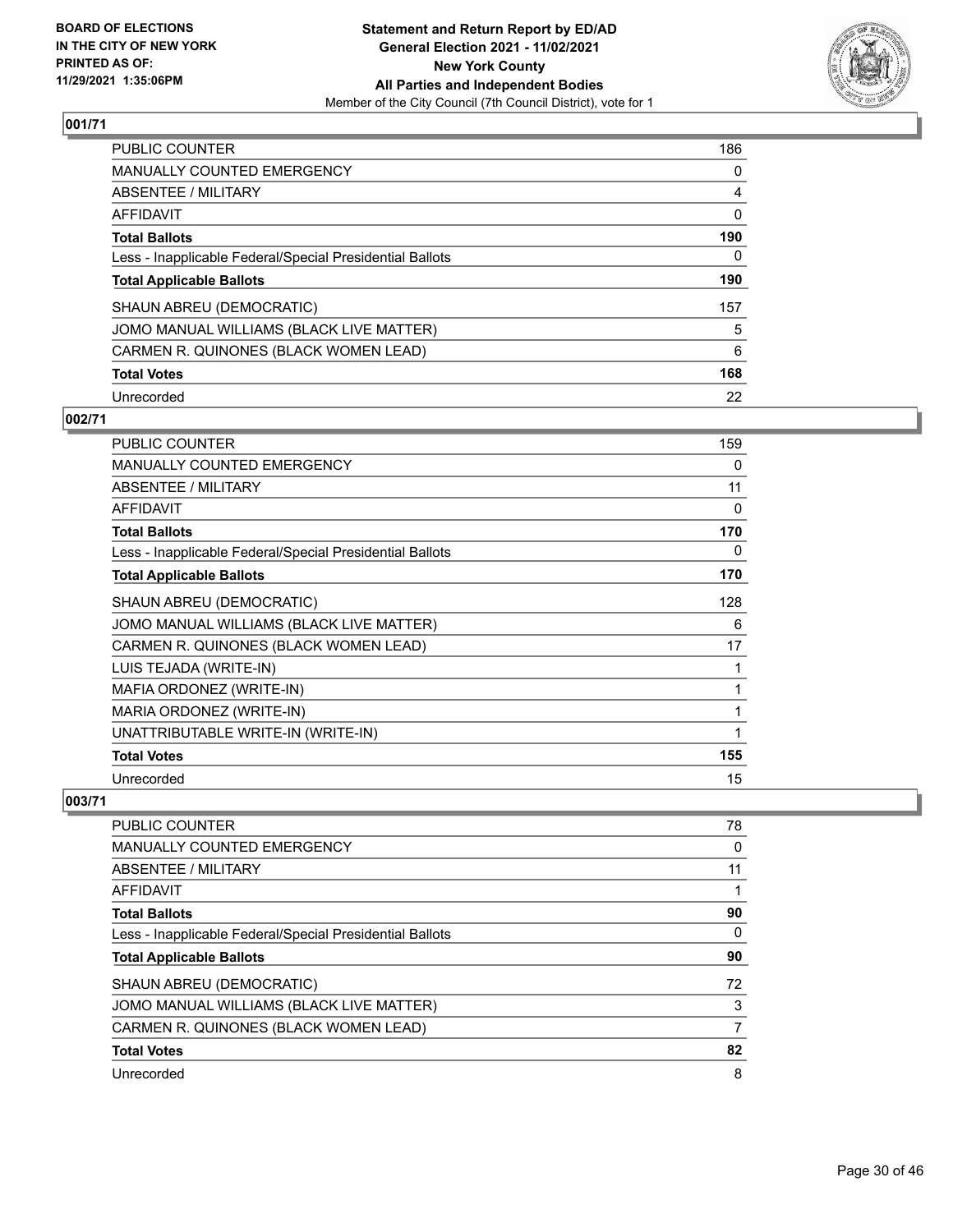

| <b>PUBLIC COUNTER</b>                                    | 142 |
|----------------------------------------------------------|-----|
| <b>MANUALLY COUNTED EMERGENCY</b>                        | 0   |
| ABSENTEE / MILITARY                                      | 14  |
| <b>AFFIDAVIT</b>                                         | 0   |
| <b>Total Ballots</b>                                     | 156 |
| Less - Inapplicable Federal/Special Presidential Ballots | 0   |
| <b>Total Applicable Ballots</b>                          | 156 |
| SHAUN ABREU (DEMOCRATIC)                                 | 113 |
| JOMO MANUAL WILLIAMS (BLACK LIVE MATTER)                 | 3   |
| CARMEN R. QUINONES (BLACK WOMEN LEAD)                    | 15  |
| RUSSELL OLESH (WRITE-IN)                                 |     |
| <b>Total Votes</b>                                       | 132 |
| Unrecorded                                               | 24  |

## **005/71**

| <b>PUBLIC COUNTER</b>                                    | 144      |
|----------------------------------------------------------|----------|
| MANUALLY COUNTED EMERGENCY                               | 0        |
| ABSENTEE / MILITARY                                      | 7        |
| <b>AFFIDAVIT</b>                                         |          |
| <b>Total Ballots</b>                                     | 152      |
| Less - Inapplicable Federal/Special Presidential Ballots | $\Omega$ |
| <b>Total Applicable Ballots</b>                          | 152      |
| SHAUN ABREU (DEMOCRATIC)                                 | 121      |
| JOMO MANUAL WILLIAMS (BLACK LIVE MATTER)                 | 6        |
| CARMEN R. QUINONES (BLACK WOMEN LEAD)                    | 9        |
| <b>Total Votes</b>                                       | 136      |
| Unrecorded                                               | 16       |

| PUBLIC COUNTER                                           | 203 |
|----------------------------------------------------------|-----|
| <b>MANUALLY COUNTED EMERGENCY</b>                        | 0   |
| ABSENTEE / MILITARY                                      | 20  |
| AFFIDAVIT                                                | 3   |
| <b>Total Ballots</b>                                     | 226 |
| Less - Inapplicable Federal/Special Presidential Ballots | 0   |
| <b>Total Applicable Ballots</b>                          | 226 |
| SHAUN ABREU (DEMOCRATIC)                                 | 174 |
| JOMO MANUAL WILLIAMS (BLACK LIVE MATTER)                 | 8   |
| CARMEN R. QUINONES (BLACK WOMEN LEAD)                    | 26  |
| JEFFREY MARTIN KIMELMAN (WRITE-IN)                       | 1   |
| LOIS TEJADEN (WRITE-IN)                                  | 1   |
| <b>Total Votes</b>                                       | 210 |
| Unrecorded                                               | 16  |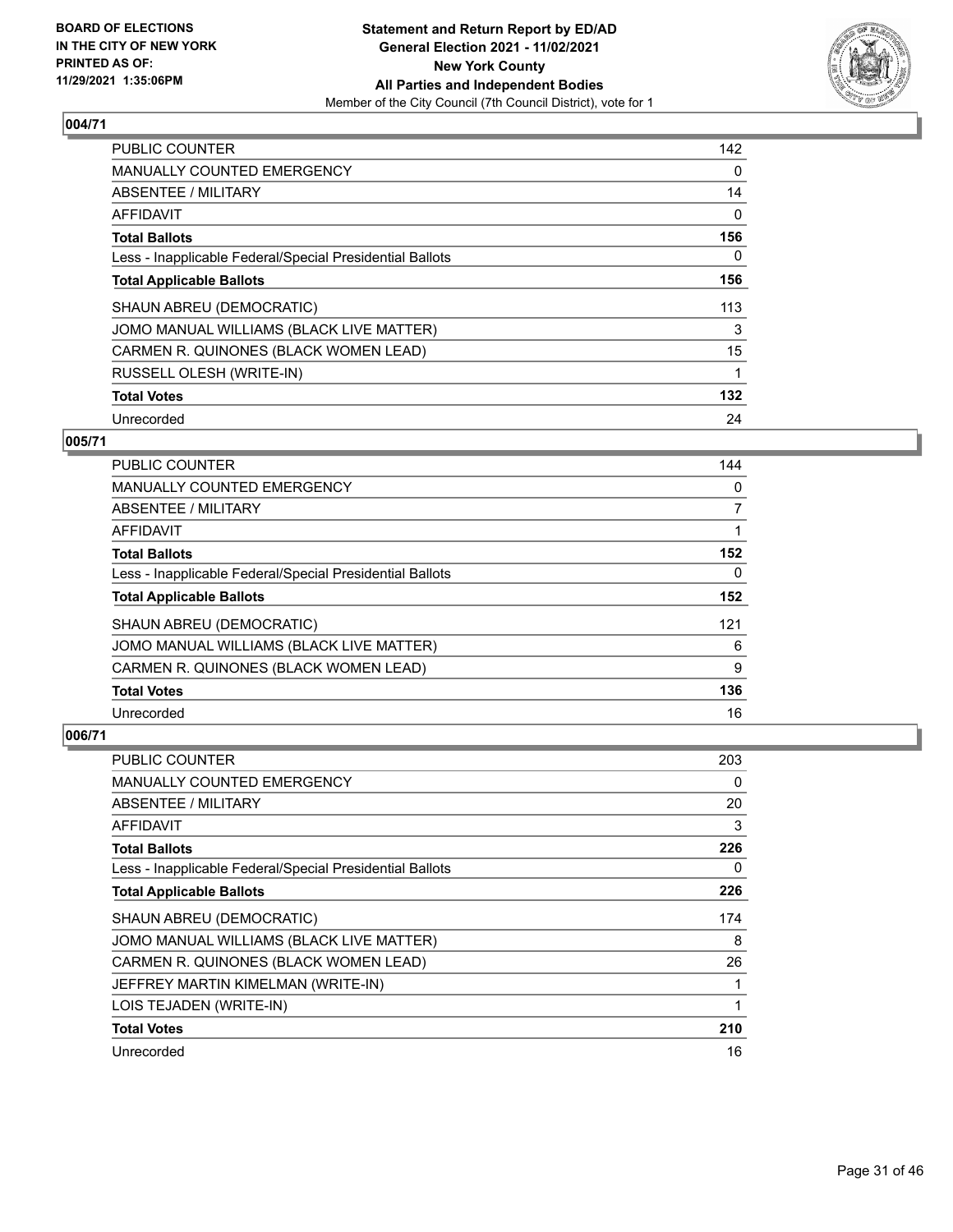

| PUBLIC COUNTER                                           | 127 |
|----------------------------------------------------------|-----|
| <b>MANUALLY COUNTED EMERGENCY</b>                        | 0   |
| ABSENTEE / MILITARY                                      | 11  |
| AFFIDAVIT                                                | 0   |
| <b>Total Ballots</b>                                     | 138 |
| Less - Inapplicable Federal/Special Presidential Ballots | 0   |
| <b>Total Applicable Ballots</b>                          | 138 |
| SHAUN ABREU (DEMOCRATIC)                                 | 106 |
| JOMO MANUAL WILLIAMS (BLACK LIVE MATTER)                 | 8   |
| CARMEN R. QUINONES (BLACK WOMEN LEAD)                    | 9   |
| <b>Total Votes</b>                                       | 123 |
| Unrecorded                                               | 15  |

#### **026/71**

| <b>PUBLIC COUNTER</b>                                    | 212      |
|----------------------------------------------------------|----------|
| <b>MANUALLY COUNTED EMERGENCY</b>                        | 0        |
| ABSENTEE / MILITARY                                      | 21       |
| <b>AFFIDAVIT</b>                                         |          |
| <b>Total Ballots</b>                                     | 234      |
| Less - Inapplicable Federal/Special Presidential Ballots | $\Omega$ |
| <b>Total Applicable Ballots</b>                          | 234      |
| SHAUN ABREU (DEMOCRATIC)                                 | 186      |
| JOMO MANUAL WILLIAMS (BLACK LIVE MATTER)                 | 14       |
| CARMEN R. QUINONES (BLACK WOMEN LEAD)                    | 13       |
| <b>Total Votes</b>                                       | 213      |
| Unrecorded                                               | 21       |

| <b>PUBLIC COUNTER</b>                                    | 205      |
|----------------------------------------------------------|----------|
| <b>MANUALLY COUNTED EMERGENCY</b>                        | $\Omega$ |
| ABSENTEE / MILITARY                                      |          |
| <b>AFFIDAVIT</b>                                         |          |
| <b>Total Ballots</b>                                     | 213      |
| Less - Inapplicable Federal/Special Presidential Ballots | 0        |
| <b>Total Applicable Ballots</b>                          | 213      |
| SHAUN ABREU (DEMOCRATIC)                                 | 156      |
| JOMO MANUAL WILLIAMS (BLACK LIVE MATTER)                 | 13       |
| CARMEN R. QUINONES (BLACK WOMEN LEAD)                    | 24       |
| <b>Total Votes</b>                                       | 193      |
| Unrecorded                                               | 20       |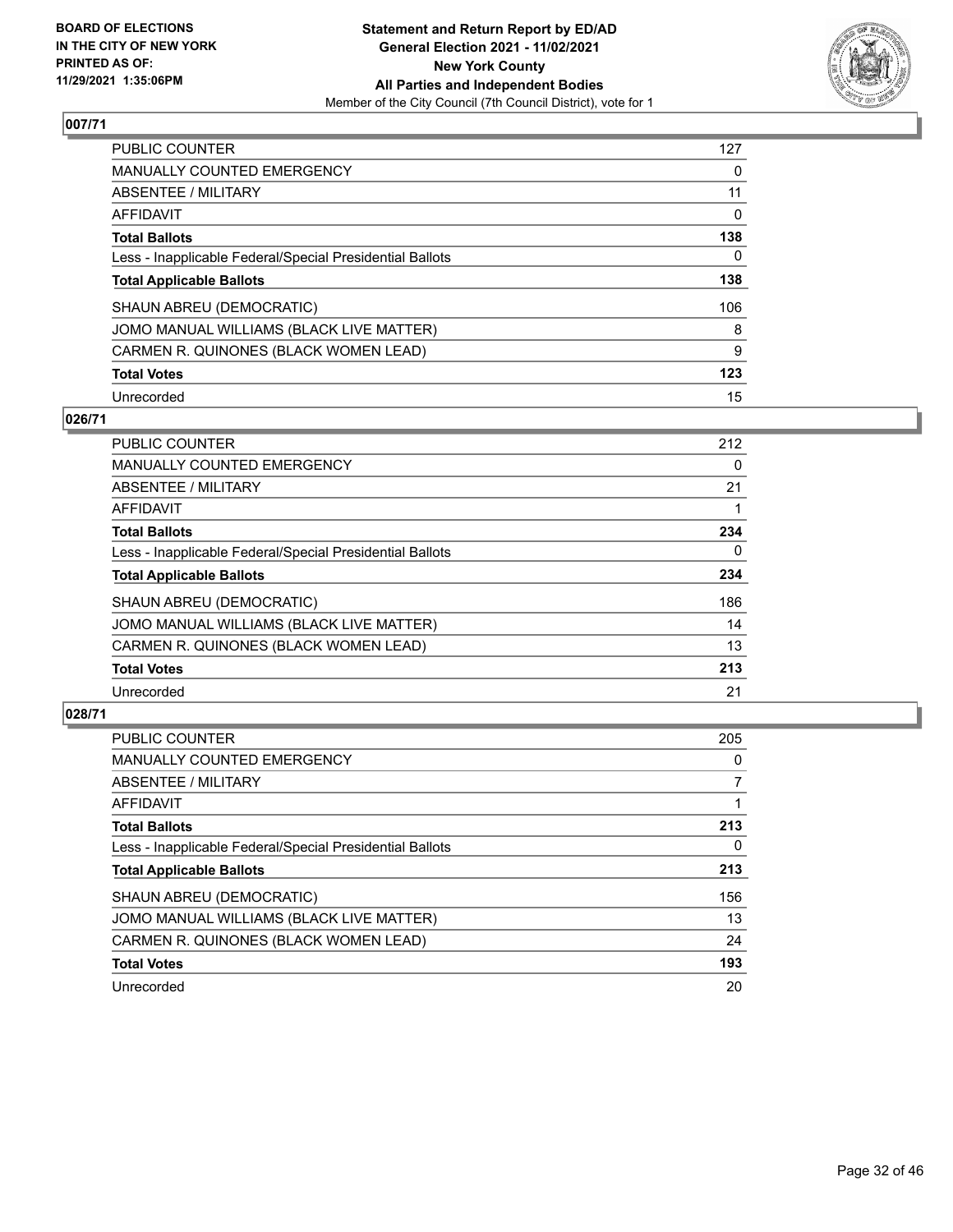

| PUBLIC COUNTER                                           | 176      |
|----------------------------------------------------------|----------|
| <b>MANUALLY COUNTED EMERGENCY</b>                        | $\Omega$ |
| <b>ABSENTEE / MILITARY</b>                               | 8        |
| AFFIDAVIT                                                |          |
| <b>Total Ballots</b>                                     | 185      |
| Less - Inapplicable Federal/Special Presidential Ballots | 0        |
| <b>Total Applicable Ballots</b>                          | 185      |
| SHAUN ABREU (DEMOCRATIC)                                 | 136      |
| JOMO MANUAL WILLIAMS (BLACK LIVE MATTER)                 | 14       |
| CARMEN R. QUINONES (BLACK WOMEN LEAD)                    | 16       |
| <b>Total Votes</b>                                       | 166      |
| Unrecorded                                               | 19       |

#### **030/71**

| PUBLIC COUNTER                                           | 170               |
|----------------------------------------------------------|-------------------|
| MANUALLY COUNTED EMERGENCY                               | 0                 |
| ABSENTEE / MILITARY                                      | $12 \overline{ }$ |
| AFFIDAVIT                                                | 0                 |
| <b>Total Ballots</b>                                     | 182               |
| Less - Inapplicable Federal/Special Presidential Ballots | 0                 |
| <b>Total Applicable Ballots</b>                          | 182               |
| SHAUN ABREU (DEMOCRATIC)                                 | 146               |
| JOMO MANUAL WILLIAMS (BLACK LIVE MATTER)                 | 11                |
| CARMEN R. QUINONES (BLACK WOMEN LEAD)                    | 11                |
| MARIA ORDONEZ (WRITE-IN)                                 | 1                 |
| TERESA E. HASSLER (WRITE-IN)                             | 1                 |
| <b>Total Votes</b>                                       | 170               |
| Unrecorded                                               | 12                |

| <b>PUBLIC COUNTER</b>                                    | 305            |
|----------------------------------------------------------|----------------|
| <b>MANUALLY COUNTED EMERGENCY</b>                        | 0              |
| ABSENTEE / MILITARY                                      | 42             |
| AFFIDAVIT                                                | 0              |
| <b>Total Ballots</b>                                     | 347            |
| Less - Inapplicable Federal/Special Presidential Ballots | 0              |
| <b>Total Applicable Ballots</b>                          | 347            |
| SHAUN ABREU (DEMOCRATIC)                                 | 273            |
| JOMO MANUAL WILLIAMS (BLACK LIVE MATTER)                 | 15             |
| CARMEN R. QUINONES (BLACK WOMEN LEAD)                    | 21             |
| DANIEL COHEN (WRITE-IN)                                  |                |
| DANILO BONNET (WRITE-IN)                                 |                |
| UNATTRIBUTABLE WRITE-IN (WRITE-IN)                       | $\overline{2}$ |
| <b>Total Votes</b>                                       | 313            |
| Unrecorded                                               | 34             |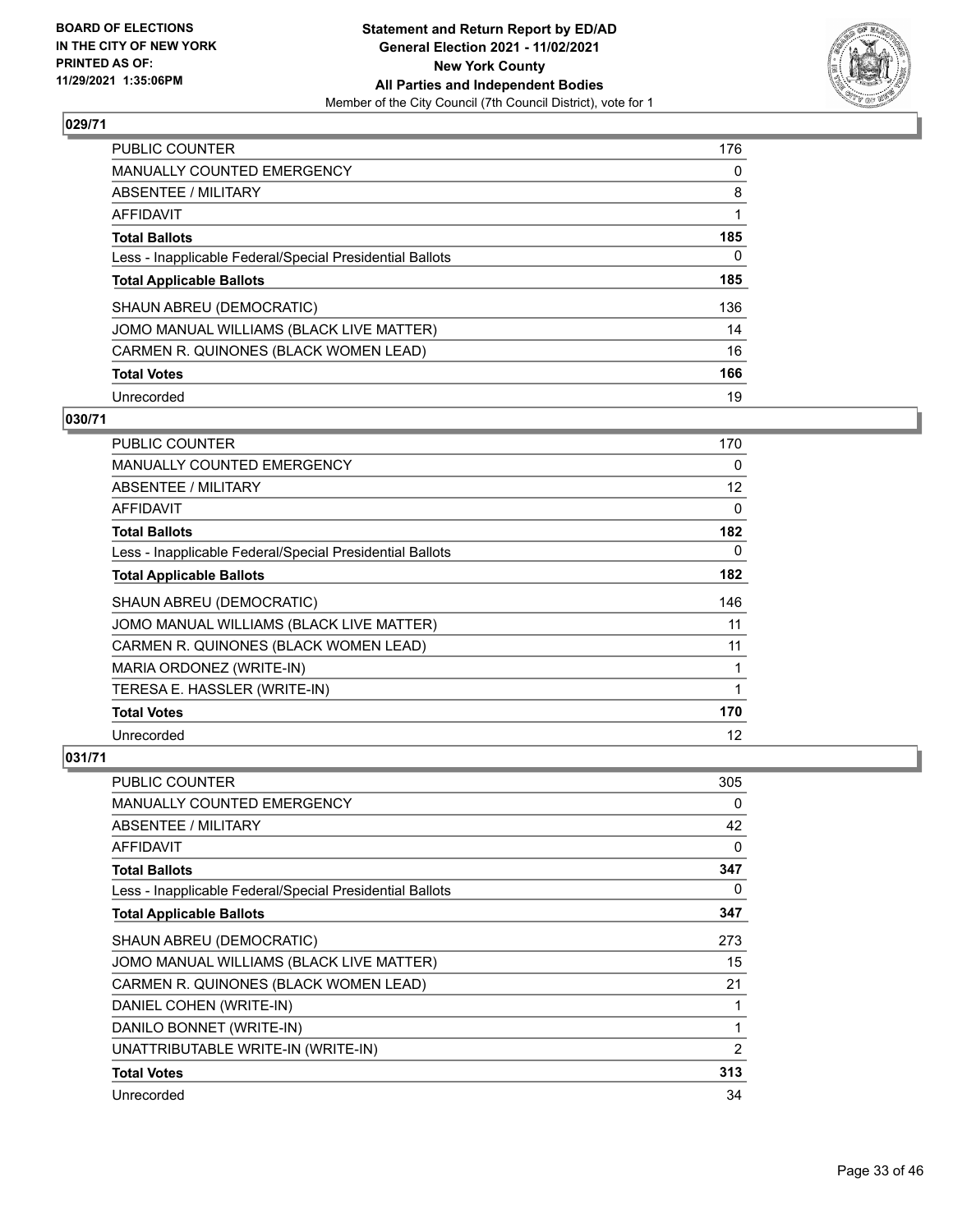

| <b>PUBLIC COUNTER</b>                                    | 213      |
|----------------------------------------------------------|----------|
| <b>MANUALLY COUNTED EMERGENCY</b>                        | $\Omega$ |
| ABSENTEE / MILITARY                                      | 12       |
| AFFIDAVIT                                                | 2        |
| <b>Total Ballots</b>                                     | 227      |
| Less - Inapplicable Federal/Special Presidential Ballots | 0        |
| <b>Total Applicable Ballots</b>                          | 227      |
| SHAUN ABREU (DEMOCRATIC)                                 | 175      |
| JOMO MANUAL WILLIAMS (BLACK LIVE MATTER)                 | 10       |
| CARMEN R. QUINONES (BLACK WOMEN LEAD)                    | 20       |
| <b>Total Votes</b>                                       | 205      |
| Unrecorded                                               | 22       |

#### **033/71**

| <b>PUBLIC COUNTER</b>                                    | 254 |
|----------------------------------------------------------|-----|
| <b>MANUALLY COUNTED EMERGENCY</b>                        | 0   |
| ABSENTEE / MILITARY                                      | 31  |
| AFFIDAVIT                                                | 0   |
| <b>Total Ballots</b>                                     | 285 |
| Less - Inapplicable Federal/Special Presidential Ballots | 0   |
| <b>Total Applicable Ballots</b>                          | 285 |
| SHAUN ABREU (DEMOCRATIC)                                 | 230 |
| JOMO MANUAL WILLIAMS (BLACK LIVE MATTER)                 | 10  |
| CARMEN R. QUINONES (BLACK WOMEN LEAD)                    | 15  |
| MARIA ORDONEZ (WRITE-IN)                                 | 1   |
| MARTI ALLEN-CUMMINGS (WRITE-IN)                          | 1   |
| <b>Total Votes</b>                                       | 257 |
| Unrecorded                                               | 28  |

| <b>PUBLIC COUNTER</b>                                    | 206 |
|----------------------------------------------------------|-----|
| <b>MANUALLY COUNTED EMERGENCY</b>                        | 0   |
| ABSENTEE / MILITARY                                      | 22  |
| AFFIDAVIT                                                | 4   |
| <b>Total Ballots</b>                                     | 232 |
| Less - Inapplicable Federal/Special Presidential Ballots | 0   |
| <b>Total Applicable Ballots</b>                          | 232 |
| SHAUN ABREU (DEMOCRATIC)                                 | 187 |
| JOMO MANUAL WILLIAMS (BLACK LIVE MATTER)                 | 13  |
| CARMEN R. QUINONES (BLACK WOMEN LEAD)                    | 12  |
| <b>Total Votes</b>                                       | 212 |
| Unrecorded                                               | 20  |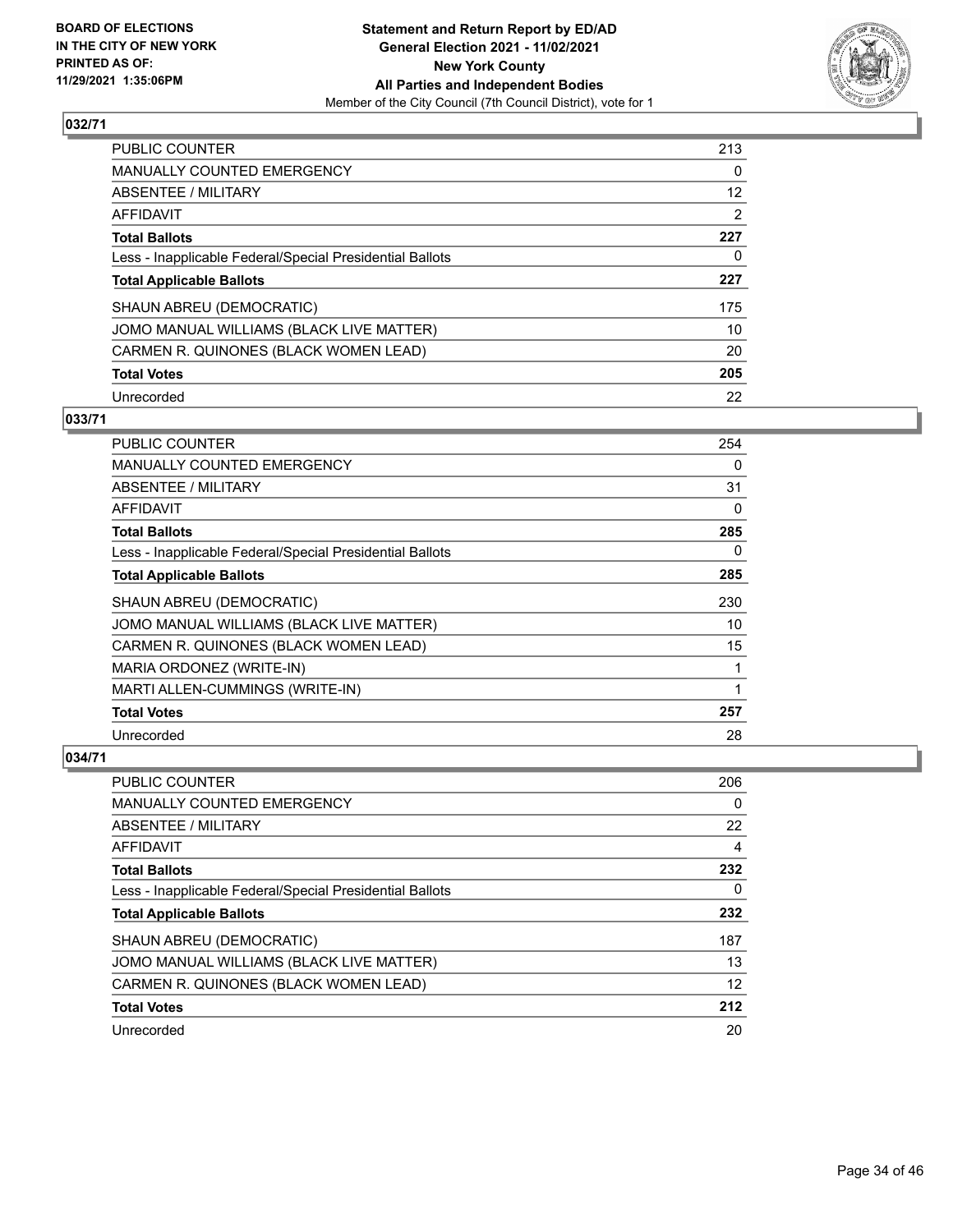

| <b>PUBLIC COUNTER</b>                                    | 181 |
|----------------------------------------------------------|-----|
| <b>MANUALLY COUNTED EMERGENCY</b>                        | 0   |
| <b>ABSENTEE / MILITARY</b>                               | 16  |
| AFFIDAVIT                                                | 1   |
| <b>Total Ballots</b>                                     | 198 |
| Less - Inapplicable Federal/Special Presidential Ballots | 0   |
| <b>Total Applicable Ballots</b>                          | 198 |
| SHAUN ABREU (DEMOCRATIC)                                 | 153 |
| JOMO MANUAL WILLIAMS (BLACK LIVE MATTER)                 | 7   |
| CARMEN R. QUINONES (BLACK WOMEN LEAD)                    | 9   |
| EUGENE KING (WRITE-IN)                                   | 1   |
| UNATTRIBUTABLE WRITE-IN (WRITE-IN)                       |     |
| <b>Total Votes</b>                                       | 171 |
| Unrecorded                                               | 27  |

## **036/71**

| PUBLIC COUNTER                                           | 139 |
|----------------------------------------------------------|-----|
| <b>MANUALLY COUNTED EMERGENCY</b>                        | 0   |
| ABSENTEE / MILITARY                                      | 7   |
| AFFIDAVIT                                                | 0   |
| <b>Total Ballots</b>                                     | 146 |
| Less - Inapplicable Federal/Special Presidential Ballots | 0   |
| <b>Total Applicable Ballots</b>                          | 146 |
| SHAUN ABREU (DEMOCRATIC)                                 | 120 |
| JOMO MANUAL WILLIAMS (BLACK LIVE MATTER)                 | 6   |
| CARMEN R. QUINONES (BLACK WOMEN LEAD)                    | 9   |
| UNATTRIBUTABLE WRITE-IN (WRITE-IN)                       | 1   |
| <b>Total Votes</b>                                       | 136 |
| Unrecorded                                               | 10  |

| <b>PUBLIC COUNTER</b>                                    | 110      |
|----------------------------------------------------------|----------|
| <b>MANUALLY COUNTED EMERGENCY</b>                        | $\Omega$ |
| ABSENTEE / MILITARY                                      | 11       |
| AFFIDAVIT                                                |          |
| <b>Total Ballots</b>                                     | 122      |
| Less - Inapplicable Federal/Special Presidential Ballots | 0        |
| <b>Total Applicable Ballots</b>                          | 122      |
| SHAUN ABREU (DEMOCRATIC)                                 | 102      |
| JOMO MANUAL WILLIAMS (BLACK LIVE MATTER)                 | 2        |
| CARMEN R. QUINONES (BLACK WOMEN LEAD)                    | 5        |
| <b>Total Votes</b>                                       | 109      |
| Unrecorded                                               | 13       |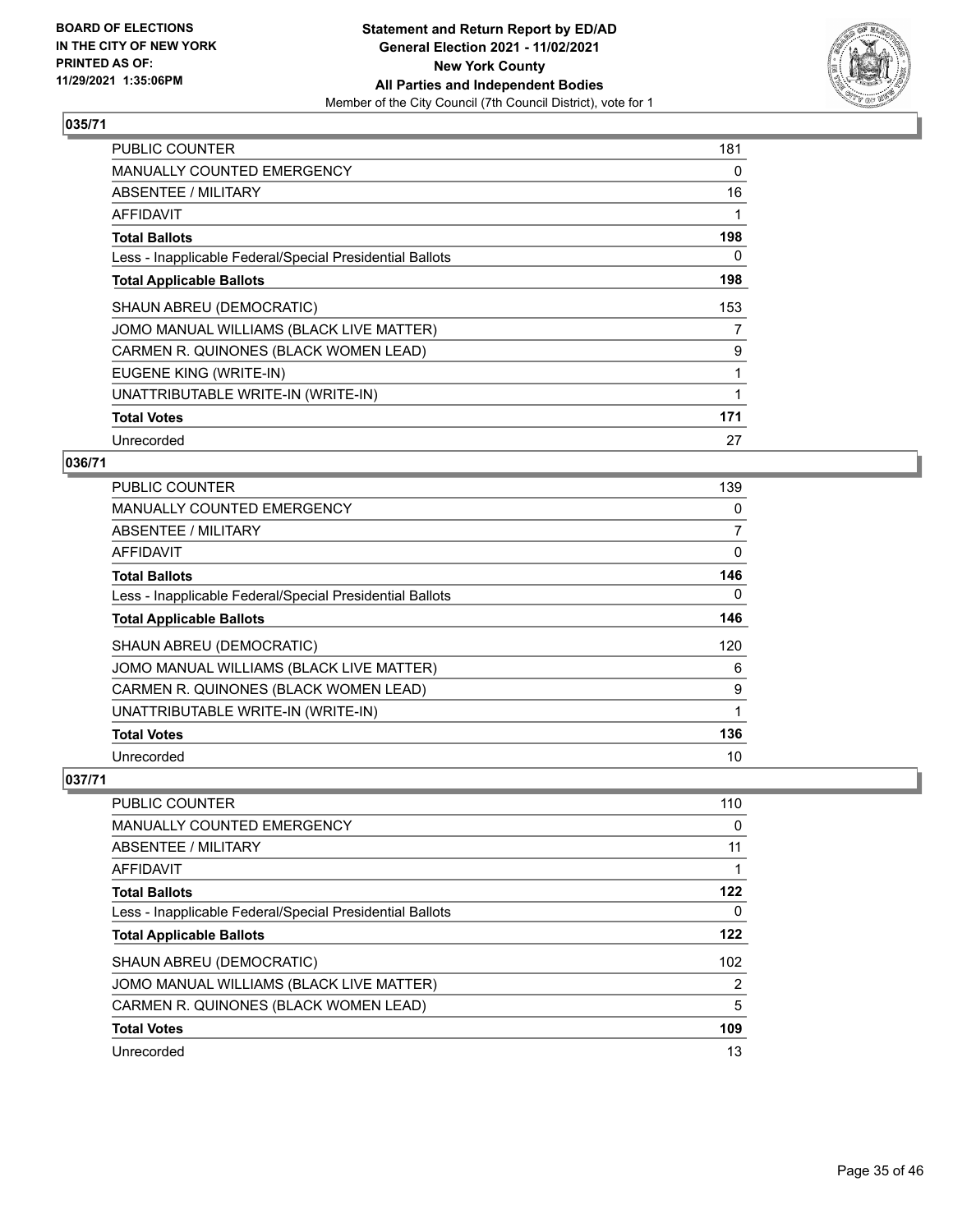

| PUBLIC COUNTER                                           | 197      |
|----------------------------------------------------------|----------|
| <b>MANUALLY COUNTED EMERGENCY</b>                        | $\Omega$ |
| <b>ABSENTEE / MILITARY</b>                               | 13       |
| AFFIDAVIT                                                | 3        |
| <b>Total Ballots</b>                                     | 213      |
| Less - Inapplicable Federal/Special Presidential Ballots | 0        |
| <b>Total Applicable Ballots</b>                          | 213      |
| SHAUN ABREU (DEMOCRATIC)                                 | 157      |
| JOMO MANUAL WILLIAMS (BLACK LIVE MATTER)                 | 13       |
| CARMEN R. QUINONES (BLACK WOMEN LEAD)                    | 13       |
| <b>Total Votes</b>                                       | 183      |
| Unrecorded                                               | 30       |

### **039/71**

| <b>PUBLIC COUNTER</b>                                    | 150            |
|----------------------------------------------------------|----------------|
| MANUALLY COUNTED EMERGENCY                               | $\Omega$       |
| ABSENTEE / MILITARY                                      | 17             |
| AFFIDAVIT                                                | $\overline{4}$ |
| <b>Total Ballots</b>                                     | 171            |
| Less - Inapplicable Federal/Special Presidential Ballots | 0              |
| <b>Total Applicable Ballots</b>                          | 171            |
| SHAUN ABREU (DEMOCRATIC)                                 | 145            |
| JOMO MANUAL WILLIAMS (BLACK LIVE MATTER)                 | 3              |
| CARMEN R. QUINONES (BLACK WOMEN LEAD)                    | 7              |
| CARMEN QUINONES (WRITE-IN)                               | 1              |
| <b>Total Votes</b>                                       | 156            |
| Unrecorded                                               | 15             |

| PUBLIC COUNTER                                           | 271 |
|----------------------------------------------------------|-----|
| <b>MANUALLY COUNTED EMERGENCY</b>                        | 0   |
| ABSENTEE / MILITARY                                      | 16  |
| AFFIDAVIT                                                | 0   |
| <b>Total Ballots</b>                                     | 287 |
| Less - Inapplicable Federal/Special Presidential Ballots | 0   |
| <b>Total Applicable Ballots</b>                          | 287 |
| SHAUN ABREU (DEMOCRATIC)                                 | 241 |
| JOMO MANUAL WILLIAMS (BLACK LIVE MATTER)                 | 11  |
|                                                          |     |
| CARMEN R. QUINONES (BLACK WOMEN LEAD)                    | 13  |
| <b>Total Votes</b>                                       | 265 |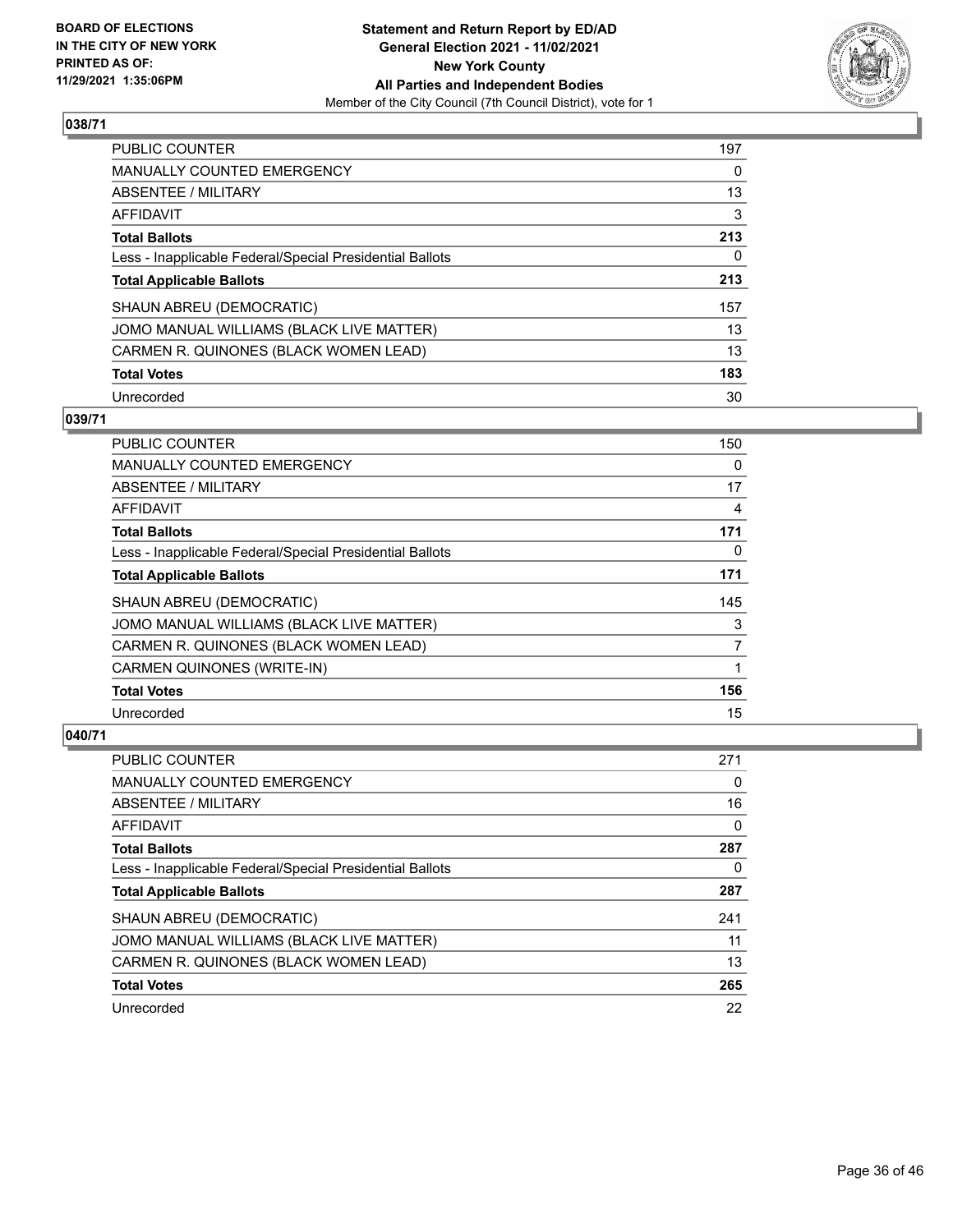

| PUBLIC COUNTER                                           | 314      |
|----------------------------------------------------------|----------|
| <b>MANUALLY COUNTED EMERGENCY</b>                        | 0        |
| ABSENTEE / MILITARY                                      | 24       |
| <b>AFFIDAVIT</b>                                         |          |
| <b>Total Ballots</b>                                     | 339      |
| Less - Inapplicable Federal/Special Presidential Ballots | $\Omega$ |
| <b>Total Applicable Ballots</b>                          | 339      |
| SHAUN ABREU (DEMOCRATIC)                                 | 276      |
| JOMO MANUAL WILLIAMS (BLACK LIVE MATTER)                 | 12       |
| CARMEN R. QUINONES (BLACK WOMEN LEAD)                    | 12       |
| HENG HOATIEU (WRITE-IN)                                  |          |
| <b>Total Votes</b>                                       | 301      |
| Unrecorded                                               | 38       |

## **042/71**

| <b>PUBLIC COUNTER</b>                                    | 174 |
|----------------------------------------------------------|-----|
| <b>MANUALLY COUNTED EMERGENCY</b>                        | 0   |
| ABSENTEE / MILITARY                                      | 22  |
| AFFIDAVIT                                                |     |
| <b>Total Ballots</b>                                     | 197 |
| Less - Inapplicable Federal/Special Presidential Ballots | 0   |
| <b>Total Applicable Ballots</b>                          | 197 |
| SHAUN ABREU (DEMOCRATIC)                                 | 162 |
| JOMO MANUAL WILLIAMS (BLACK LIVE MATTER)                 | 6   |
| CARMEN R. QUINONES (BLACK WOMEN LEAD)                    | 13  |
| <b>Total Votes</b>                                       | 181 |
| Unrecorded                                               | 16  |

| <b>PUBLIC COUNTER</b>                                    | 143 |
|----------------------------------------------------------|-----|
| <b>MANUALLY COUNTED EMERGENCY</b>                        | 0   |
| ABSENTEE / MILITARY                                      | 6   |
| AFFIDAVIT                                                | 0   |
| <b>Total Ballots</b>                                     | 149 |
| Less - Inapplicable Federal/Special Presidential Ballots | 0   |
| <b>Total Applicable Ballots</b>                          | 149 |
| SHAUN ABREU (DEMOCRATIC)                                 | 112 |
| JOMO MANUAL WILLIAMS (BLACK LIVE MATTER)                 | 4   |
| CARMEN R. QUINONES (BLACK WOMEN LEAD)                    | 13  |
| <b>Total Votes</b>                                       | 129 |
| Unrecorded                                               | 20  |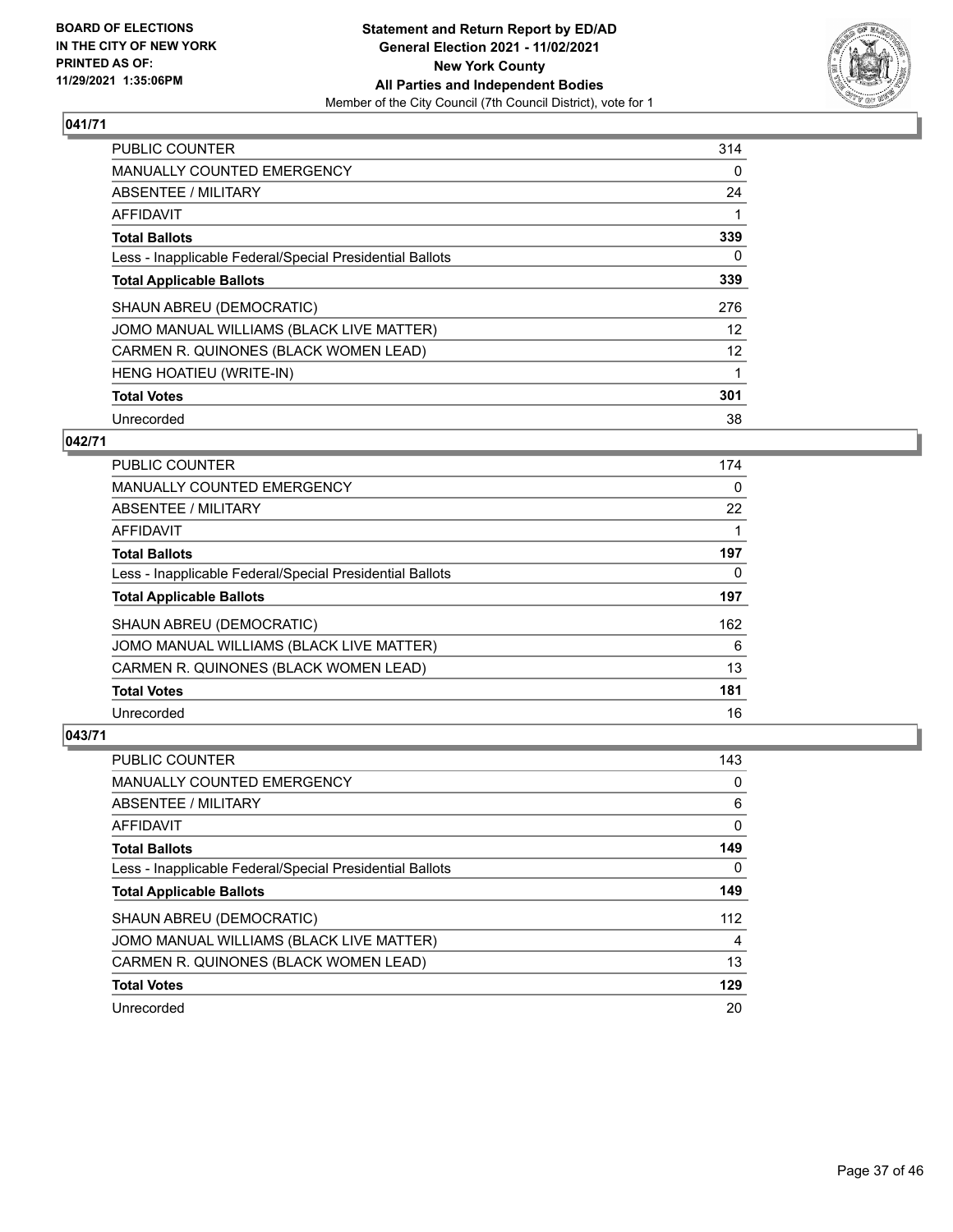

| PUBLIC COUNTER                                           | 211      |
|----------------------------------------------------------|----------|
| <b>MANUALLY COUNTED EMERGENCY</b>                        | $\Omega$ |
| ABSENTEE / MILITARY                                      | 21       |
| AFFIDAVIT                                                |          |
| <b>Total Ballots</b>                                     | 233      |
| Less - Inapplicable Federal/Special Presidential Ballots | 0        |
| <b>Total Applicable Ballots</b>                          | 233      |
| SHAUN ABREU (DEMOCRATIC)                                 | 170      |
| JOMO MANUAL WILLIAMS (BLACK LIVE MATTER)                 | 13       |
| CARMEN R. QUINONES (BLACK WOMEN LEAD)                    | 22       |
| <b>Total Votes</b>                                       | 205      |
| Unrecorded                                               | 28       |

#### **045/71**

| <b>PUBLIC COUNTER</b>                                    | 161      |
|----------------------------------------------------------|----------|
| <b>MANUALLY COUNTED EMERGENCY</b>                        | 0        |
| ABSENTEE / MILITARY                                      | 7        |
| <b>AFFIDAVIT</b>                                         | 3        |
| <b>Total Ballots</b>                                     | 171      |
| Less - Inapplicable Federal/Special Presidential Ballots | $\Omega$ |
| <b>Total Applicable Ballots</b>                          | 171      |
| SHAUN ABREU (DEMOCRATIC)                                 | 133      |
| JOMO MANUAL WILLIAMS (BLACK LIVE MATTER)                 | 6        |
| CARMEN R. QUINONES (BLACK WOMEN LEAD)                    | 11       |
| <b>Total Votes</b>                                       | 150      |
| Unrecorded                                               | 21       |

| <b>PUBLIC COUNTER</b>                                    | 177      |
|----------------------------------------------------------|----------|
| <b>MANUALLY COUNTED EMERGENCY</b>                        | 0        |
| ABSENTEE / MILITARY                                      | 19       |
| AFFIDAVIT                                                | $\Omega$ |
| <b>Total Ballots</b>                                     | 196      |
| Less - Inapplicable Federal/Special Presidential Ballots | 0        |
| <b>Total Applicable Ballots</b>                          | 196      |
| SHAUN ABREU (DEMOCRATIC)                                 | 155      |
| JOMO MANUAL WILLIAMS (BLACK LIVE MATTER)                 | 7        |
| CARMEN R. QUINONES (BLACK WOMEN LEAD)                    | 14       |
| <b>Total Votes</b>                                       | 176      |
| Unrecorded                                               | 20       |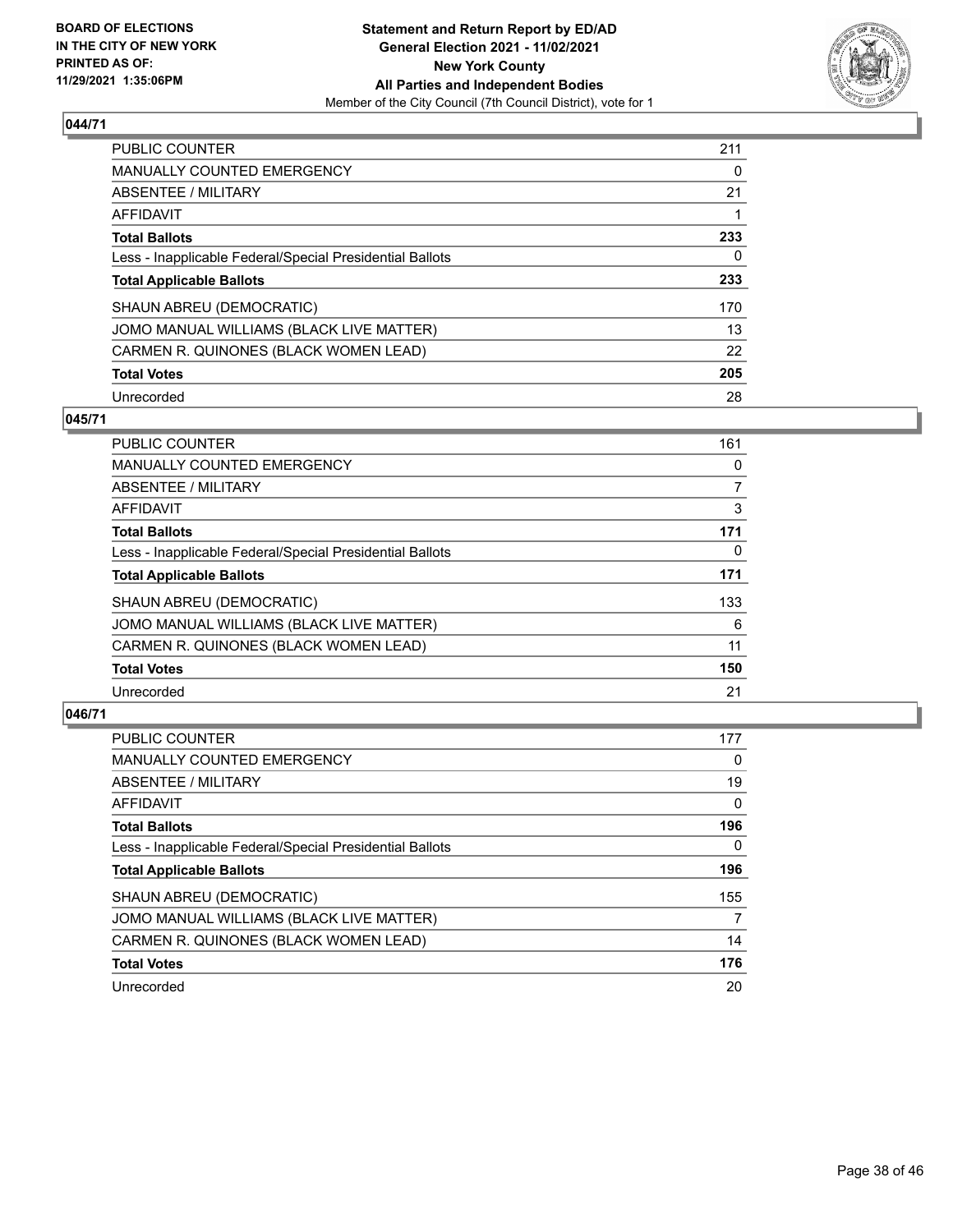

| PUBLIC COUNTER                                           | 289 |
|----------------------------------------------------------|-----|
| <b>MANUALLY COUNTED EMERGENCY</b>                        | 0   |
| ABSENTEE / MILITARY                                      | 21  |
| <b>AFFIDAVIT</b>                                         | 1   |
| <b>Total Ballots</b>                                     | 311 |
| Less - Inapplicable Federal/Special Presidential Ballots | 0   |
| <b>Total Applicable Ballots</b>                          | 311 |
| SHAUN ABREU (DEMOCRATIC)                                 | 226 |
| JOMO MANUAL WILLIAMS (BLACK LIVE MATTER)                 | 19  |
| CARMEN R. QUINONES (BLACK WOMEN LEAD)                    | 23  |
| JOSEPH DUGAN (WRITE-IN)                                  | 1   |
| LUIS TEJADA (WRITE-IN)                                   | 4   |
| MICHAELA S. PHIPPS (WRITE-IN)                            | 1   |
| PATRICK STEWART (WRITE-IN)                               | 1   |
| UNATTRIBUTABLE WRITE-IN (WRITE-IN)                       | 3   |
| WILLIAM GROOLNICD (WRITE-IN)                             | 1   |
| <b>Total Votes</b>                                       | 279 |
| Unrecorded                                               | 32  |

# **048/71**

| <b>PUBLIC COUNTER</b>                                    | 174 |
|----------------------------------------------------------|-----|
| <b>MANUALLY COUNTED EMERGENCY</b>                        | 0   |
| ABSENTEE / MILITARY                                      |     |
| <b>AFFIDAVIT</b>                                         | 2   |
| <b>Total Ballots</b>                                     | 177 |
| Less - Inapplicable Federal/Special Presidential Ballots | 0   |
| <b>Total Applicable Ballots</b>                          | 177 |
| SHAUN ABREU (DEMOCRATIC)                                 | 144 |
| JOMO MANUAL WILLIAMS (BLACK LIVE MATTER)                 | 3   |
| CARMEN R. QUINONES (BLACK WOMEN LEAD)                    | 11  |
| <b>Total Votes</b>                                       | 158 |
| Unrecorded                                               | 19  |

| <b>PUBLIC COUNTER</b>                                    | 167 |
|----------------------------------------------------------|-----|
| <b>MANUALLY COUNTED EMERGENCY</b>                        | 0   |
| ABSENTEE / MILITARY                                      | 8   |
| AFFIDAVIT                                                |     |
| <b>Total Ballots</b>                                     | 176 |
| Less - Inapplicable Federal/Special Presidential Ballots | 0   |
| <b>Total Applicable Ballots</b>                          | 176 |
| SHAUN ABREU (DEMOCRATIC)                                 | 149 |
| JOMO MANUAL WILLIAMS (BLACK LIVE MATTER)                 |     |
| CARMEN R. QUINONES (BLACK WOMEN LEAD)                    | 13  |
| <b>Total Votes</b>                                       | 163 |
| Unrecorded                                               | 13  |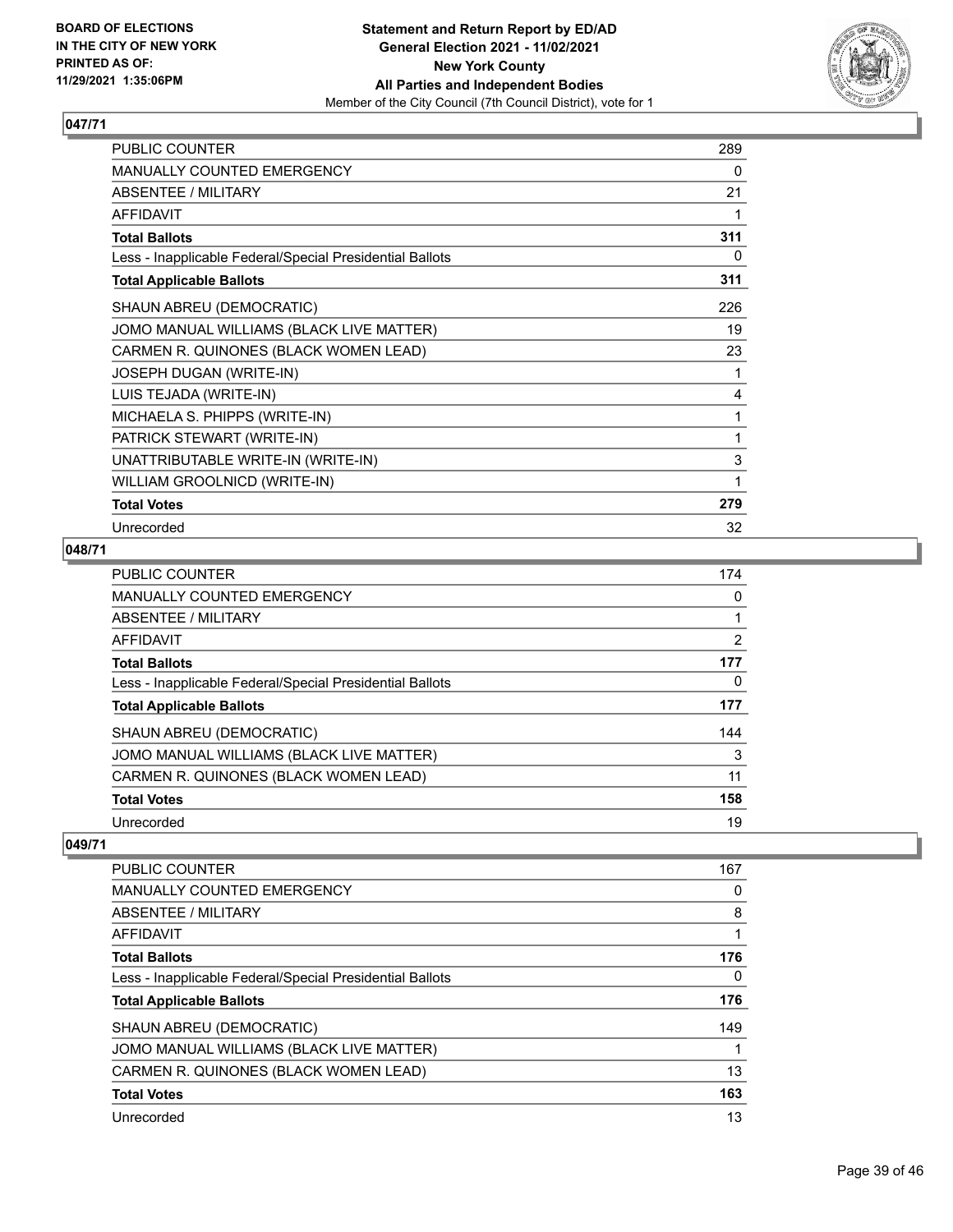

| PUBLIC COUNTER                                           | 116 |
|----------------------------------------------------------|-----|
| <b>MANUALLY COUNTED EMERGENCY</b>                        | 0   |
| ABSENTEE / MILITARY                                      | 4   |
| AFFIDAVIT                                                | 0   |
| <b>Total Ballots</b>                                     | 120 |
| Less - Inapplicable Federal/Special Presidential Ballots | 0   |
| <b>Total Applicable Ballots</b>                          | 120 |
| SHAUN ABREU (DEMOCRATIC)                                 | 96  |
| JOMO MANUAL WILLIAMS (BLACK LIVE MATTER)                 | 9   |
| CARMEN R. QUINONES (BLACK WOMEN LEAD)                    | 3   |
| MARIA ORDONEZ (WRITE-IN)                                 |     |
| <b>Total Votes</b>                                       | 109 |
| Unrecorded                                               | 11  |

## **052/71**

| <b>PUBLIC COUNTER</b>                                    | 164 |
|----------------------------------------------------------|-----|
| MANUALLY COUNTED EMERGENCY                               | 0   |
| ABSENTEE / MILITARY                                      | 4   |
| AFFIDAVIT                                                |     |
| <b>Total Ballots</b>                                     | 169 |
| Less - Inapplicable Federal/Special Presidential Ballots | 0   |
| <b>Total Applicable Ballots</b>                          | 169 |
| SHAUN ABREU (DEMOCRATIC)                                 | 127 |
| JOMO MANUAL WILLIAMS (BLACK LIVE MATTER)                 | 6   |
| CARMEN R. QUINONES (BLACK WOMEN LEAD)                    | 10  |
| FERNANDO MATEO (WRITE-IN)                                |     |
| <b>Total Votes</b>                                       | 144 |
| Unrecorded                                               | 25  |

| PUBLIC COUNTER                                           | 101            |
|----------------------------------------------------------|----------------|
| MANUALLY COUNTED EMERGENCY                               | 0              |
| ABSENTEE / MILITARY                                      | 4              |
| AFFIDAVIT                                                | 0              |
| <b>Total Ballots</b>                                     | 105            |
| Less - Inapplicable Federal/Special Presidential Ballots | $\Omega$       |
| <b>Total Applicable Ballots</b>                          | 105            |
| SHAUN ABREU (DEMOCRATIC)                                 | 86             |
| JOMO MANUAL WILLIAMS (BLACK LIVE MATTER)                 | $\overline{2}$ |
| CARMEN R. QUINONES (BLACK WOMEN LEAD)                    | 4              |
| RAYMOND SANCHEZ (WRITE-IN)                               | 1              |
| <b>Total Votes</b>                                       | 93             |
| Unrecorded                                               | 12             |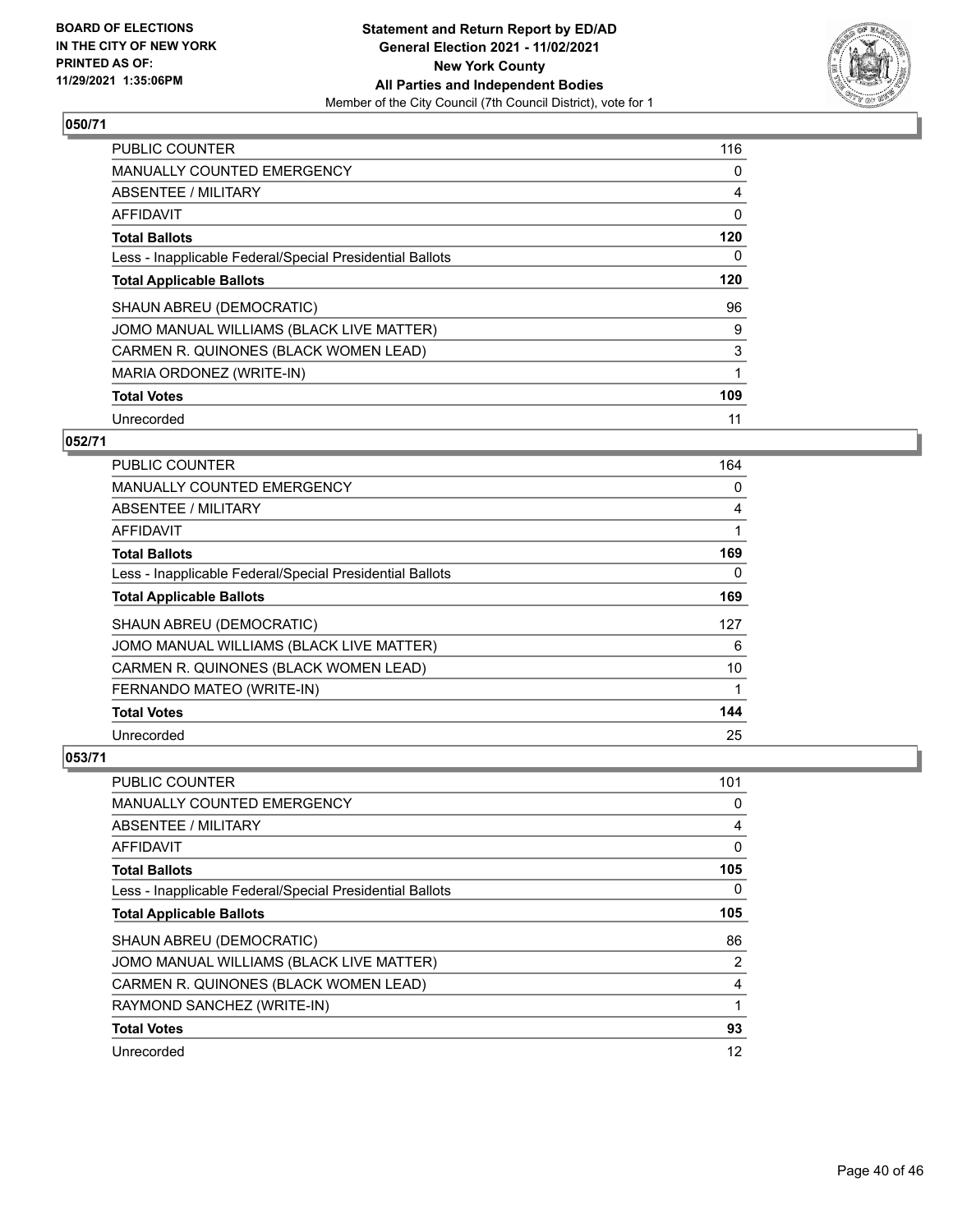

| PUBLIC COUNTER                                           | 145      |
|----------------------------------------------------------|----------|
| <b>MANUALLY COUNTED EMERGENCY</b>                        | $\Omega$ |
| ABSENTEE / MILITARY                                      | 9        |
| AFFIDAVIT                                                | 0        |
| <b>Total Ballots</b>                                     | 154      |
| Less - Inapplicable Federal/Special Presidential Ballots | 0        |
| <b>Total Applicable Ballots</b>                          | 154      |
| SHAUN ABREU (DEMOCRATIC)                                 | 127      |
| JOMO MANUAL WILLIAMS (BLACK LIVE MATTER)                 | 6        |
| CARMEN R. QUINONES (BLACK WOMEN LEAD)                    | 5        |
| <b>Total Votes</b>                                       | 138      |
| Unrecorded                                               | 16       |

### **055/71**

| PUBLIC COUNTER                                           | 142 |
|----------------------------------------------------------|-----|
| MANUALLY COUNTED EMERGENCY                               | 0   |
| ABSENTEE / MILITARY                                      | 4   |
| <b>AFFIDAVIT</b>                                         | 0   |
| <b>Total Ballots</b>                                     | 146 |
| Less - Inapplicable Federal/Special Presidential Ballots | 0   |
| <b>Total Applicable Ballots</b>                          | 146 |
| SHAUN ABREU (DEMOCRATIC)                                 | 121 |
| JOMO MANUAL WILLIAMS (BLACK LIVE MATTER)                 | 2   |
| CARMEN R. QUINONES (BLACK WOMEN LEAD)                    | 8   |
| LENA MELENDEZ (WRITE-IN)                                 | 1   |
| UNATTRIBUTABLE WRITE-IN (WRITE-IN)                       | 1   |
| <b>Total Votes</b>                                       | 133 |
| Unrecorded                                               | 13  |

| PUBLIC COUNTER                                           | 98  |
|----------------------------------------------------------|-----|
| <b>MANUALLY COUNTED EMERGENCY</b>                        | 0   |
| ABSENTEE / MILITARY                                      | 2   |
| AFFIDAVIT                                                | 0   |
| <b>Total Ballots</b>                                     | 100 |
| Less - Inapplicable Federal/Special Presidential Ballots | 0   |
| <b>Total Applicable Ballots</b>                          | 100 |
| SHAUN ABREU (DEMOCRATIC)                                 | 76  |
| JOMO MANUAL WILLIAMS (BLACK LIVE MATTER)                 |     |
| CARMEN R. QUINONES (BLACK WOMEN LEAD)                    | 7   |
| LIAM GARCIA (WRITE-IN)                                   |     |
| <b>Total Votes</b>                                       | 85  |
| Unrecorded                                               | 15  |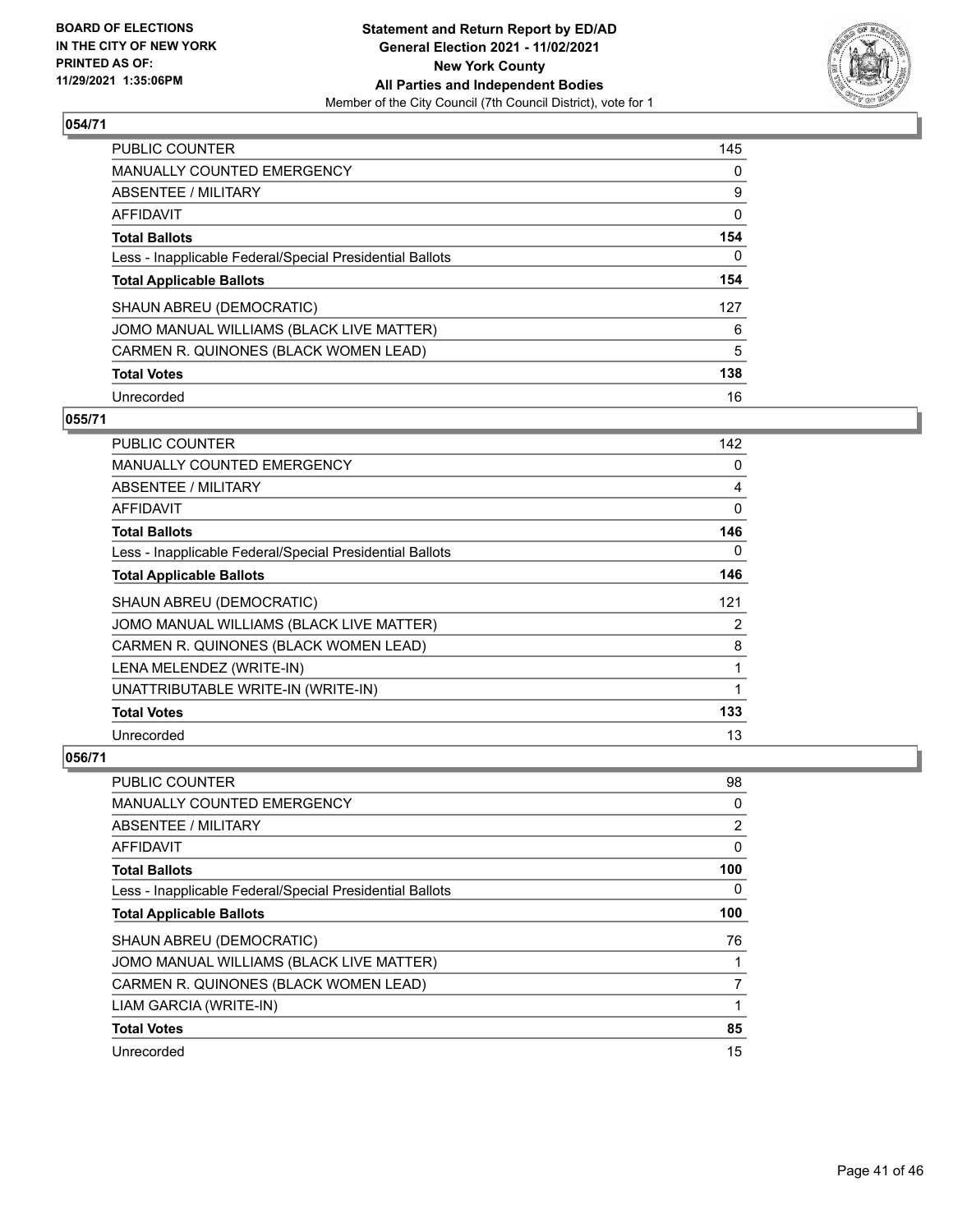

| PUBLIC COUNTER                                           | 102      |
|----------------------------------------------------------|----------|
| MANUALLY COUNTED EMERGENCY                               | 0        |
| ABSENTEE / MILITARY                                      | 10       |
| AFFIDAVIT                                                |          |
| <b>Total Ballots</b>                                     | 113      |
| Less - Inapplicable Federal/Special Presidential Ballots | $\Omega$ |
| <b>Total Applicable Ballots</b>                          | 113      |
| SHAUN ABREU (DEMOCRATIC)                                 | 83       |
| JOMO MANUAL WILLIAMS (BLACK LIVE MATTER)                 | 1        |
| CARMEN R. QUINONES (BLACK WOMEN LEAD)                    | 14       |
| <b>Total Votes</b>                                       | 98       |
| Unrecorded                                               | 15       |

### **058/71**

| <b>PUBLIC COUNTER</b>                                    | 117            |
|----------------------------------------------------------|----------------|
| <b>MANUALLY COUNTED EMERGENCY</b>                        | 0              |
| ABSENTEE / MILITARY                                      | 2              |
| AFFIDAVIT                                                | 0              |
| <b>Total Ballots</b>                                     | 119            |
| Less - Inapplicable Federal/Special Presidential Ballots | $\Omega$       |
| <b>Total Applicable Ballots</b>                          | 119            |
| SHAUN ABREU (DEMOCRATIC)                                 | 85             |
| JOMO MANUAL WILLIAMS (BLACK LIVE MATTER)                 | $\overline{2}$ |
| CARMEN R. QUINONES (BLACK WOMEN LEAD)                    | 14             |
| UNATTRIBUTABLE WRITE-IN (WRITE-IN)                       | 1              |
| <b>Total Votes</b>                                       | 102            |
| Unrecorded                                               | 17             |

| PUBLIC COUNTER                                           | 109 |
|----------------------------------------------------------|-----|
| <b>MANUALLY COUNTED EMERGENCY</b>                        | 0   |
| ABSENTEE / MILITARY                                      | 9   |
| AFFIDAVIT                                                | 1   |
| <b>Total Ballots</b>                                     | 119 |
| Less - Inapplicable Federal/Special Presidential Ballots | 0   |
| <b>Total Applicable Ballots</b>                          | 119 |
| SHAUN ABREU (DEMOCRATIC)                                 | 87  |
| JOMO MANUAL WILLIAMS (BLACK LIVE MATTER)                 | 7   |
| CARMEN R. QUINONES (BLACK WOMEN LEAD)                    | 5   |
| CURTIS A. SLIWA (WRITE-IN)                               | 1   |
| <b>Total Votes</b>                                       | 100 |
| Unrecorded                                               | 19  |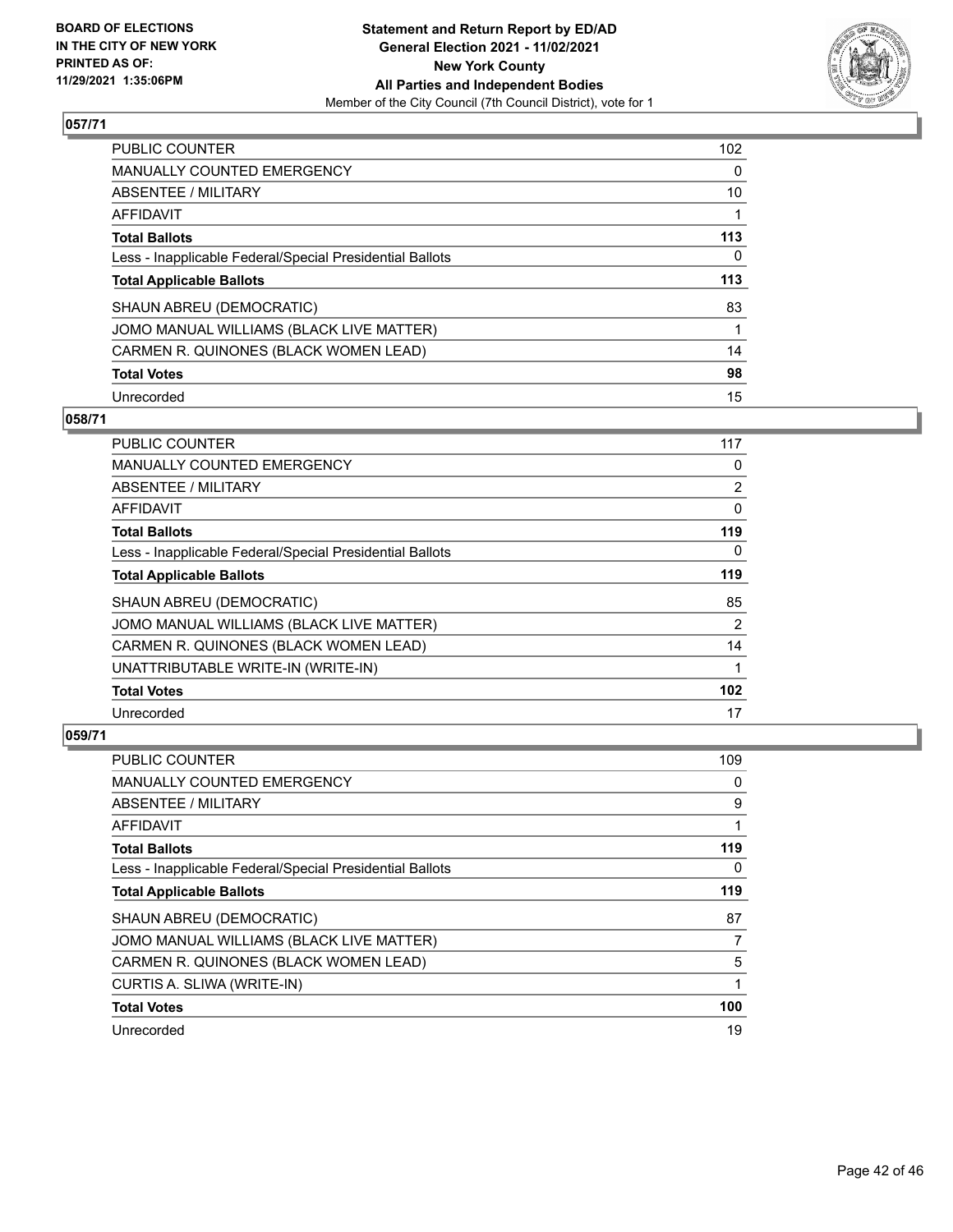

| PUBLIC COUNTER                                           | 137 |
|----------------------------------------------------------|-----|
| <b>MANUALLY COUNTED EMERGENCY</b>                        | 0   |
| <b>ABSENTEE / MILITARY</b>                               | 13  |
| AFFIDAVIT                                                | 0   |
| <b>Total Ballots</b>                                     | 150 |
| Less - Inapplicable Federal/Special Presidential Ballots | 0   |
| <b>Total Applicable Ballots</b>                          | 150 |
| SHAUN ABREU (DEMOCRATIC)                                 | 108 |
| JOMO MANUAL WILLIAMS (BLACK LIVE MATTER)                 | 2   |
| CARMEN R. QUINONES (BLACK WOMEN LEAD)                    | 11  |
| LUIS TEJADA (WRITE-IN)                                   | 1   |
| UNATTRIBUTABLE WRITE-IN (WRITE-IN)                       |     |
| <b>Total Votes</b>                                       | 123 |
| Unrecorded                                               | 27  |

# **071/71**

| <b>PUBLIC COUNTER</b>                                    | 186            |
|----------------------------------------------------------|----------------|
| MANUALLY COUNTED EMERGENCY                               | 0              |
| ABSENTEE / MILITARY                                      | 9              |
| <b>AFFIDAVIT</b>                                         | $\Omega$       |
| <b>Total Ballots</b>                                     | 195            |
| Less - Inapplicable Federal/Special Presidential Ballots | 0              |
| <b>Total Applicable Ballots</b>                          | 195            |
| SHAUN ABREU (DEMOCRATIC)                                 | 151            |
| JOMO MANUAL WILLIAMS (BLACK LIVE MATTER)                 | 13             |
| CARMEN R. QUINONES (BLACK WOMEN LEAD)                    | 13             |
| ADREA CASTIMATIDIS (WRITE-IN)                            |                |
| UNATTRIBUTABLE WRITE-IN (WRITE-IN)                       | $\overline{2}$ |
| <b>Total Votes</b>                                       | 180            |
| Unrecorded                                               | 15             |

| <b>PUBLIC COUNTER</b>                                    | 242 |
|----------------------------------------------------------|-----|
| MANUALLY COUNTED EMERGENCY                               | 0   |
| ABSENTEE / MILITARY                                      | 17  |
| AFFIDAVIT                                                |     |
| <b>Total Ballots</b>                                     | 260 |
| Less - Inapplicable Federal/Special Presidential Ballots | 0   |
| <b>Total Applicable Ballots</b>                          | 260 |
| SHAUN ABREU (DEMOCRATIC)                                 | 215 |
| JOMO MANUAL WILLIAMS (BLACK LIVE MATTER)                 | 14  |
| CARMEN R. QUINONES (BLACK WOMEN LEAD)                    | 16  |
| <b>Total Votes</b>                                       | 245 |
| Unrecorded                                               | 15  |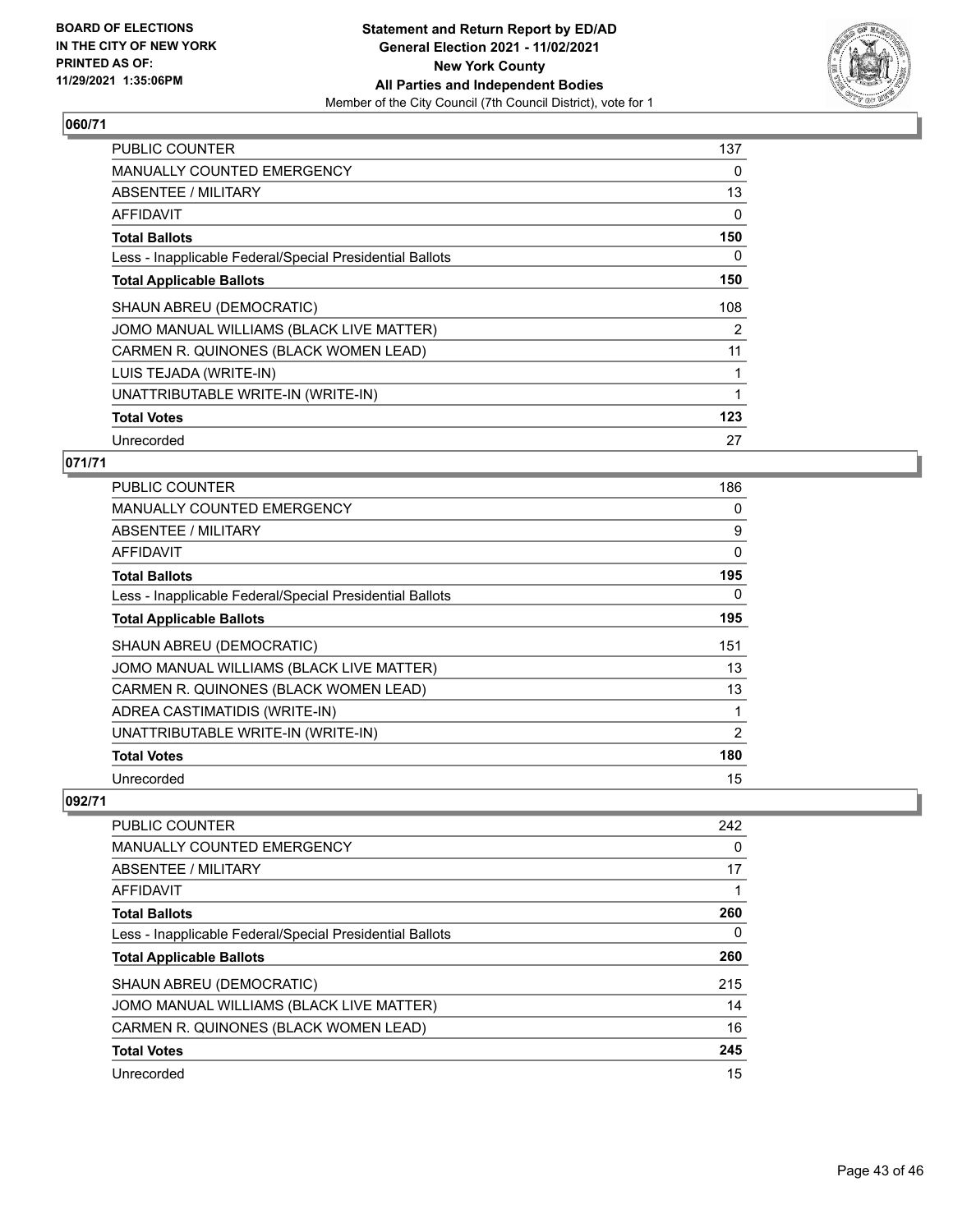

| <b>Total Votes</b>                                       | $\mathbf 0$  |
|----------------------------------------------------------|--------------|
| CARMEN R. QUINONES (BLACK WOMEN LEAD)                    | $\mathbf{0}$ |
| JOMO MANUAL WILLIAMS (BLACK LIVE MATTER)                 | $\mathbf{0}$ |
| SHAUN ABREU (DEMOCRATIC)                                 | $\mathbf{0}$ |
| <b>Total Applicable Ballots</b>                          | 0            |
| Less - Inapplicable Federal/Special Presidential Ballots | $\mathbf{0}$ |
| Total Ballots                                            | 0            |
| AFFIDAVIT                                                | $\mathbf{0}$ |
| ABSENTEE / MILITARY                                      | $\mathbf{0}$ |
| MANUALLY COUNTED EMERGENCY                               | 0            |
| PUBLIC COUNTER                                           | $\Omega$     |

## **100/71**

| 126      |
|----------|
| $\Omega$ |
| 6        |
| 0        |
| 132      |
| $\Omega$ |
| 132      |
| 110      |
| 4        |
| 5        |
| 119      |
| 13       |
|          |

| <b>PUBLIC COUNTER</b>                                    | 104 |
|----------------------------------------------------------|-----|
| <b>MANUALLY COUNTED EMERGENCY</b>                        | 0   |
| ABSENTEE / MILITARY                                      | 2   |
| AFFIDAVIT                                                |     |
| <b>Total Ballots</b>                                     | 107 |
| Less - Inapplicable Federal/Special Presidential Ballots | 0   |
| <b>Total Applicable Ballots</b>                          | 107 |
| SHAUN ABREU (DEMOCRATIC)                                 | 84  |
| JOMO MANUAL WILLIAMS (BLACK LIVE MATTER)                 | 7   |
| CARMEN R. QUINONES (BLACK WOMEN LEAD)                    | 9   |
| <b>Total Votes</b>                                       | 100 |
| Unrecorded                                               |     |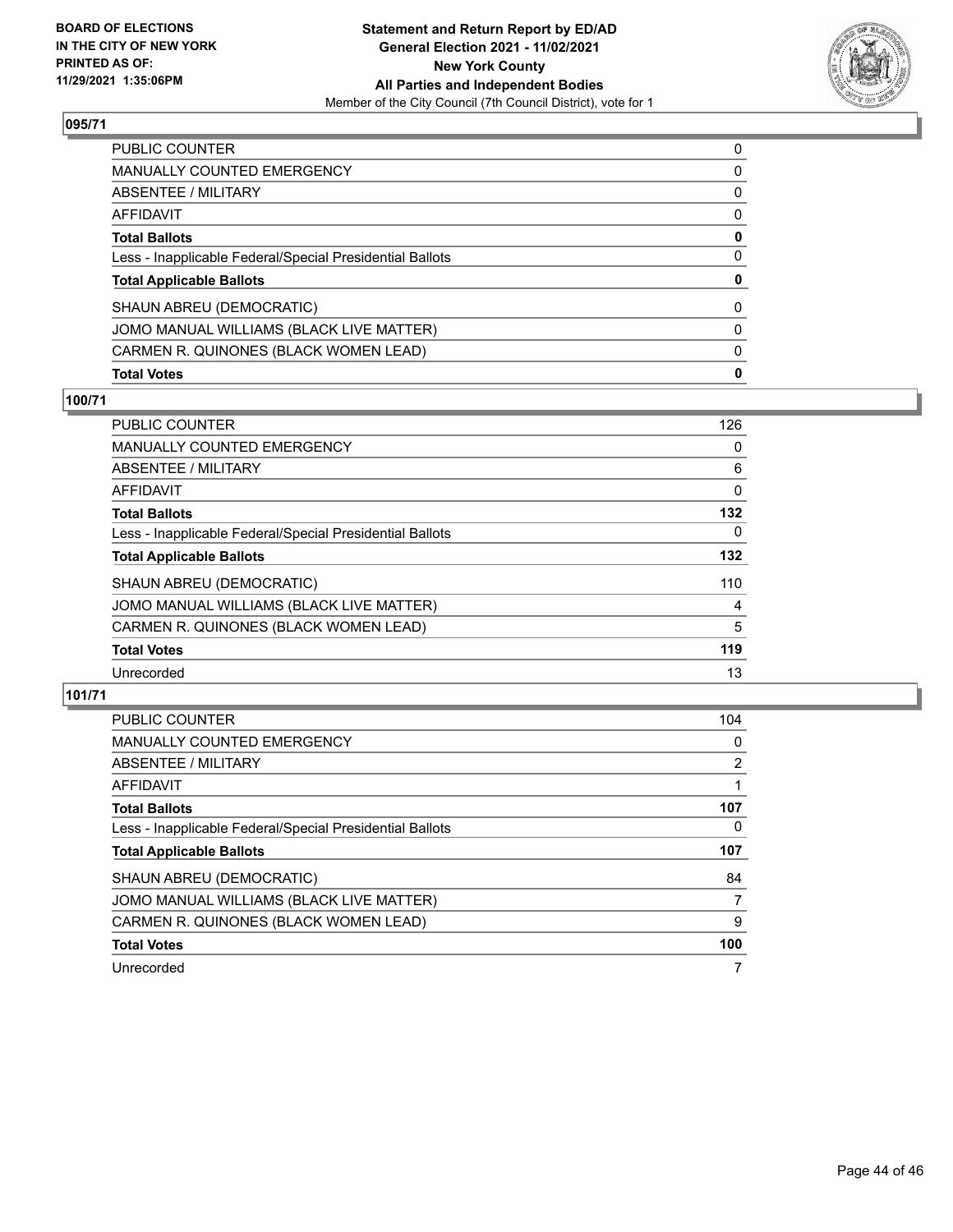

| <b>PUBLIC COUNTER</b>                                    | 112 |
|----------------------------------------------------------|-----|
| MANUALLY COUNTED EMERGENCY                               | 0   |
| ABSENTEE / MILITARY                                      | 4   |
| AFFIDAVIT                                                |     |
| <b>Total Ballots</b>                                     | 117 |
| Less - Inapplicable Federal/Special Presidential Ballots | 0   |
| <b>Total Applicable Ballots</b>                          | 117 |
| SHAUN ABREU (DEMOCRATIC)                                 | 97  |
| JOMO MANUAL WILLIAMS (BLACK LIVE MATTER)                 | 2   |
| CARMEN R. QUINONES (BLACK WOMEN LEAD)                    | 5   |
| <b>Total Votes</b>                                       | 104 |
| Unrecorded                                               | 13  |

#### **104/71**

| <b>PUBLIC COUNTER</b>                                    | 101 |
|----------------------------------------------------------|-----|
| <b>MANUALLY COUNTED EMERGENCY</b>                        | 0   |
| ABSENTEE / MILITARY                                      | 5   |
| AFFIDAVIT                                                | 2   |
| <b>Total Ballots</b>                                     | 108 |
| Less - Inapplicable Federal/Special Presidential Ballots | 0   |
| <b>Total Applicable Ballots</b>                          | 108 |
| SHAUN ABREU (DEMOCRATIC)                                 | 69  |
| JOMO MANUAL WILLIAMS (BLACK LIVE MATTER)                 | 6   |
| CARMEN R. QUINONES (BLACK WOMEN LEAD)                    | 13  |
| ANTHONY WILLIAM WHITE (WRITE-IN)                         | 1   |
| LEA MELENDEZ (WRITE-IN)                                  | 1   |
| <b>Total Votes</b>                                       | 90  |
| Unrecorded                                               | 18  |

| <b>PUBLIC COUNTER</b>                                    | 95  |
|----------------------------------------------------------|-----|
| MANUALLY COUNTED EMERGENCY                               | 0   |
| ABSENTEE / MILITARY                                      | 6   |
| AFFIDAVIT                                                | 0   |
| <b>Total Ballots</b>                                     | 101 |
| Less - Inapplicable Federal/Special Presidential Ballots | 0   |
|                                                          |     |
| <b>Total Applicable Ballots</b>                          | 101 |
| SHAUN ABREU (DEMOCRATIC)                                 | 76  |
| JOMO MANUAL WILLIAMS (BLACK LIVE MATTER)                 | 3   |
| CARMEN R. QUINONES (BLACK WOMEN LEAD)                    | 4   |
| <b>Total Votes</b>                                       | 83  |